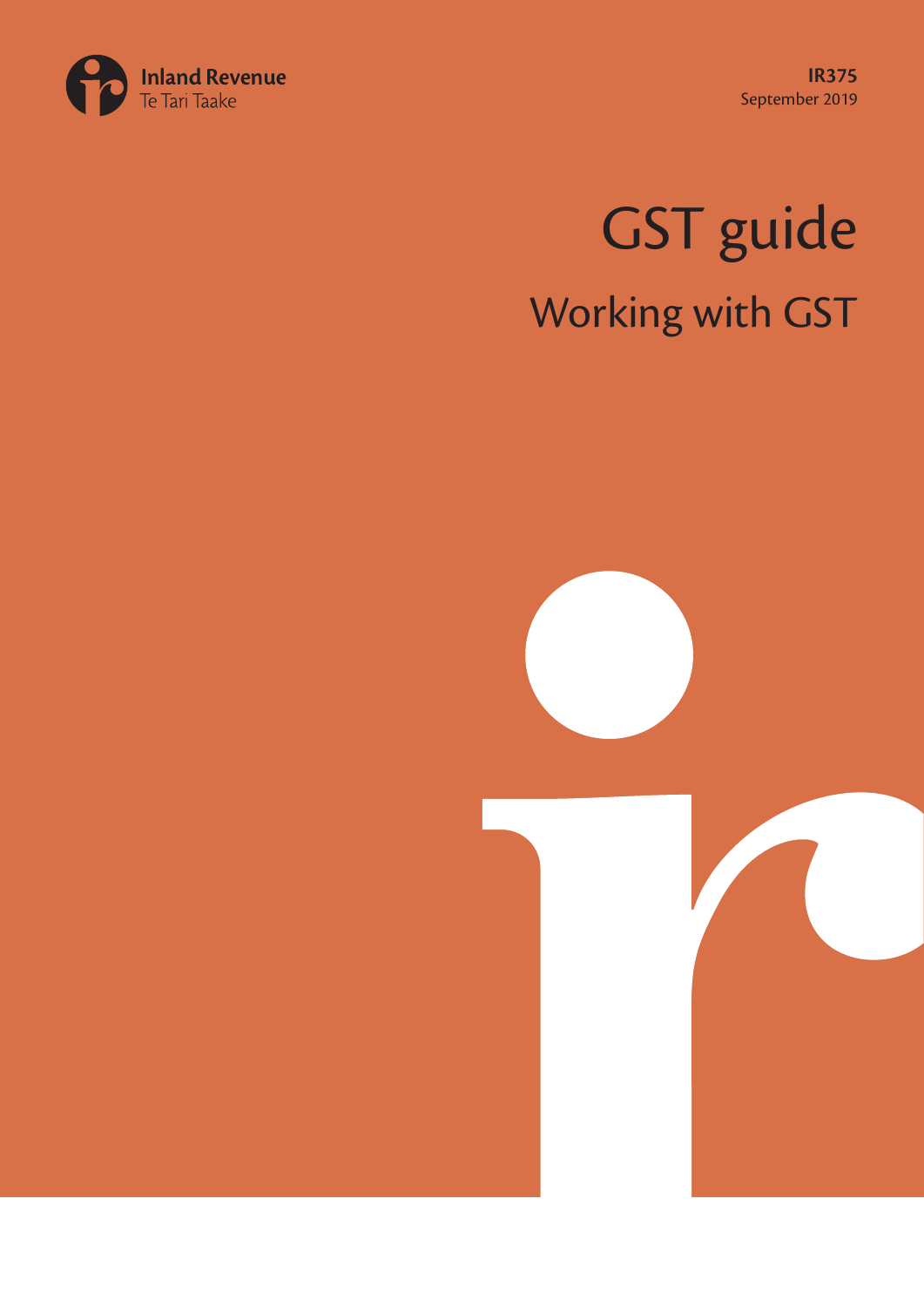### **www.ird.govt.nz**

Go to our website for information and to use our services and tools.

- **• Log in or register for myIR** to manage your tax and entitlements online.
- **• Demonstrations** learn about our services by watching short videos.
- **• Get it done online** complete forms and returns, make payments, give us feedback.
- **• Work it out** use our calculators, worksheets and tools, for example, to check your tax code, find filing and payment dates, calculate your student loan repayment.
- **• Forms and guides** download our forms and guides.

#### **Forgotten your myIR user ID or password?**

Request a reminder of your user ID or reset your password online. You'll need to know your IRD number and have access to the email address we hold for you.

# **How to get our forms and guides**

You can get copies of all our forms and guides by going to **www.ird.govt.nz** and selecting "All forms and guides" from the right-hand menu, or by entering the shoulder number in the search box. You can also order copies by calling 0800 257 773.

# **For more information**

Go to **www.ird.govt.nz/gst** for more information on the topics covered in this guide.

# **Terms we use**

#### **Adjustment**

A change you need to make to income or expenses to allow for the private use of an item.

#### **Apportionment**

Calculation of the part of an asset, income or expense that is used privately and for business.

#### **Associated persons**

These are:

- **•** companies controlled by the same persons
- **•** companies and persons with a 25% or greater interest in the company
- **•** partnerships and partners
- **•** relatives by blood, marriage or adoption, to the second degree (including people in a de facto relationship)
- **•** trustees of a trust and persons who have benefited or are eligible to benefit under the trust
- **•** trustees and the settlor of a trust, except where the trustee is a charitable or non-profit body
- **•** trustees of two trusts which have a common settlor
- **•** trustees of a trust and a person who has the power of appointment or removal of the trustee, except where the person holds that power as a provider of professional services
- **•** two persons who are each associated with a third person.

A New Zealand branch or division of a non-resident entity is treated as a separate entity from its non-resident head office for any imported services supplied from the non-resident to the New Zealand branch or division.

To determine whether two companies or a company and an individual are associated, interest held by any person in a company must be aggregated with interests held by associates of that person.

#### **Consideration**

Money, compensation or reward, for doing or not doing, an action in return for a supply of goods or services.

#### **Market value**

The amount that similar goods would cost at the same time in New Zealand, GST-inclusive.

#### **Registered person**

A person registered or liable to be registered for GST.

#### **Return (verb)**

Account for.

#### **Revenue account**

Consumables, items which aren't capital/major assets.

#### **Tax invoice**

An invoice, from the person who supplies the goods or services, which meets the requirements of the GST Act 1985.

#### **Taxable activity**

Any activity carried out continuously or regularly by a business, trade, manufacturer, professional person, association or club. It includes any activity that supplies or intends to supply, goods and services to someone else for a consideration but not necessarily for profit. It doesn't include: working for salary and wages, being a company director, hobby activities or any private recreation pursuit, private transactions such as the occasional sale of household or domestic items, or making exempt supplies.

#### **Taxable supplies**

Any goods or services you provide while carrying on your taxable activity.

#### **Turnover**

The total value of the taxable supplies in all your taxable activity, including grants and subsidies you receive or barter transactions, excluding any GST. This is not your profit because your expenses aren't deducted when determining your turnover.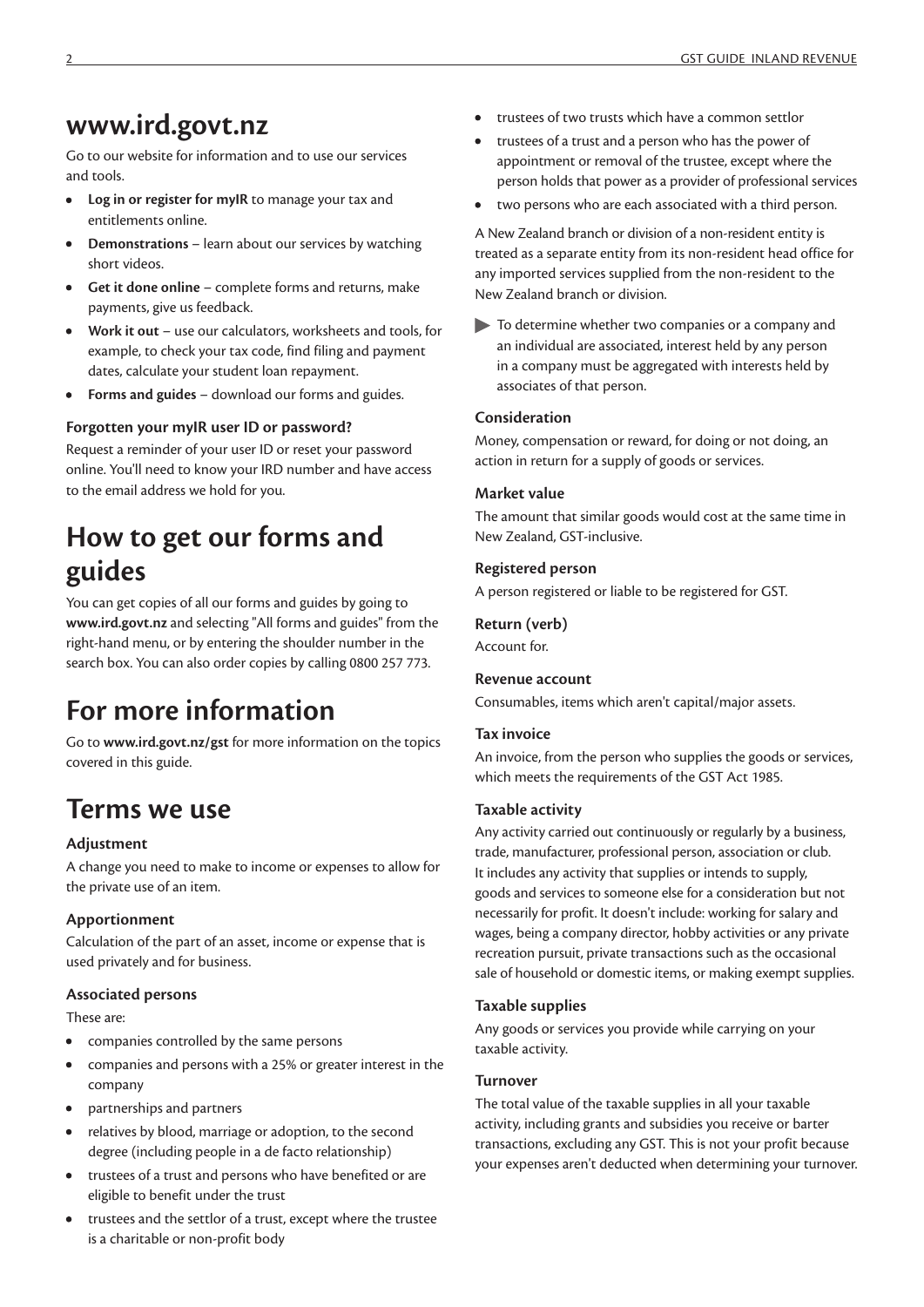# **Contents**

| www.ird.govt.nz                                   | 2              | Part 5 - Supplies                         | 37 |
|---------------------------------------------------|----------------|-------------------------------------------|----|
| <b>Tool for business</b>                          | 2              | Exempt supplies                           | 37 |
| How to get our forms and guides                   | 2              | Zero-rated supplies                       | 37 |
| For more information                              | $\mathbf{2}$   | Not eligible for zero-rating              | 38 |
| Terms we use                                      | 2              | Special supplies                          | 38 |
| Introduction                                      | $\overline{4}$ | Part 6 - Your rights and obligations      | 45 |
| GST registration                                  | 4              | If you have a complaint about our service | 45 |
| GST added to myIR secure online services          | 4              | Privacy                                   | 45 |
| GST filing through accounting software            | 4              | Shortfall penalties                       | 45 |
| Non-resident GST rules                            | 4              | Audits                                    | 45 |
| Non-resident businesses supplying remote services | 4              | Offences and penalties                    | 45 |
| Part 1 - Explaining GST                           | 5              | Part 7 - Quick reference checklist        | 46 |
| What GST is charged on                            | 5              | Part 8 - Services you may need            | 47 |
| Understanding your basic GST requirements         | 6              | 0800 self-service numbers                 | 47 |
| What GST isn't charged on                         | 7              | Supporting businesses in our community    | 47 |
| Record keeping                                    | 7              | <b>Business Tax Update</b>                | 47 |
| What information do I give to my customers?       | 9              | Tax Information Bulletin (TIB)            | 47 |
| Part 2 - How to complete and file GST returns     | 10             | How to make payments                      | 47 |
| The return filing process                         | 10             | Need to speak with us?                    | 48 |
| The GST return                                    | 11             | Voice id                                  | 48 |
| Completing your return                            | 11             | Postal addresses                          | 48 |
| Filing your GST return online                     | 11             |                                           |    |
| mylR online GST filing demonstration              | 11             |                                           |    |
| Which form do I use?                              | 11             |                                           |    |
| <b>GST 101A</b>                                   | 12             |                                           |    |
| GST 103                                           | 14             |                                           |    |
| Adjustments                                       | 18             |                                           |    |
| Filing your GST return                            | 20             |                                           |    |
| If you don't file your return, or file it late    | 20             |                                           |    |
| If you don't make your payment, or pay late       | 21             |                                           |    |
| Correcting an error in your GST return            | 21             |                                           |    |
| Part 3 - Cancelling your GST registration         | 23             |                                           |    |
| Should I deregister from GST?                     | 23             |                                           |    |
| Part 4 - Adjustments                              | 25             |                                           |    |
| Adjustments for capital or asset items            | 25             |                                           |    |
| Other adjustments                                 | 32             |                                           |    |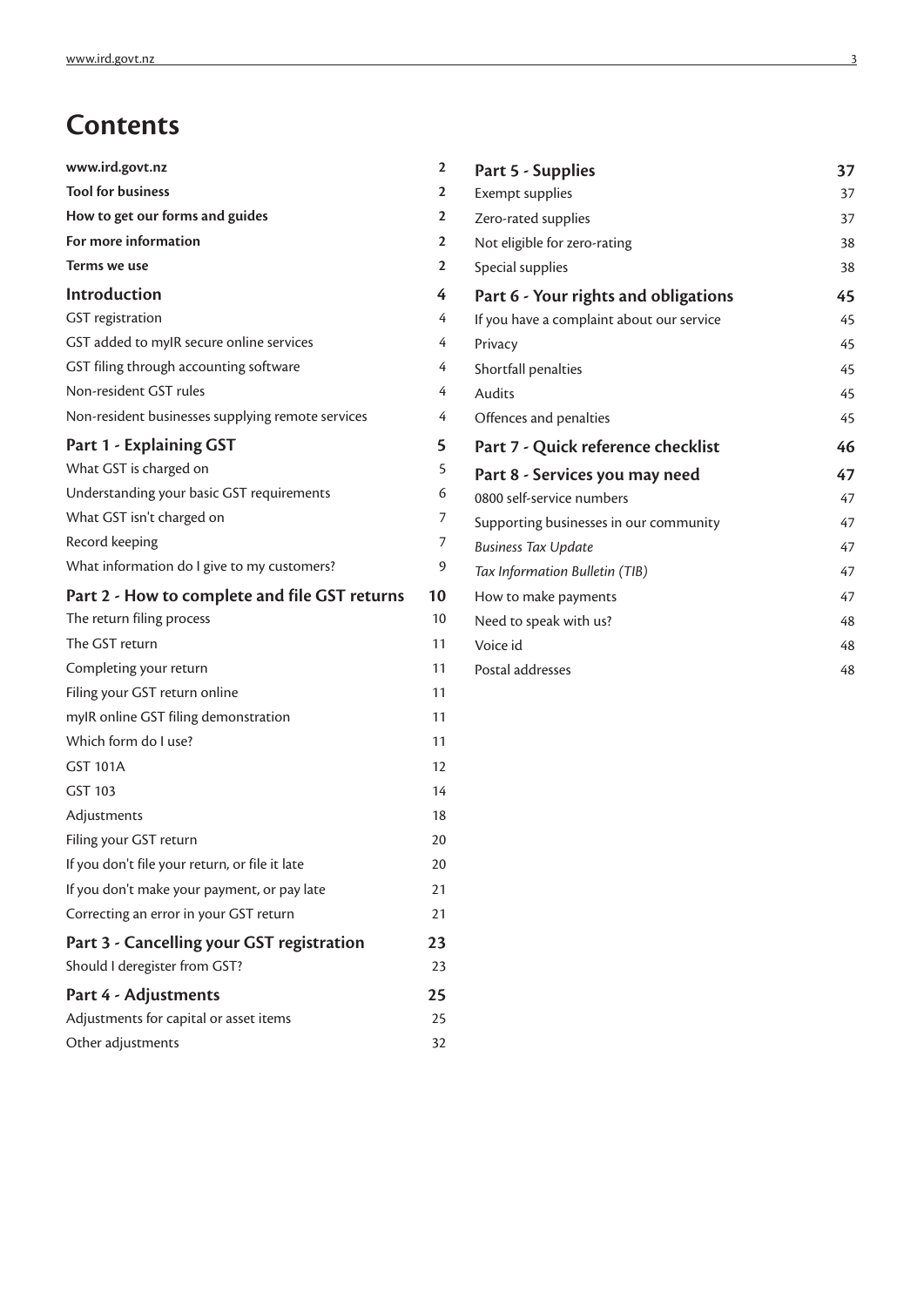# **Introduction**

#### **Key points**

- **•** If you're reading this guide we assume you have registered for GST.
- **•** This is an entry level guide.
- **•** For more information, see our contact details at the back of this guide.

This guide tells you how GST works and tells you how the majority of businesses manage their GST obligations.

Read our *GST plus (IR546)* guide for information on infrequent and/or complex GST issues which will only apply to a limited number of registered persons, or will only occur under certain conditions.

### **GST registration**

If you're reading this guide we assume you've already registered for GST.

You'll fall into one of these two groups:

- **•** your business turns over, or is expected to turn over \$60,000 or more a year (turnover is your total income before expenses and GST), or
- **•** you've decided to register voluntarily for GST.

When you registered you would have received a letter giving:

- **•** your GST number (which may be the same as your IRD number)
- **•** your registration start date
- **•** your accounting basis (the way you claim and pay your GST)
- **•** your taxable period (how often you need to file returns).
- If you voluntarily registered for GST, and after reading this guide you decide that registering was a mistake, you may de-register. See Part 3 of this guide for more information about ending your GST registration.

If you haven't registered for GST but you're considering it, we advise you to read our factsheet *GST - do you need to register? (IR365)* first.

### **GST added to myIR secure online services**

If you complete your GST registration through your myIR account, in most cases you'll receive immediate confirmation of your GST number and registration details (which you can save for your own records). Then, each time your return is due for filing we'll advise when the return is available in myIR for you to complete and submit by the due date.

### **GST filing through accounting software**

You can file your GST return directly to us through your accounting software.

If you use accounting software to prepare your GST return, check with your software provider to see if they offer this service.

For more information go to **www.ird.govt.nz** (search keywords: accounting software).

### **Non-resident GST rules**

The GST rules for non-residents depend on the circumstances of the business.

#### **Non-resident GST business claimants**

Non-resident businesses that don't carry out a taxable activity in New Zealand, but receive goods or services here, may be able to register for and claim GST.

### **Non-resident businesses supplying remote services**

Non-resident businesses that supply remote services, including online services, from outside New Zealand to customers who are residents in New Zealand may be required to register for GST if they meet certain conditions.

For full details go to **www.ird.govt.nz** (search keywords: non-resident GST).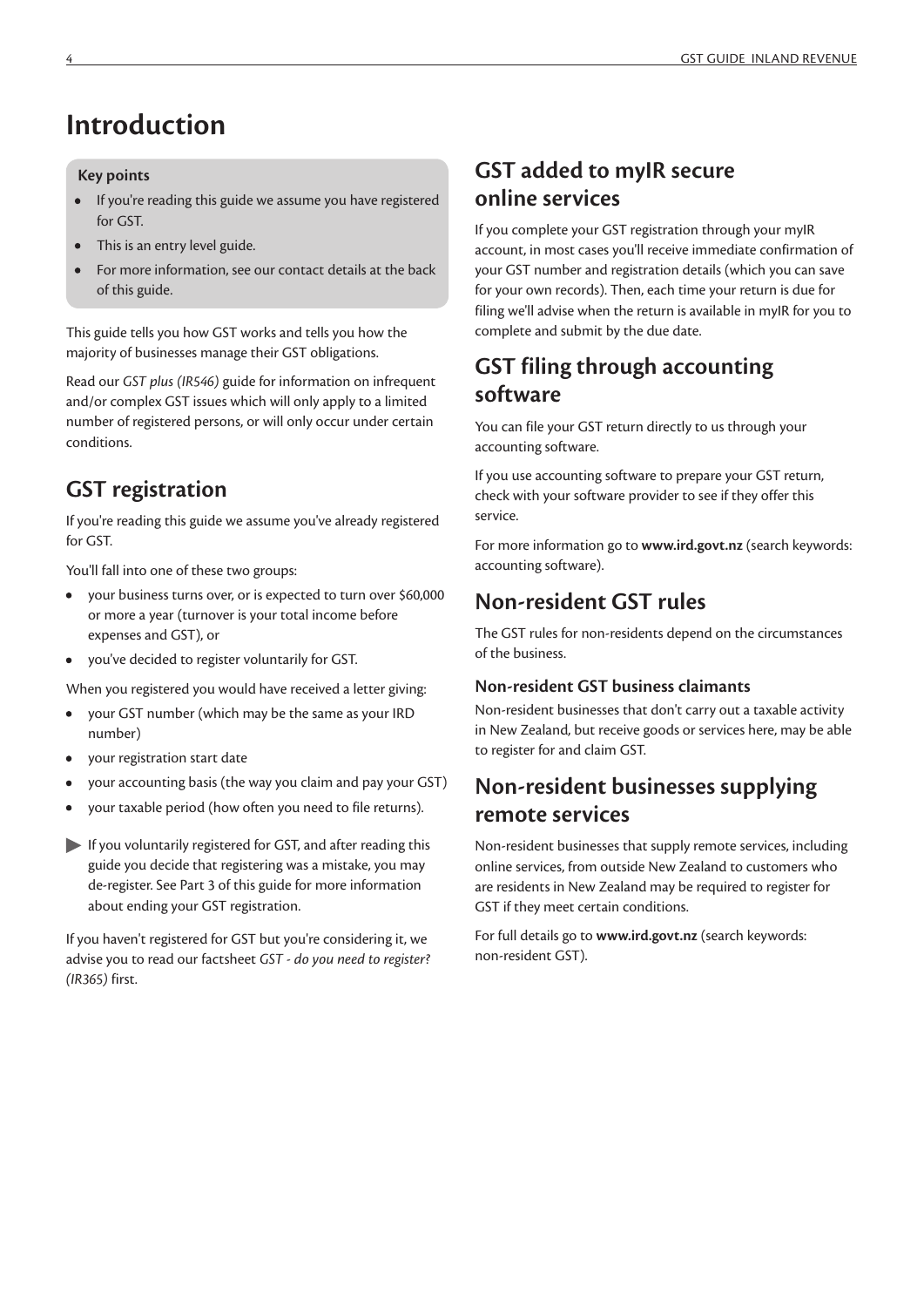# **Part 1 - Explaining GST**

#### **Key points**

- **•** If you're registered for GST you must add 15% to the sale price.
- **•** When you receive GST from your customers, you hold this money to pass on to us.

### **What GST is charged on**

GST is a 15% tax on the supply (sale) of most goods and services in New Zealand, most goods imported into New Zealand and some specified imported services. Supplying or making a supply is your taxable activity.

A taxable activity includes these goods and services:

- **• services** such as graphic design, hairdressing, mechanical building, painting
- **• products** such as clothing or cars, fish and chips
- **• experiences** such as bungee jumping, skiing, kayaking, going to the movies
- **• professional services** such as legal advice.

#### **Adding GST to your goods or services**

When adding GST to the price of goods and services, multiply the amount by 15% (or 0.15) to get the GST-inclusive price.

If the price already includes GST, multiply it by 3 then divide by 23 to find out the GST amount. Subtract this to get the GST-exclusive amount.

#### *Example*

| <b>Adding GST</b> |              | <b>Subtracting GST</b>                         |                 |
|-------------------|--------------|------------------------------------------------|-----------------|
| Product           | \$100        | Product                                        | \$115           |
|                   | $\times$ 15% |                                                | $x 3 \div 23$   |
| <b>GST</b> amount |              | \$ 15 GST amount                               | 5 <sub>15</sub> |
| Product           | $5\,100$     | Product                                        | \$115           |
| Plus GST amount   | \$15         | Less GST amount                                | 5 <sub>15</sub> |
|                   |              | GST-inclusive total \$115 GST-exclusive amount | \$100           |

You can also calculate the GST component by dividing the GSTinclusive price by 7.66666666. You must use at least 8 decimal places to calculate the correct GST component as using fewer decimal places can result in an incorrect answer.

Using the fraction method (multiplying by 3 and then dividing by 23) will always provide you with an accurate answer.

#### **What happens to the GST I collect from my customers and pay on my purchases?**

There are two sides to the GST equation:

- **•** You collect GST through the sale of goods and services.
- **•** You pay GST through purchases and business expenses.

When you file your GST return, you work out the difference between the amount of GST you've collected and the amount of GST you've paid.

- **•** If you've paid out more GST than you've collected, you'll receive a GST refund.
- **•** If you've collected more GST than you've paid, you'll need to pay the balance to us by the due date.

You can only charge GST on your sales and income or claim it back on purchases and expenses if you're registered.

When you receive GST from your customers, you hold this money to pass on to us. GST is not income for the business and needs to be paid to us when you file your GST return.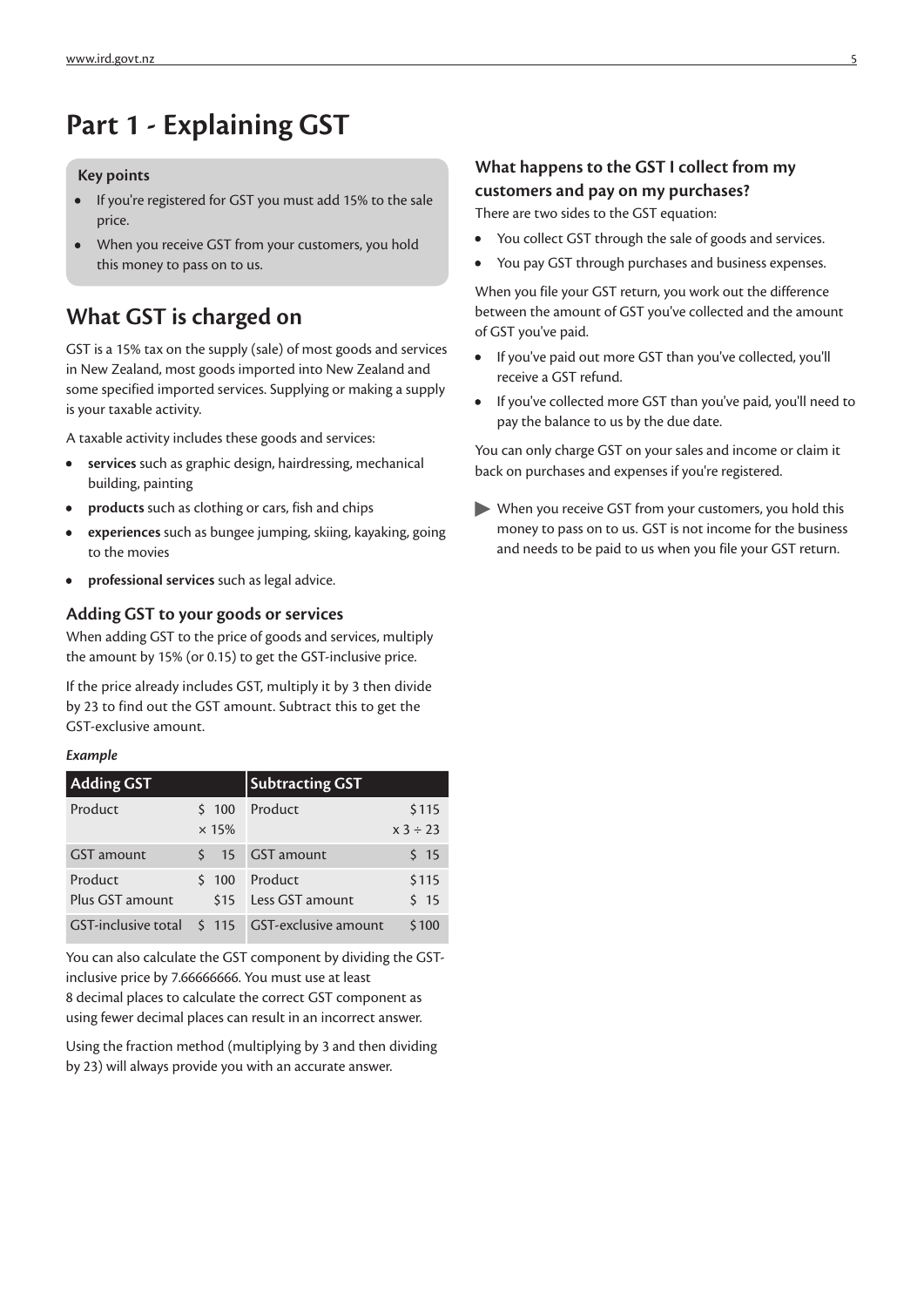### **Understanding your basic GST requirements**

#### **Filing GST returns**

You're required to file regular GST returns. You can choose how often you do this - monthly, two-monthly or six-monthly. The period you choose is your "taxable period" or "filing frequency". If you didn't choose a taxable period when you registered we'll put you on the two-monthly option matching your balance date.

You can apply to change your taxable period if this doesn't suit. Write and tell us which filing frequency you prefer. If we approve the change, we'll tell you when to start using your new taxable period - don't change until you hear from us.

If you're registering for GST and you're also liable for provisional tax, you'll need to match your GST taxable period with your balance date. For example, if you file your GST returns two-monthly and have a March balance date your taxable periods are April/May, June/July, August/ September, October/November, December/January, February/March.

#### **Monthly**

Anyone can choose to file monthly GST returns. Monthly returns may suit you if you're entitled to frequent GST refunds.

#### **Two-monthly**

You can choose to file your returns in odd or even months. Preparing your GST accounts every two months helps keep you on top of your GST requirements. Completing GST returns every two months helps keep in touch with your business's progress.

#### **Six-monthly**

If your business has just a few transactions, this could be an option for you. You can apply for a six-monthly filing frequency if the value of your total sales:

- **•** was less than \$500,000 in the last 12 months, or
- **•** is unlikely to be more than \$500,000 in the next 12 months.

#### **When to file your returns**

You must file your GST return along with any payment due by the 28th of the month following the end of your taxable period. There are two exceptions to this. If your taxable period ends on:

- **•** 30 November, your return and payment will be due on 15 January of the following year
- **•** 31 March, your return and payment will be due on 7 May.

If the due date falls on a weekend or public holiday, the due date is the next working day.

#### **What are my options for claiming and paying GST?**

When you registered for GST you may have already chosen an accounting basis for claiming and returning your GST. The options are the invoice, payments or hybrid basis. If you didn't choose one we'd have put you on the invoice basis.

If you want to change your accounting basis, put your request in writing, telling us which one you'd like to change to.

| <b>Accounting basis</b> | Who can use it                                                                                                                                |
|-------------------------|-----------------------------------------------------------------------------------------------------------------------------------------------|
| Payments basis          | A registered person can use this basis if:                                                                                                    |
|                         | $\bullet$ the total amount of sales in the last<br>12 months was \$2 million or less, or                                                      |
|                         | • the total amount of sales is unlikely<br>to be more than \$2 million in any<br>12-month period, beginning on the<br>first day of any month. |
| Invoice basis           | Any registered person can use this<br>basis.                                                                                                  |
| Hybrid basis            | Any registered person can use this<br>basis - although it's not commonly<br>used.                                                             |

#### **Payments basis**

Under the payments basis you account for GST at the end of the taxable period when you make or receive the payment. This helps you manage your cash flow because you only pay us GST after you've received the payment from your customers, and you only claim GST for the purchases and expenses you've paid for.

#### **Invoice basis**

Using the invoice basis, you account for GST at the end of the taxable period when you issued an invoice to your customers or received an invoice from your supplier.

You will:

- **•** pay us the amount of GST shown on the invoices you've given to your customers (whether you've received a payment or not), and
- **•** claim a credit for the amount of GST shown on tax invoices you've received from your suppliers (regardless of whether you've paid your supplier or not).

#### **Hybrid basis**

Under the hybrid basis you account for GST on sales and income using the invoice basis, and account for GST on expenses and purchases when you actually make payment. This method isn't used as much as the other two because it can get complicated.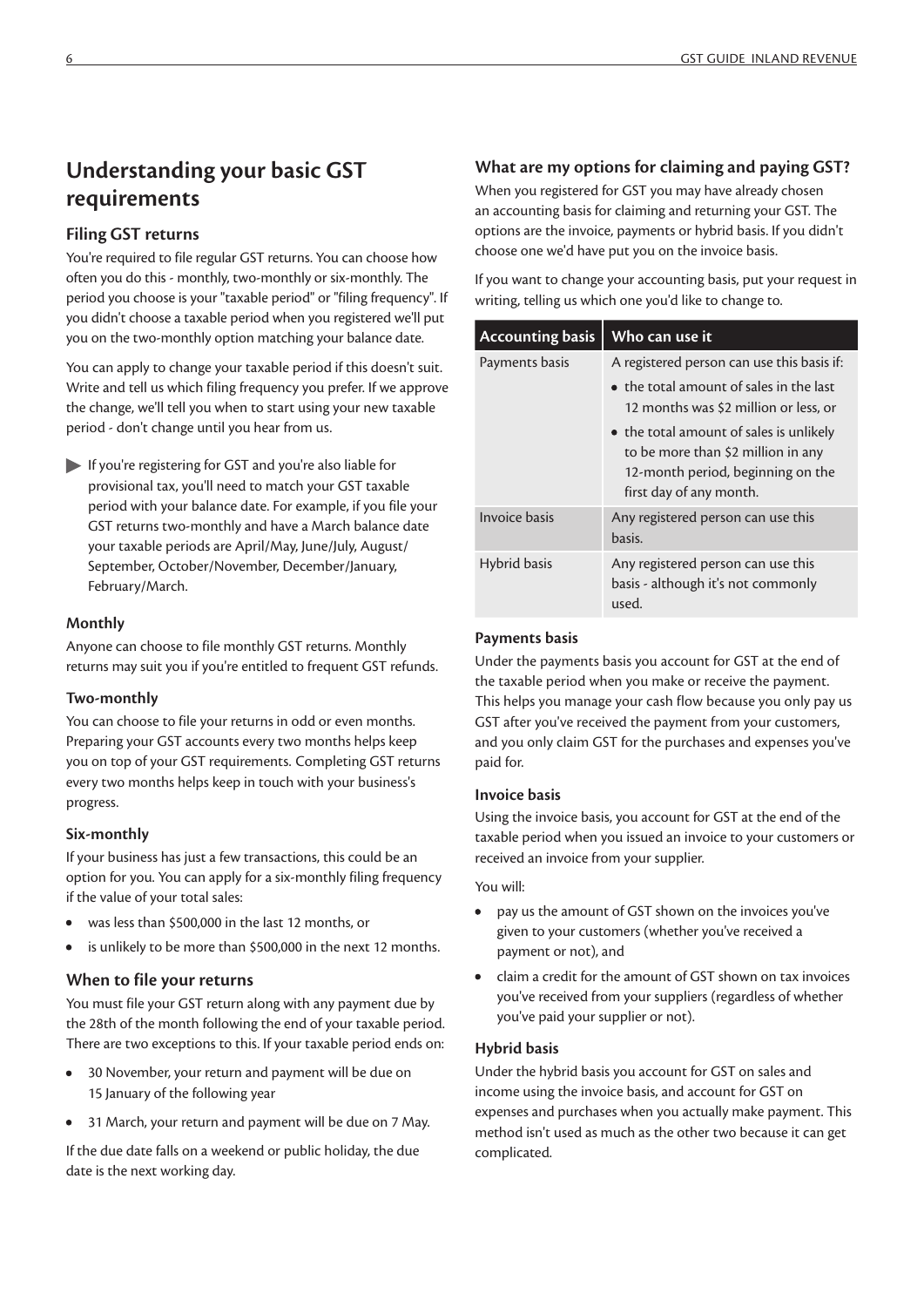### **What GST isn't charged on**

Some goods and services don't have GST added to them. These are:

- **•** sales by an unregistered person
- **•** sales of private property (eg, a car or home not used for business)
- **•** exempt supplies.

#### **Exempt supplies**

GST is not charged on exempt supplies, and they're not included in your GST return. These include:

- **•** financial services such as interest payments on loans or bank fees
- **•** donated products and services which are sold by not-forprofit organisations
- **•** rent paid on a private home
- **•** penalty interest.
- You can't claim expenses relating to exempt supplies. You don't show income from the exempt supply in your GST return.

#### **Zero-rated supplies**

Some goods and services aren't exempt supplies, but GST is charged at 0%. For example:

- **•** exported goods
- **•** sales of going concerns (selling or buying a business that will continue to run as the same type of business)
- **•** sale of land.

If you have zero-rated supplies you can claim GST on your expenses.

Include all zero-rated supplies in Box 5 of your return with your total taxable supplies. You also show these zero-rated supplies in Box 6 of your return.

#### *Example*

Joe's taxable activity is growing and selling apples. He exports some to America.

Joe can claim the full cost of fertilisers and sprays used in the business.

GST isn't charged on the apples Joe sells to America. He enters the income as part of his sales in his GST return and then makes an apportionment between the zero rated supplies and taxable supplies.

For further information on zero-rated supplies see page 37.

### **Record keeping**

Records must be in English or Māori, unless Inland Revenue has given written authority to keep records in another language.

#### **Key points**

- **•** Keep all the paperwork that supports and explains your GST figures.
- **•** Keep business records for seven years.
- **•** Complete records save you time.
- **•** Make sure your business GST number is clearly visible on all your business tax invoices.

Good record keeping ensures that your GST return process runs smoothly. You'll need all the relevant information to complete your return.

You should keep:

- **•** copies of all business invoices you've sent out for payment
- **•** copies of business receipts for items such as petrol and stationery
- **•** copies of all till tapes (received or given).

For tax records kept in te reo Māori there are some exceptions:

- **•** Certain phrases in the GST Act eg "tax invoice" must be in English
- **•** Numerals must be in Arabic eg 1, 2, 3 etc.

Decide on a record keeping system that suits you, for example:

- **•** a software programme that will let you enter all your financial information electronically and apply formulas to calculate your GST
- **•** a cashbook to develop your own records for your income, expenses and GST - see example on page 8.

Make sure you have all the relevant invoices, receipts and bank statements for your business. This will help you find items quickly.

You could set up a system by:

- **•** date order
- **•** supplier
- **•** taxable period
- **•** accounting basis (eg, if you use the payments basis, file your paperwork in the month you made the payment).

At some stage we may audit your business. During an audit we look at your GST records and systems. How you document GST on your paperwork and maintain your records is very important.

For example, keeping your zero-rated invoices separate from your other invoices is a good idea because they go in a separate box on your GST return.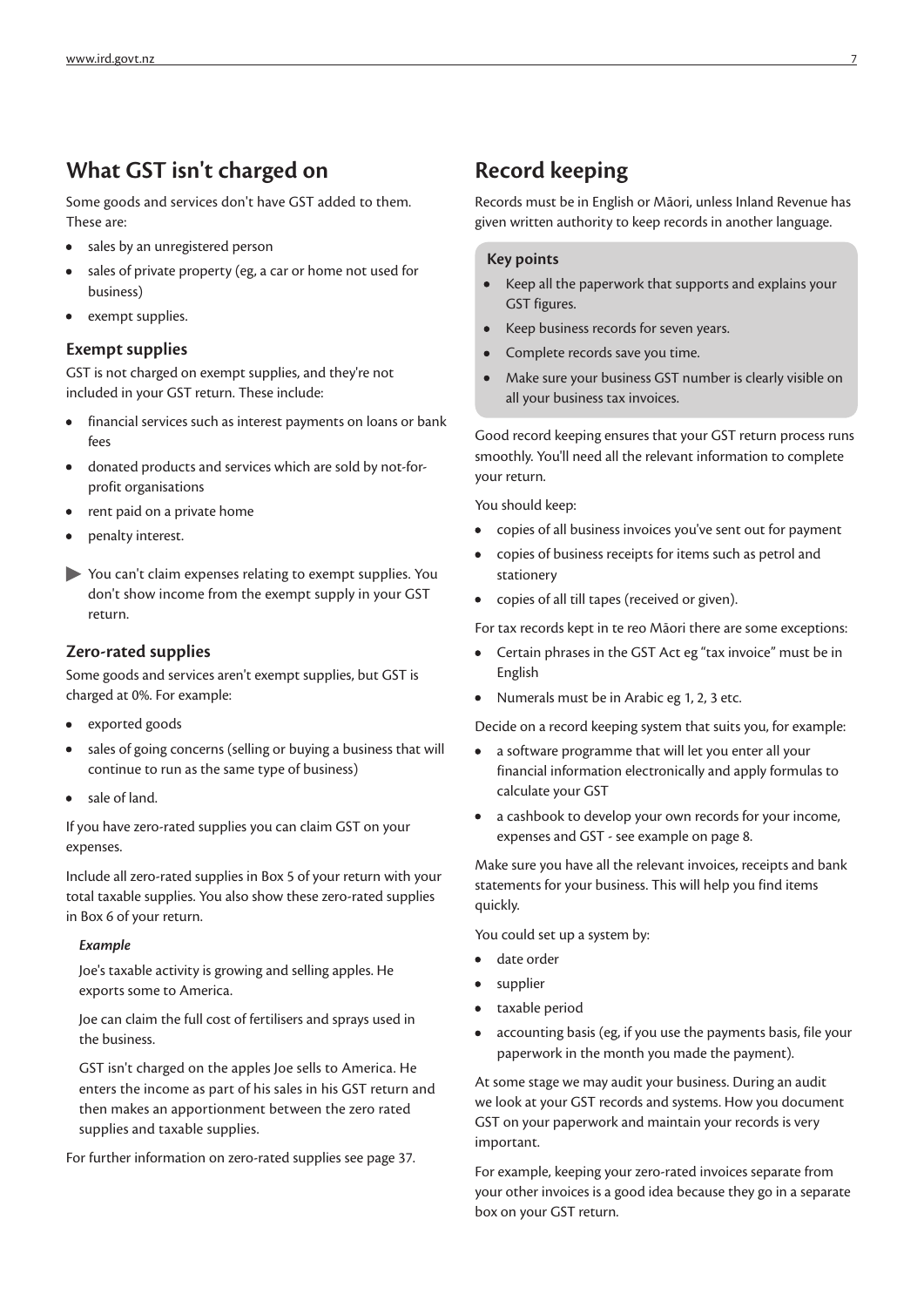#### *Example: Cashbook*

 $\overline{\mathbf{K}}$ 

#### **Choose revenue items relevant and common to your business**

### **Cashbook - sales and income**

| DATE   | REFERENCE                      | $\mathcal{W}\mathcal{V}\#$ | BANK       |              | GST<br>RECEIVED |    | SALES         | CRANTS |    | FUNDS<br>INTRODUCED<br>(NO GST) | <b>INTEREST</b><br>(NO GST) |              | SUNDRY   |    |
|--------|--------------------------------|----------------------------|------------|--------------|-----------------|----|---------------|--------|----|---------------------------------|-----------------------------|--------------|----------|----|
| 3 June | Customer (sale)                | $\overline{z}$             | 2,000 00   |              | 260             | 87 | $7,739$ $13$  |        |    |                                 |                             |              |          |    |
| 5 June | Government (grant)             |                            | 450        | 00           | 58              | 70 |               | 391    | 30 |                                 |                             |              |          |    |
| 8 June | Sale of computer (fixed asset) |                            | 1,125      | 00           | 146             | 74 |               |        |    |                                 |                             |              | $978$ 26 |    |
|        | 15 June   Owner - Partner      |                            | 800 00     |              |                 |    |               |        |    | 800 00                          |                             |              |          |    |
|        | 22 June Bank interest          |                            |            | $15 \mid 35$ |                 |    |               |        |    |                                 | 15                          | 35           |          |    |
|        | 25 June Customer (sale)        | 8                          | 1,750      | 00           | 228             | 26 | $7,521$ 74    |        |    |                                 |                             |              |          |    |
|        | 26 June Commission sales       | 9                          | 2,500      | 00           | 326             | 09 | $2,173$ 91    |        |    |                                 |                             |              |          |    |
|        |                                |                            |            |              |                 |    |               |        |    |                                 |                             |              |          |    |
|        | TOTALS                         |                            | $8,640$ 35 |              | 1,020           |    | $66$ 5,434 78 | 391    | 30 | 800 00                          |                             | $15 \mid 35$ | 978      | 26 |
|        |                                |                            |            |              |                 |    |               |        |    |                                 |                             |              |          |    |

**only if you're GST-registered**

**Choose expense items relevant** Use a separate column for GST<br>
and common to your business<br>
and common to your business

#### **Cashbook - purchases and expenses**

| DATE         | REFERENCE                         | CHQ | BANK       |    | GST PAID |    | PURCHASES       | COMMERCIAL MOTOR<br>RENT |    | VEHICLE |      | WAGES<br>(NO GST) |    | <b>LOAN</b><br><b>REPAYMEN</b><br>(NO GST) |    | PRIVATE<br>DRAWINGS<br>(NO GST) |    | SUNDRY |    |  |
|--------------|-----------------------------------|-----|------------|----|----------|----|-----------------|--------------------------|----|---------|------|-------------------|----|--------------------------------------------|----|---------------------------------|----|--------|----|--|
| 3 June       | Stock Ltd (purchase)              | 100 | 3,500   00 |    | 456      |    | $52$ 3,043 48   |                          |    |         |      |                   |    |                                            |    |                                 |    |        |    |  |
|              | 3 June H. Elp (wages)             | 101 | 881        | 00 |          |    |                 |                          |    |         |      | 881               | 00 |                                            |    |                                 |    |        |    |  |
|              | 8 June Landlord (commercial rent) | 102 | <i>750</i> | 00 | 97       | 83 |                 | 652                      | 17 |         |      |                   |    |                                            |    |                                 |    |        |    |  |
|              | 15 June Petrol co                 | 103 | 55         | 00 | 6        | 52 |                 |                          |    | 43      | 48   |                   |    |                                            |    | 5                               | 00 |        |    |  |
|              | 22 June PAYE paid to IRD          | 104 | 195        | 00 |          |    |                 |                          |    |         |      | 195               | 00 |                                            |    |                                 |    |        |    |  |
|              | 25 June Partner drawings          | 105 | 400        | 00 |          |    |                 |                          |    |         |      |                   |    |                                            |    | 400                             | 00 |        |    |  |
|              | 28 June GST paid to IRD           | 106 | 310        | 98 |          |    |                 |                          |    |         |      |                   |    |                                            |    |                                 |    | 310    | 98 |  |
|              |                                   |     |            |    |          |    |                 |                          |    |         |      |                   |    |                                            |    |                                 |    |        |    |  |
|              | 30 June Bank fees                 | DD  | 10         | 25 |          |    |                 |                          |    |         |      |                   |    |                                            |    |                                 |    | 10     | 25 |  |
| 30 June Loan |                                   | .AP | 800        | 00 |          |    |                 |                          |    |         |      |                   |    | 800                                        | 00 |                                 |    |        |    |  |
|              |                                   |     |            |    |          |    |                 |                          |    |         |      |                   |    |                                            |    |                                 |    |        |    |  |
|              | TOTALS                            |     | $6,902$ 23 |    | 560      |    | 87   3,043   48 | $652$ $17$               |    | 43      | 48 I | $1,076$ 00        |    | 800                                        | 00 | 405                             | 00 | 321    | 23 |  |
|              |                                   |     |            |    |          |    |                 |                          |    |         |      |                   |    |                                            |    |                                 |    |        |    |  |

**Combined totals should equal the total in the bank column**

Put uncommon items in the sundry column rather than setting/ **up a new expense column**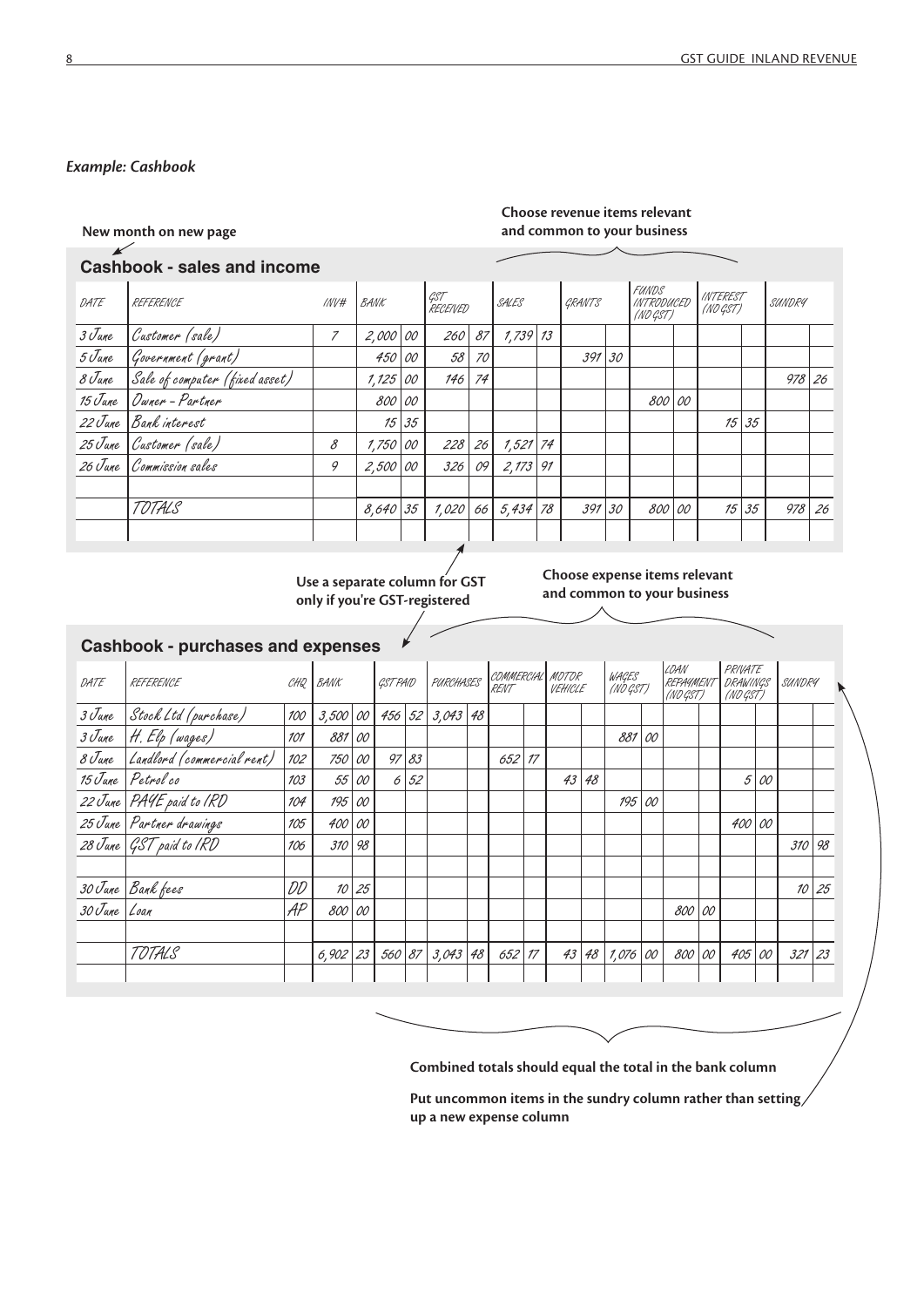### **What information do I give to my customers?**

As a GST-registered person you'll need to give your customers tax invoices.

The information you put on a tax invoice depends on the value of the goods or services being sold.

- **•** If a sale is less than \$50 you can issue or receive a receipt instead of a tax invoice, eg, a till receipt.
- **•** If you make a sale or purchase of \$50 or more you'll need to give or keep a tax invoice.

#### *Examples*

| GST number                                                                                                 |                        |                                                                                                                                                  |
|------------------------------------------------------------------------------------------------------------|------------------------|--------------------------------------------------------------------------------------------------------------------------------------------------|
|                                                                                                            | 108-765-432            | Supplier's GST registration number<br>Date of issue                                                                                              |
| \$1,400.00                                                                                                 | \$1,400.00             | Name and address of the recipient                                                                                                                |
|                                                                                                            |                        | Amount, excluding tax, charged for the supply<br>Description of the goods and services supplied<br>Quantity of the goods supplied<br>GST charged |
|                                                                                                            |                        | Total amount payable                                                                                                                             |
| <b>TAX INVOICE</b>                                                                                         |                        |                                                                                                                                                  |
| Private Bag                                                                                                |                        |                                                                                                                                                  |
| GST No. 102-345-678                                                                                        |                        |                                                                                                                                                  |
| Rent on the premises at Main Road, Petone for the<br>month ending 31 October 2016, and for each successive |                        |                                                                                                                                                  |
| Payment due on the twentieth (20th) day of each month                                                      |                        |                                                                                                                                                  |
|                                                                                                            | Date:<br><b>PETONE</b> | 08 November 2016                                                                                                                                 |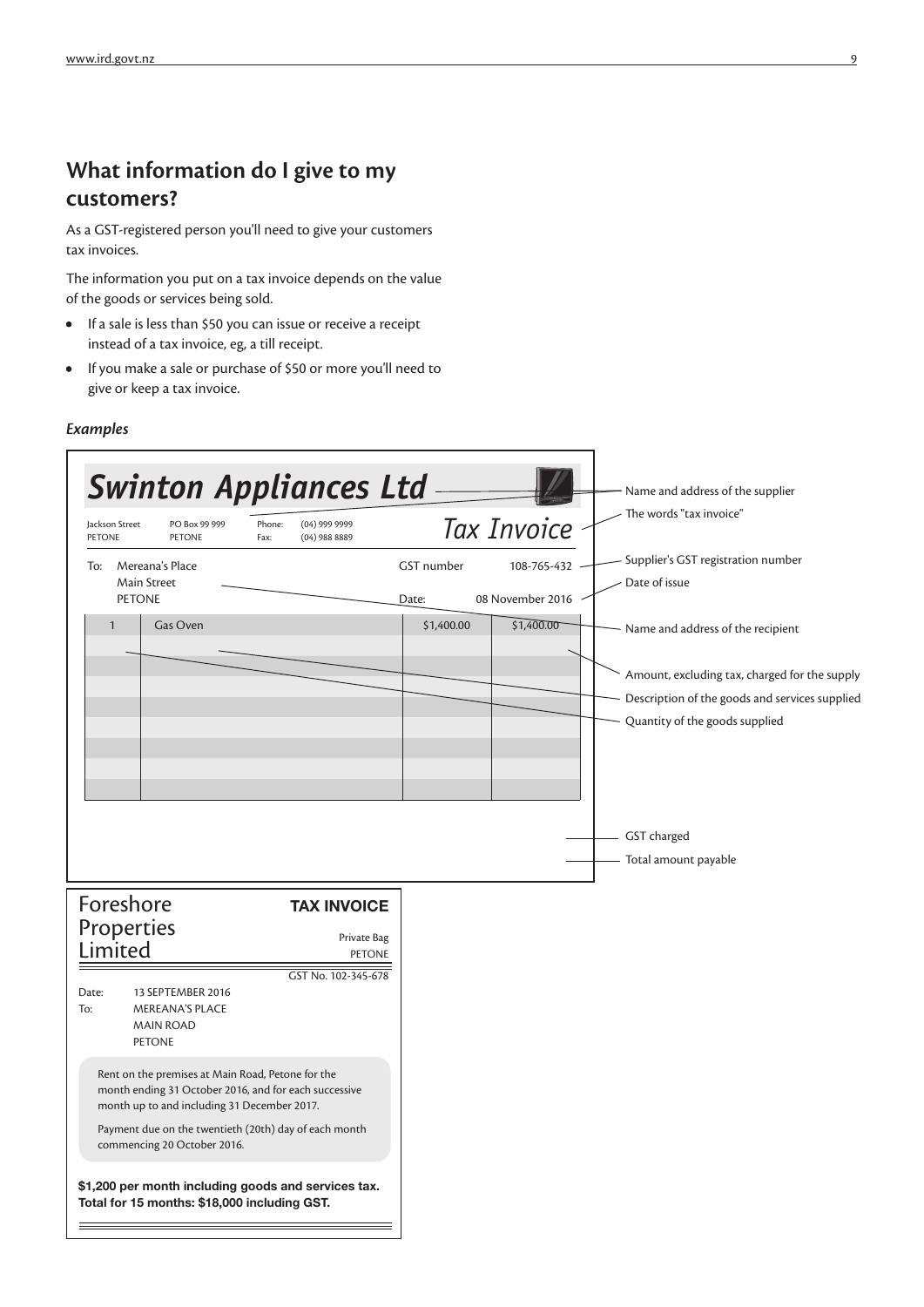## **Part 2 - How to complete and file GST returns**

### **The return filing process**

Follow this process if you have a taxable activity in New Zealand.

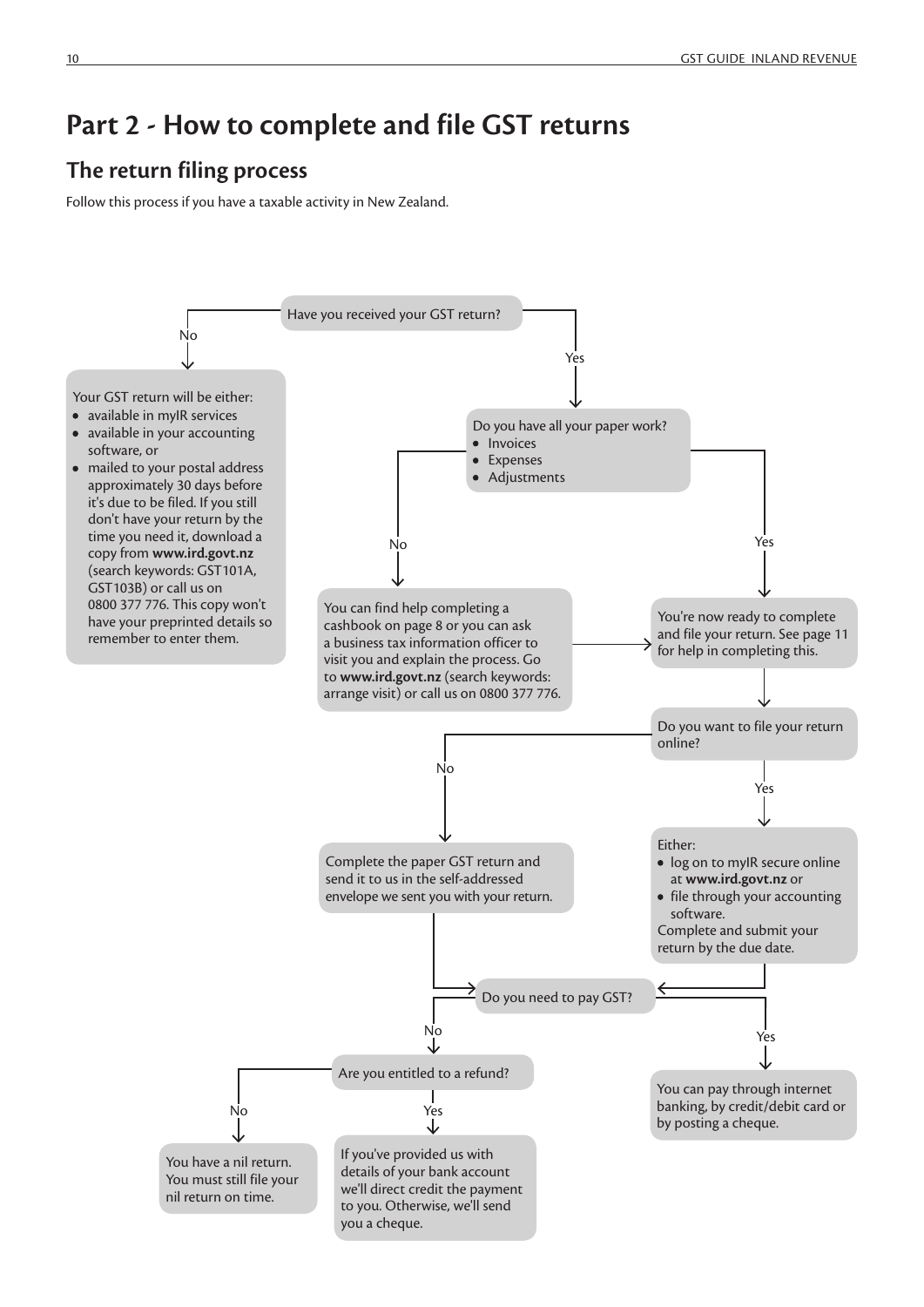### **The GST return**

To complete your return work out the **difference** between:

- **•** the GST you've added to items or services you sell, and
- **•** the GST you can claim back from business expenses and purchases.

Remember, your business sales represent your income and your business purchases represent some of your expenses.

### **Completing your return**

Read the following pages to help you complete your return. The steps are the same whether you're completing your return online (see below) or on paper.

Non-resident GST businesses have different rules - refer to **www.ird.govt.nz** (search keywords: non-resident GST) for information on how to complete a GST return.

### **Filing your GST return online**

Filing online through myIR or your accounting software makes it easier for you to meet your GST requirements. It's simple, secure and immediate.

Filing online offers you:

- **• Convenience**: By completing your GST return online, you can avoid postage costs and delays. When combined with electronic banking, the entire online process gives you greater certainty.
- **• Confidence:** You'll get a receipt and confirmation that your return has been received successfully with time, date and receipt number so you have confidence that we have it and it's being processed. You can also save and/or print this confirmation for future reference. Note, you must keep a signed copy.
- **• Faster refunds**: We process online returns faster than paper-based returns.

### **myIR online GST filing demonstration**

Filing your GST online is accurate, faster and more convenient. To see an online myIR demonstration, go to **www.ird.govt.nz** (search keywords : eGST returns). It's simple to follow and takes less than 10 minutes.

### **Which form do I use?**

You file a simple GST 101A if you're not liable for provisional tax - see page 12.

You file a form in the GST 103 series if you're liable for provisional tax - see page 14.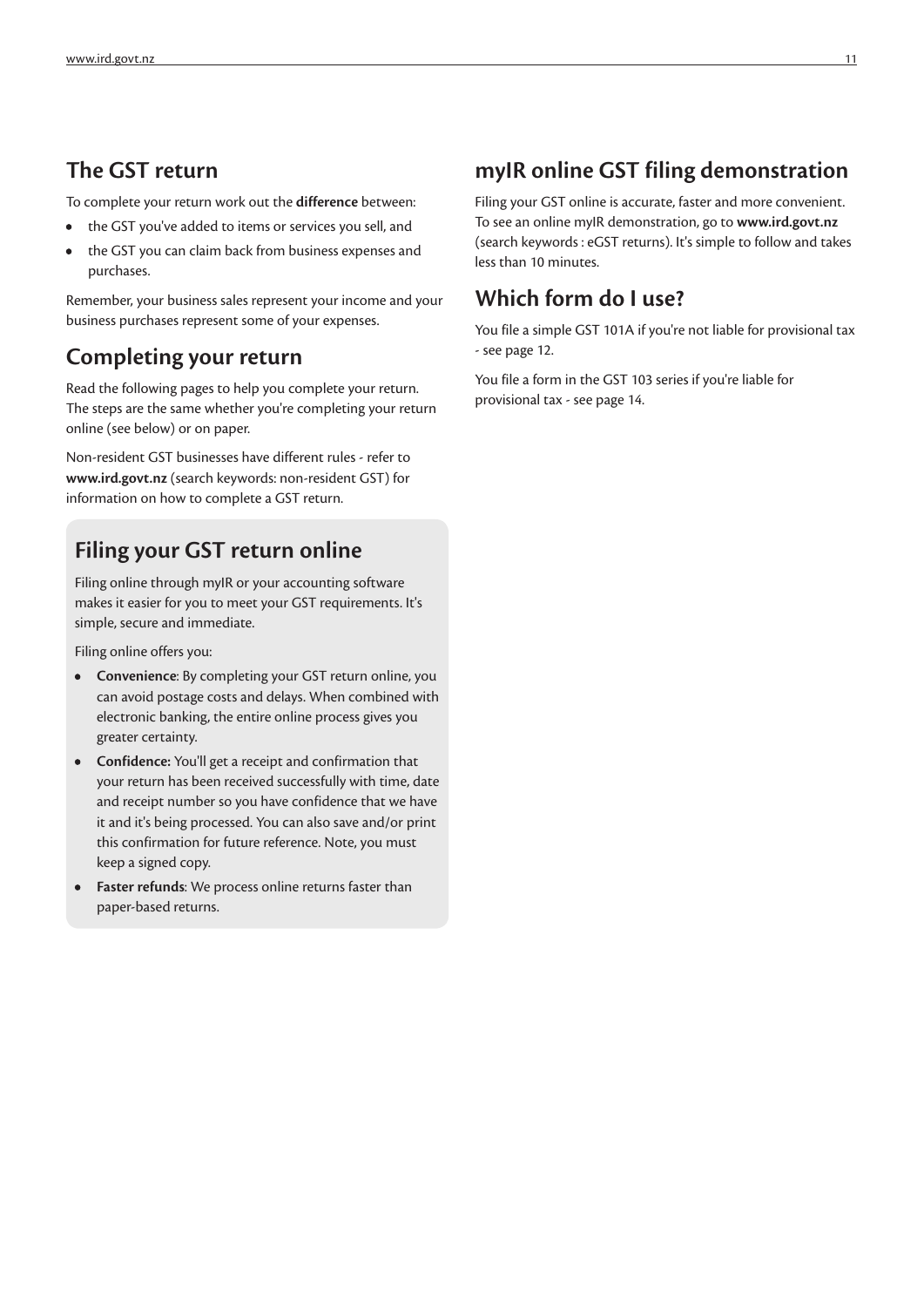### **GST101A**

Use the following worksheets to help complete your return. First, sort your information into two separate groups:

- **•** GST on sales
- **•** GST on expenses.
- If, at any time, you have difficulty completing your GST return contact your tax agent/accountant or call us on 0800 377 776.

Your personal details are printed in the top panel. They include your GST number, the period covered by the return, due date, mailing address and daytime phone number. You can update your details in Boxes 3 and 4. If you're sending in a return that doesn't have your details and return period preprinted, please make sure you fill in these details.

If you're completing your return online you'll need to complete these details in Boxes 1 to 4.

|   | Work out GST on sales and income                                                                                                                                                                                                                                   |                 |
|---|--------------------------------------------------------------------------------------------------------------------------------------------------------------------------------------------------------------------------------------------------------------------|-----------------|
|   | <b>Box Action</b>                                                                                                                                                                                                                                                  | Completed $\nu$ |
| 5 | Add up all sales and income that form part of your taxable activity plus any zero-rated supplies. This includes<br>the GST amount of the sales and income.<br>Enter this figure in Box 5 on the return.                                                            |                 |
| 6 | Separate out the amount of zero-rated supplies. (You're most likely to have zero-rated supplies if you're an<br>exporter.) If you don't have any zero-rated supplies go to the next step.<br>Enter the total amount of zero-rated supplies in Box 6 on the return. |                 |
| 9 | Use your calculation sheet (see page 19) to work out the amount you need to enter if you're making<br>adjustments (see page 25). If you're not making any adjustments go to the next step.<br>Enter any adjustments in Box 9 of the return.                        |                 |

|    | Work out GST on purchases and expenses                                                                                                                                                                                                                   |                 |
|----|----------------------------------------------------------------------------------------------------------------------------------------------------------------------------------------------------------------------------------------------------------|-----------------|
|    | <b>Box</b> Action                                                                                                                                                                                                                                        | Completed $\nu$ |
| 11 | Total all purchases and expenses (including GST). You'll find this information in your cashbook or spreadsheet.<br>Make sure you have tax invoices for your expenses.<br>Enter this figure in Box 11 of the return.                                      |                 |
| 13 | Use your calculation sheet (see page 19) to work out the amount you need to return if you're making any<br>adjustments (see page 25). If you're not making any adjustments go to the next step.<br>Enter any credit adjustments in Box 13 of the return. |                 |

#### **Work out if you have a GST refund or GST payment**

| 15 | Work out the difference between Boxes 10 and 14 on the return to see if you have a GST refund or GST to pay.<br>Enter this figure in Box 15 of the return.                                                                                          |         |
|----|-----------------------------------------------------------------------------------------------------------------------------------------------------------------------------------------------------------------------------------------------------|---------|
|    | If Box 14 is bigger than Box 10 the difference is your GST refund.                                                                                                                                                                                  | Refund  |
|    | If Box 10 is bigger than Box 14 the difference is your GST to pay.                                                                                                                                                                                  | Payment |
|    | If the amounts in Boxes 10 and 14 are the same, you have a nil GST return. You don't need to make a payment Nil balance<br>and you won't receive a refund for this taxable period. Remember, you must still file the GST return by the due<br>date. |         |
|    | Read and sign the declaration.                                                                                                                                                                                                                      |         |

**Go to page 18.**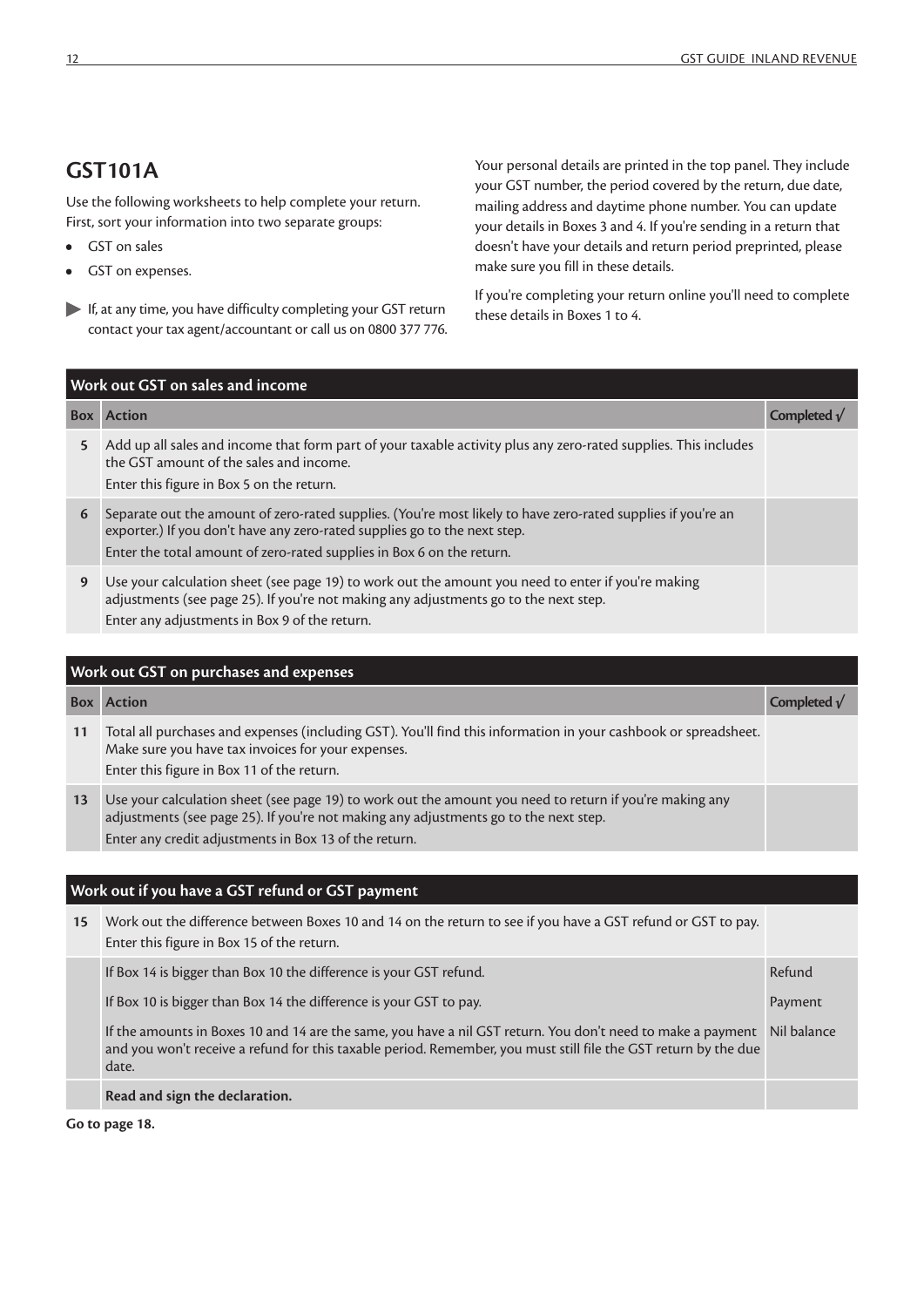#### *Example: GST101A*



Please turn over to complete any additional information and payment slip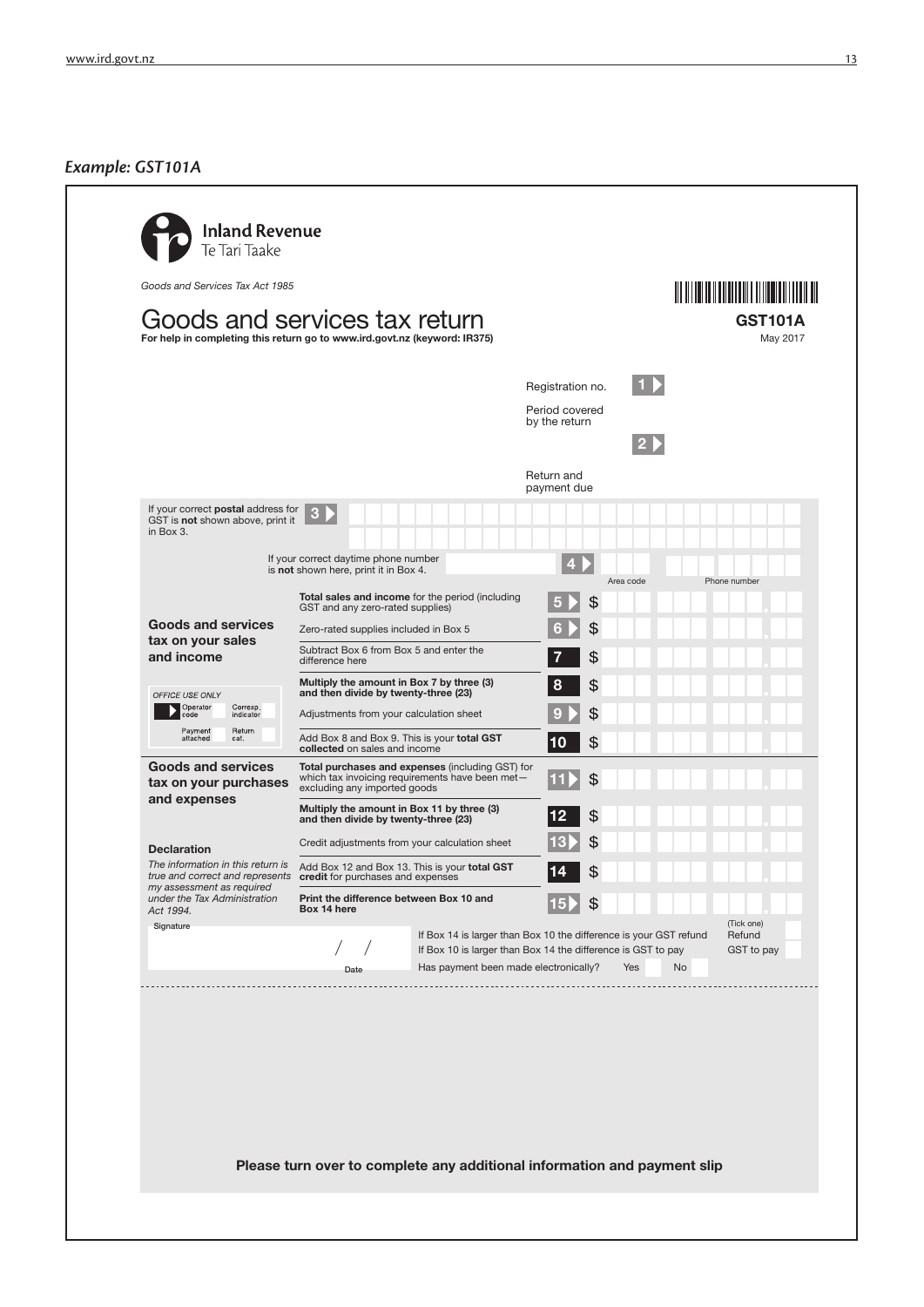### **GST103**

If you pay provisional tax as well as GST you'll receive a GST103 form. This will be tailored to your circumstances and you'll only see the sections relevant to you.

Use the following worksheets to help complete the form. First, sort your information into two separate groups:

- **•** GST on sales
- **•** GST on expenses.
- If, at any time, you have difficulty completing your GST return, contact your tax agent/accountant or call us on 0800 377 776.

#### **Page 1 of your GST103**

Your personal details are printed in the top panel. They include your GST number, the period covered by the return, due date, mailing address and daytime phone number. You can update your details in Boxes 3 and 4. If you're sending in a return that doesn't have your details and return period preprinted, please make sure you fill in these details.

If you're completing the return online you'll need to complete these details in Boxes 1 to 4.

|    | Work out GST on sales and income                                                                                                                                                                                                                                   |                     |
|----|--------------------------------------------------------------------------------------------------------------------------------------------------------------------------------------------------------------------------------------------------------------------|---------------------|
|    | <b>Box</b> Action                                                                                                                                                                                                                                                  | Completed $\sqrt{}$ |
| 5  | Add up all sales and income that form part of your taxable activity plus any zero-rated supplies. Include the<br>GST amount of the sales and income.<br>Enter this figure in Box 5 on the return.                                                                  |                     |
| 6  | Separate out the amount of zero-rated supplies. (You're most likely to have zero-rated supplies if you're an<br>exporter.) If you don't have any zero-rated supplies go to the next step.<br>Enter the total amount of zero-rated supplies in Box 6 of the return. |                     |
| 9  | Use your calculation sheet (see page 19) to work out the amount you need to enter if you're making<br>adjustments (see page 25). If you're not making any adjustments, go to the next step.<br>Enter any adjustments in Box 9 of the return.                       |                     |
|    | Work out GST on purchases and expenses                                                                                                                                                                                                                             |                     |
|    | <b>Box</b> Action                                                                                                                                                                                                                                                  | Completed $\sqrt{}$ |
| 11 | Total all purchases and expenses (including GST). You'll find this information in your cashbook or spreadsheet.<br>Make sure you have tax invoices for your expenses.<br>Enter this figure in Box 11 of the return.                                                |                     |
| 13 | Use your calculation sheet (see page 19) to work out the amount you need to return if you're making any<br>adjustments (see page 25). If you're not making any adjustments, go to the next step.<br>Enter any credit adjustments in Box 13 of the return.          |                     |
|    |                                                                                                                                                                                                                                                                    |                     |
|    | Work out if you have a GST refund or GST payment                                                                                                                                                                                                                   |                     |

#### **15** Work out the difference between Boxes 10 and 14 to see if you have a GST refund or GST to pay. Enter this figure in Box 15 of the return. If Box 14 is bigger than Box 10 the difference is your GST refund. The state of the state of the Refund If Box 10 is bigger than Box 14 the difference is your GST to pay. Payment Communication of the Payment If the amounts in Boxes 10 and 14 are the same, you have a nil GST return. You don't need to make a payment and you won't receive a refund for this taxable period. Remember, you must still file the GST return by the due date. Nil balance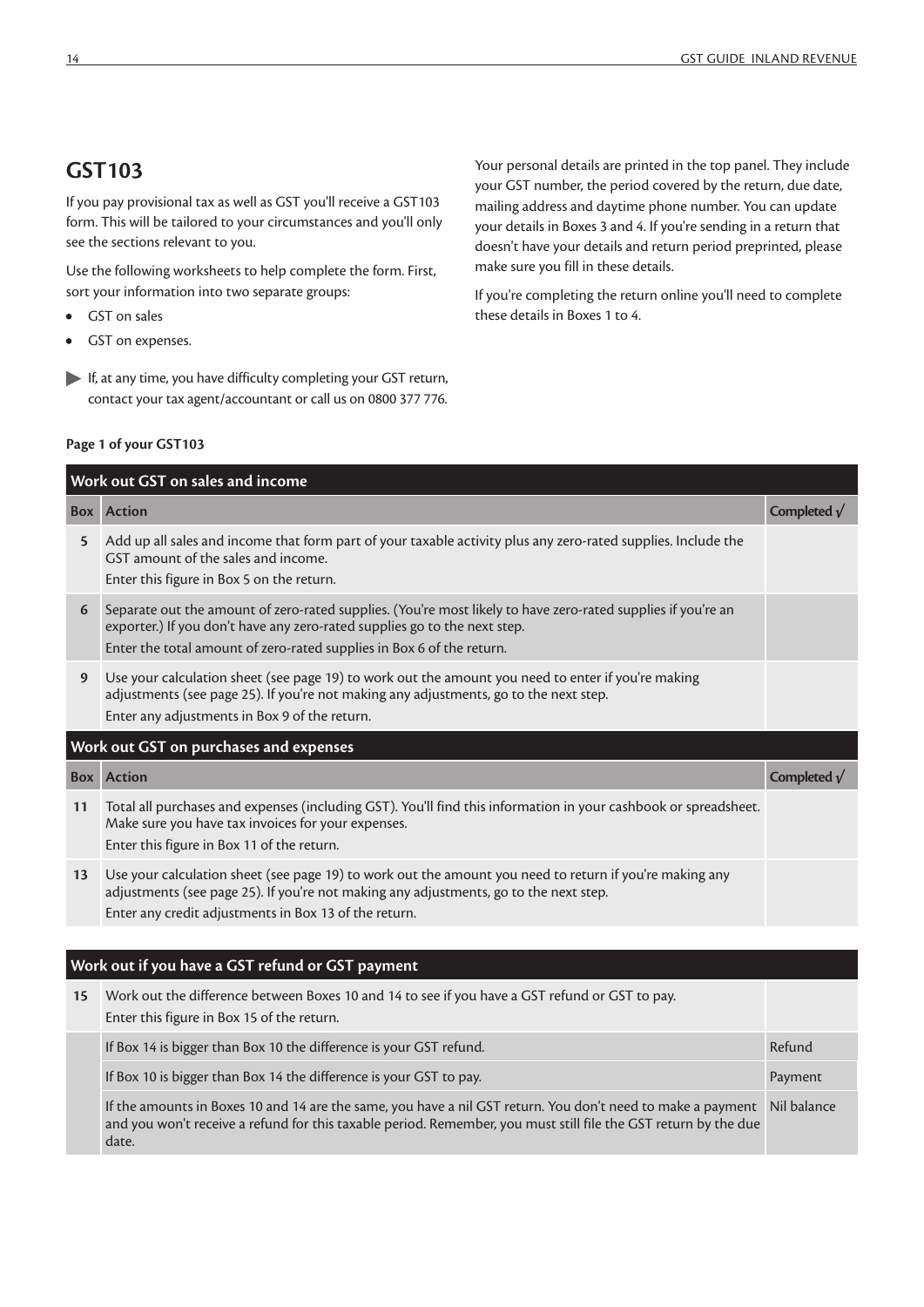### *Example: Page 1 GST103B*

|                                                                                     |                                                                                                                                    | Registration no.                 |           |                                    |
|-------------------------------------------------------------------------------------|------------------------------------------------------------------------------------------------------------------------------------|----------------------------------|-----------|------------------------------------|
|                                                                                     |                                                                                                                                    | Period covered<br>by the return  |           |                                    |
|                                                                                     |                                                                                                                                    |                                  |           |                                    |
|                                                                                     |                                                                                                                                    | Return and<br>payment due        |           |                                    |
| If your correct postal address for<br>GST is not shown above, print it<br>in Box 3. | 3                                                                                                                                  |                                  |           |                                    |
|                                                                                     | If your correct daytime phone number<br>is not shown here, print it in Box 4.                                                      |                                  |           |                                    |
| Part $1 -$                                                                          | Total sales and income for the period<br>(including GST and any zero-rated supplies)                                               | \$                               | Area code | Phone number                       |
| <b>GST calculation</b>                                                              | Zero-rated supplies included in Box 5                                                                                              | \$<br>6                          |           |                                    |
| <b>Goods and services</b>                                                           | Subtract Box 6 from Box 5 and enter the<br>difference here                                                                         | \$<br>7                          |           |                                    |
| tax on your sales<br>and income                                                     | Multiply the amount in Box 7 by three (3) and<br>then divide by twenty-three (23)                                                  | 8<br>\$                          |           |                                    |
|                                                                                     | Adjustments from your calculation sheet                                                                                            | \$                               |           |                                    |
|                                                                                     | Add Box 8 and Box 9. This is your total GST<br>collected on sales and income                                                       | \$<br> 10                        |           |                                    |
| <b>Goods and services</b><br>tax on your purchases                                  | Total purchases and expenses (including<br>GST) for which tax invoicing requirements have<br>been met-excluding any imported goods | \$                               |           |                                    |
| and expenses                                                                        | Multiply the amount in Box 11 by three (3)<br>and then divide by twenty-three (23)                                                 | \$<br>12                         |           |                                    |
|                                                                                     | Credit adjustments from your calculation sheet                                                                                     | $\frac{1}{2}$<br>13 <sup>l</sup> |           |                                    |
|                                                                                     | Add Box 12 and Box 13. This is your total GST<br>credit for purchases and expenses                                                 | S                                |           |                                    |
|                                                                                     | Print the difference between Box 10 and                                                                                            | 151                              |           |                                    |
|                                                                                     | If Box 14 is larger than Box 10 the difference is your GST refund<br>If Box 10 is larger than Box 14 the difference is GST to pay  |                                  |           | (Tick one)<br>Refund<br>GST to pay |
|                                                                                     | Box 14 here                                                                                                                        | \$                               |           |                                    |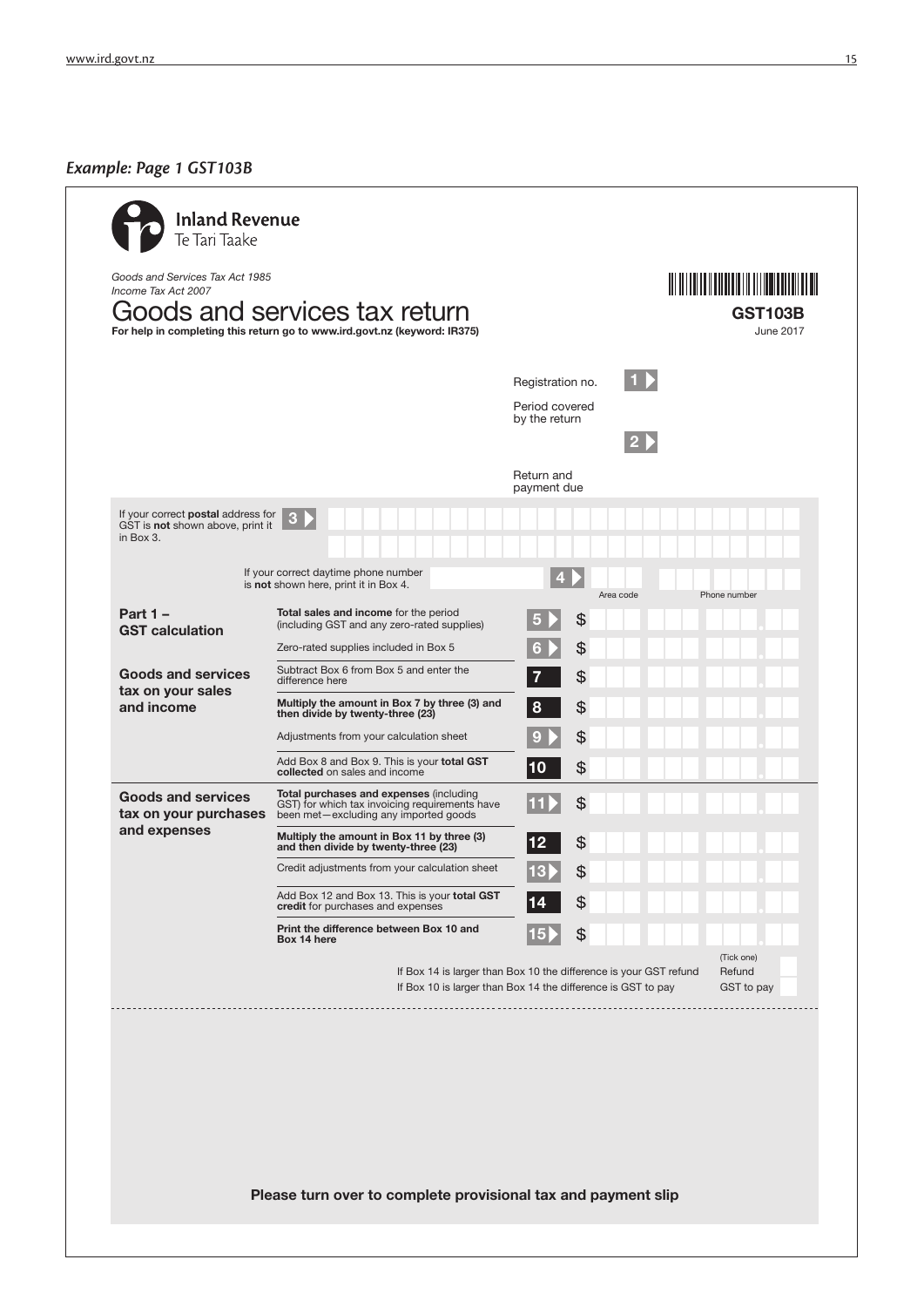#### **Page 2 of your GST103**

This part of the form relates to your provisional tax.

The following instructions relate to all the boxes on the full return. If you receive a preprinted return, only the boxes you need to complete will be on it.

|    | Work out provisional tax calculation using the ratio option                                                                                                                                                                                                                                                                                                                                                                                                        |                     |  |  |  |  |
|----|--------------------------------------------------------------------------------------------------------------------------------------------------------------------------------------------------------------------------------------------------------------------------------------------------------------------------------------------------------------------------------------------------------------------------------------------------------------------|---------------------|--|--|--|--|
|    | <b>Box Action</b>                                                                                                                                                                                                                                                                                                                                                                                                                                                  | Completed $\sqrt{}$ |  |  |  |  |
| 16 | Transfer the total sales and income from Box 5 on page 1.<br>Enter this figure in Box 16 of the return.                                                                                                                                                                                                                                                                                                                                                            |                     |  |  |  |  |
| 17 | If you file your returns monthly, take the total sales and income figure from Box 5 of your previous month's<br>return.<br>Enter this figure in Box 17 of the return.                                                                                                                                                                                                                                                                                              |                     |  |  |  |  |
| 19 | If you file GST returns for more than one branch or division of your business, get the total sales and income<br>from Box 5 of their returns. Remember to include amounts from the previous month's returns if they file one-<br>monthly.<br>Enter this total figure in Box 19 of the return.                                                                                                                                                                      |                     |  |  |  |  |
| 21 | If you've sold an asset during the taxable period, (or the last two months if you file monthly) this will reduce<br>the amount of your total GST supplies for calculating your provisional tax. You can make this adjustment if:<br>the asset wasn't revenue account property<br>the value of the asset is greater than<br>an amount equal to 5% of the total taxable supplies in the last 12 months, or<br>\$1,000.<br>Enter this figure in Box 21 of the return. |                     |  |  |  |  |
| 22 | Use the ratio percentage on the notice you received from us.<br>Enter this amount in the box to the left of Box 23 of the return if it's not already printed there.                                                                                                                                                                                                                                                                                                |                     |  |  |  |  |

|    | Work out your provisional tax calculation                                                                                                                                                                                                                                                                     |                      |  |  |  |  |
|----|---------------------------------------------------------------------------------------------------------------------------------------------------------------------------------------------------------------------------------------------------------------------------------------------------------------|----------------------|--|--|--|--|
|    | <b>Box</b> Action                                                                                                                                                                                                                                                                                             | Completed $\sqrt{ }$ |  |  |  |  |
| 24 | Check your income tax statement or notice of assessment to see if you're due to make a provisional tax<br>instalment.<br>If an instalment isn't due, do you want to make a voluntary provisional tax payment?<br>Enter either your compulsory instalment or voluntary payment figure in Box 24 of the return. |                      |  |  |  |  |
| 25 | If a refund shows at Box 15, do you want to use it to pay your provisional tax?<br>Enter the amount you want to transfer to provisional tax in Box 25 of the return.                                                                                                                                          |                      |  |  |  |  |
| 26 | Does Box 15 show GST to pay?<br>Enter this figure in Box 27 of the return.                                                                                                                                                                                                                                    |                      |  |  |  |  |
| 27 | Add the amount in Box 26 to Box 27 to get the total amount of GST and provisional tax to pay.<br>Enter this figure in Box 28 of the return.                                                                                                                                                                   |                      |  |  |  |  |
|    | Read and sign the declaration.                                                                                                                                                                                                                                                                                |                      |  |  |  |  |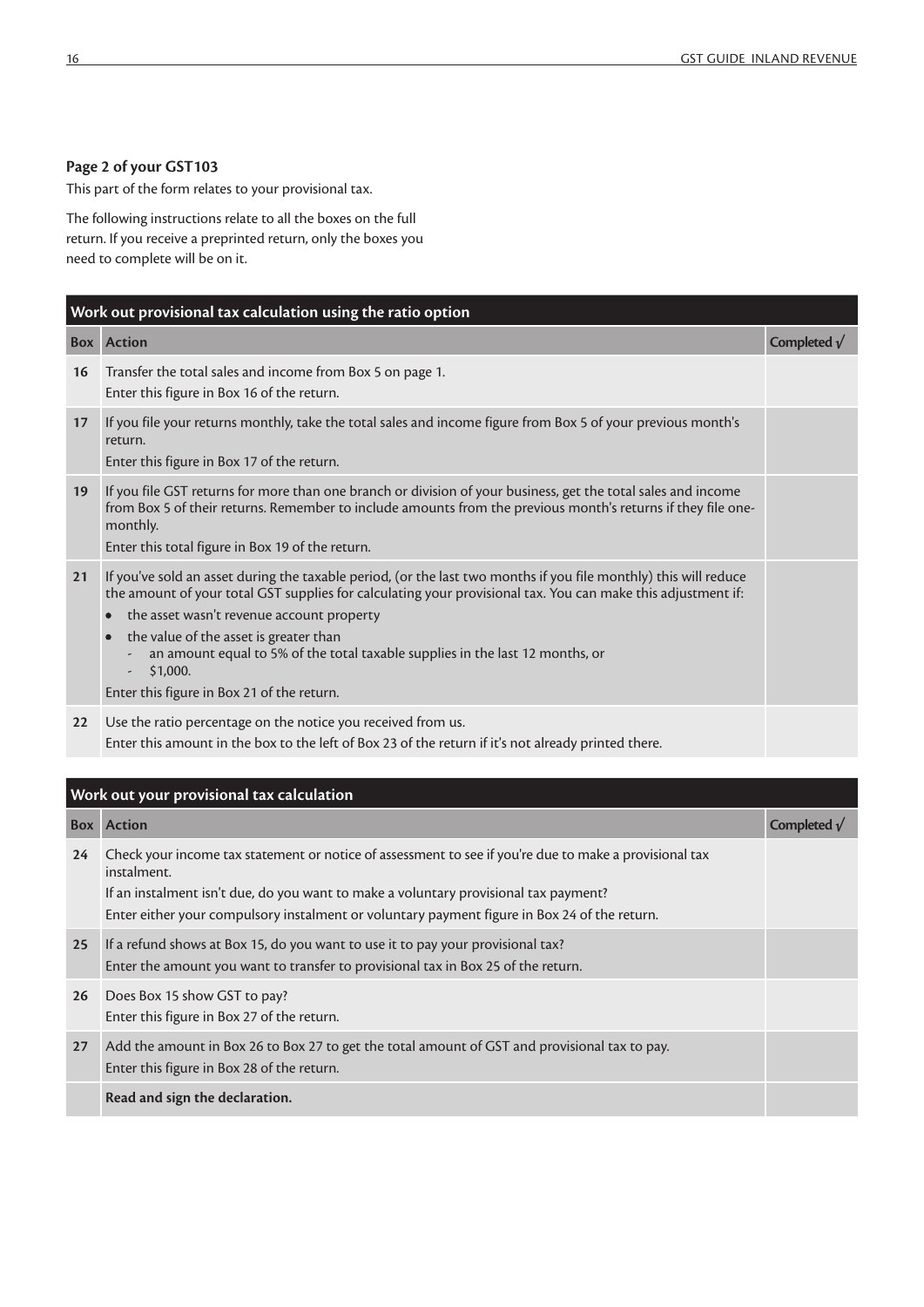### *Example: Page 2 GST103B*

| Part $2 -$<br><b>Provisional tax</b>                                               | Complete Boxes 16 to 23 only if this is a compulsory payment period, otherwise go to Box 24                                                                                                                                                                                            |                                                                 |                               |     |       |                |  |
|------------------------------------------------------------------------------------|----------------------------------------------------------------------------------------------------------------------------------------------------------------------------------------------------------------------------------------------------------------------------------------|-----------------------------------------------------------------|-------------------------------|-----|-------|----------------|--|
| calculation when                                                                   | Enter total sales and income from Box 5 on page 1                                                                                                                                                                                                                                      |                                                                 | $\frac{1}{2}$<br>16           |     |       |                |  |
| using the ratio<br>option                                                          | Do you file GST returns monthly? If so enter total<br>sales and income (Box 5) from your previous<br>month's return, otherwise enter zero (0)                                                                                                                                          |                                                                 | \$                            |     |       |                |  |
|                                                                                    | Add Box 16 and Box 17                                                                                                                                                                                                                                                                  |                                                                 | \$<br> 18                     |     |       |                |  |
|                                                                                    | Do you file GST returns for more than one branch<br>or division? If so enter total sales and income<br>(from Box 5) from all other branches/divisions,<br>otherwise enter zero (0). (Remember to include<br>amounts from the previous month if the other<br>branches file one-monthly) |                                                                 | \$<br><b>19Þ</b>              |     |       |                |  |
|                                                                                    | Add Box 18 and Box 19                                                                                                                                                                                                                                                                  |                                                                 | 20<br>\$                      |     |       |                |  |
|                                                                                    | If you've sold an asset in the last two months, you<br>can make an adjustment for the asset's worth, if<br>it's over \$1,000, or it's over 5% of your total taxable<br>supplies in the last 12 months, whichever is greater.<br>Enter the amount here, otherwise enter zero (0)        |                                                                 | $\boxed{21}$<br>$\mathcal{F}$ |     |       |                |  |
| Enter your ratio %                                                                 | Subtract Box 21 from Box 20                                                                                                                                                                                                                                                            |                                                                 | 22<br>\$                      |     |       |                |  |
| (from your<br>notification letter)                                                 | Multiply the amount in Box 22 by your ratio<br>percentage. This is your provisional tax<br>instalment due                                                                                                                                                                              |                                                                 | $\mathfrak{S}$<br>23          |     |       |                |  |
| Part $3 -$<br><b>Payment calculation</b>                                           | Provisional tax instalment due<br>(copy the amount from Box 23)                                                                                                                                                                                                                        |                                                                 | $\mathcal{L}$<br>124.         |     |       |                |  |
|                                                                                    | If Box 15 from page 1 is a refund, enter the amount<br>you would like to transfer to provisional tax,<br>otherwise enter zero (0)                                                                                                                                                      |                                                                 | $ 25\rangle$<br>$\frac{1}{2}$ |     |       |                |  |
|                                                                                    | Subtract Box 25 from Box 24. If Box 25 is larger than<br>Box 24, enter zero (0)                                                                                                                                                                                                        |                                                                 | 26<br>$\mathfrak{F}$          |     |       |                |  |
|                                                                                    | If Box 15 from page 1 is GST to pay enter amount<br>here, otherwise enter zero (0)                                                                                                                                                                                                     |                                                                 | \$                            |     |       |                |  |
|                                                                                    | Add Box 26 and Box 27<br>This is your GST and/or provisional tax to pay                                                                                                                                                                                                                |                                                                 | $\frac{1}{2}$<br>1281         |     |       |                |  |
|                                                                                    | Has payment been made electronically?                                                                                                                                                                                                                                                  |                                                                 | Yes<br>No                     |     |       |                |  |
| OFFICE USE ONLY                                                                    | <b>Declaration</b>                                                                                                                                                                                                                                                                     |                                                                 | Signature                     |     |       |                |  |
| Corresp.<br>Operator<br>code<br>indicator<br>Return<br>Payment<br>attached<br>cat. | The information in this return is true and correct and<br>represents my assessment as required under the<br>Tax Administration Act 1994.                                                                                                                                               |                                                                 |                               |     |       | Date           |  |
| <b>Inland Revenue</b>                                                              |                                                                                                                                                                                                                                                                                        |                                                                 |                               |     |       | <b>GST 970</b> |  |
| Te Tari Taake                                                                      | Payment slip                                                                                                                                                                                                                                                                           | Registration number                                             |                               |     |       |                |  |
|                                                                                    |                                                                                                                                                                                                                                                                                        | Period end date                                                 |                               |     |       |                |  |
|                                                                                    |                                                                                                                                                                                                                                                                                        |                                                                 |                               | Day | Month | Year           |  |
| <b>GST</b>                                                                         |                                                                                                                                                                                                                                                                                        | Due date                                                        |                               | Day | Month | Year           |  |
| Register for myIR account to file your returns                                     |                                                                                                                                                                                                                                                                                        | Amount of payment                                               |                               | \$  |       |                |  |
| and payments online                                                                |                                                                                                                                                                                                                                                                                        | Copy your total from Box 28 and enter it here. Include any late |                               |     |       |                |  |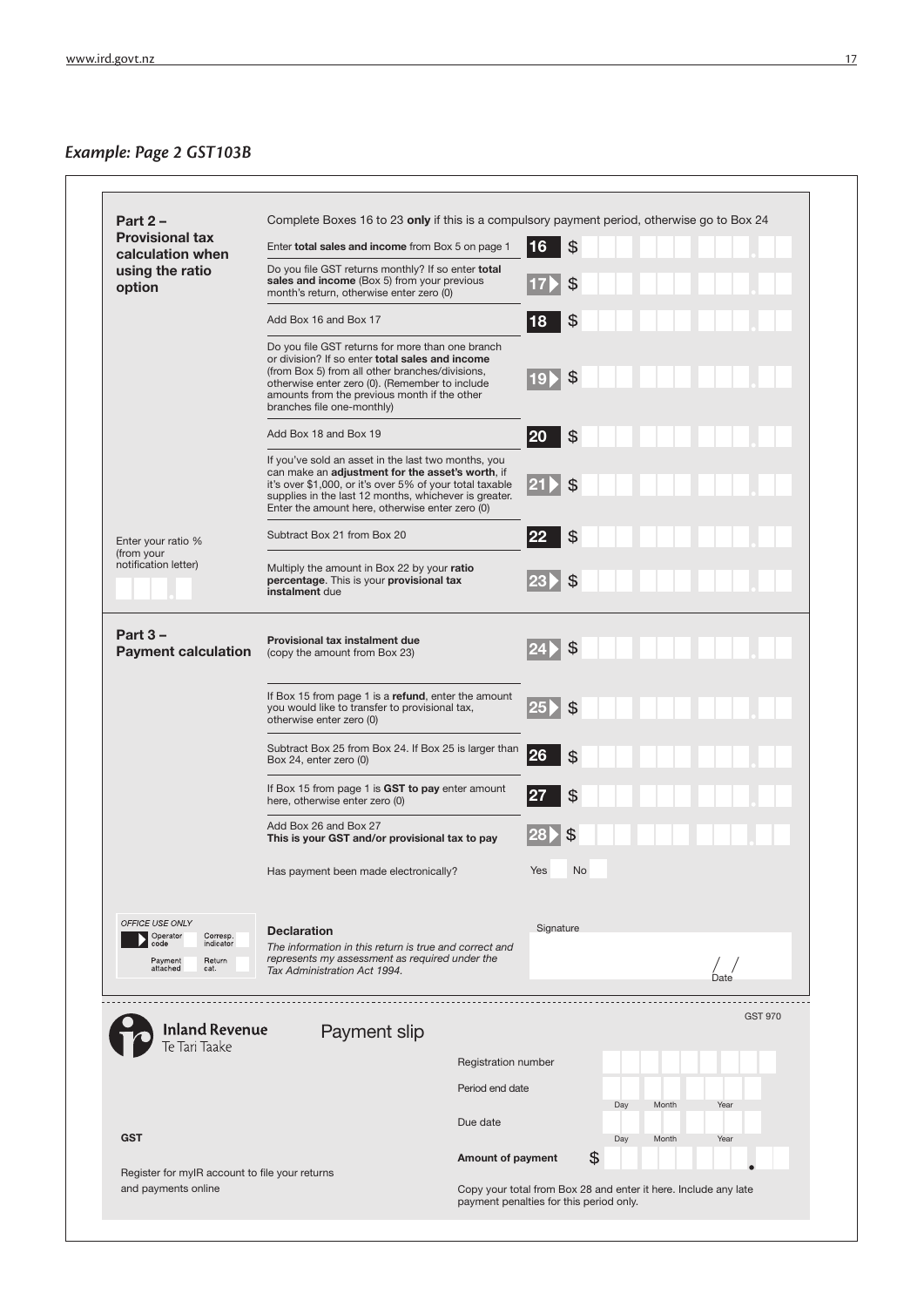### **Adjustments**

#### **Key points**

**•** There is often a crossover between personal and business use of goods and services. You need to adjust your GST return to reflect this.

In some instances, you may need to calculate a GST adjustment to either pay GST, eg, for a business asset used privately, or claim back GST that's already been paid, eg, for a private asset used for business. See part 4 of this guide.

You may also need to make adjustments for certain late claims and credit or debit notes that include GST at the old rate of 12.5%.

For other adjustments, you'll need to work out the private or exempt portion of various income and expenses.

#### *Example*

Many small businesses get help from their accountant/tax agent for adjustments. If you don't have an accountant/tax agent, see page 25 for more information, go to **www.ird.govt.nz/gst** or call us on 0800 377 776.

#### **Credit and debit notes**

You may have to include credit and debit notes in your calculations when you're making an adjustment.

- **•** Credit notes are issued when the price of a supply has reduced after a tax invoice was issued, eg, the return of faulty goods.
- **•** Debit notes are issued when the price increases after a tax invoice has been issued.

|             |                                                                                                                 |                                           |                                                                                                |                                                       |                                                                                | <b>CREDIT NOTE</b>                                           |
|-------------|-----------------------------------------------------------------------------------------------------------------|-------------------------------------------|------------------------------------------------------------------------------------------------|-------------------------------------------------------|--------------------------------------------------------------------------------|--------------------------------------------------------------|
|             | <b>Hello Electronics Limited</b><br>Ph: (04) 999 9990 Fax: (04) 998 9899<br>Email: hello.electronics@aria.co.nz | P.O. Box 999 Sylvester Street, Wellington |                                                                                                |                                                       | <b>GST Number:</b><br>Credit Note no: CM1002<br>Date:<br>Your Ref:<br>Our Ref: | 555-555-555<br>31/03/2017<br><b>PO S100</b><br><b>IN1001</b> |
| Wellington  | <b>Computer Racer Limited</b><br>100 Ellmers Street                                                             |                                           |                                                                                                |                                                       | Terms:<br>Sales Person:<br>Job No:                                             | Cash<br>Smart Jo<br>JB1000                                   |
| Tel<br>Fax: | Attention: Mr Robson<br>$(04)$ 997 9999<br>$(04)$ 996 9999                                                      |                                           |                                                                                                |                                                       |                                                                                |                                                              |
| <b>SN</b>   | Product ID                                                                                                      | Description                               |                                                                                                | Qty UM                                                | <b>Unit Price</b>                                                              | Amount                                                       |
| 1           | <b>CNB3000</b>                                                                                                  |                                           | To adjust IN1001 item 1 being unit overbilled<br>at \$2,040.00 each instead of \$2,000.00 each | 2 each                                                | \$40.00                                                                        | \$80.00                                                      |
|             |                                                                                                                 | Acme Bell Laptop                          |                                                                                                |                                                       |                                                                                |                                                              |
|             |                                                                                                                 |                                           |                                                                                                | <b>Total before</b><br><b>GST</b><br><b>Total GST</b> |                                                                                | \$80.00<br>\$12.00<br>\$92.00                                |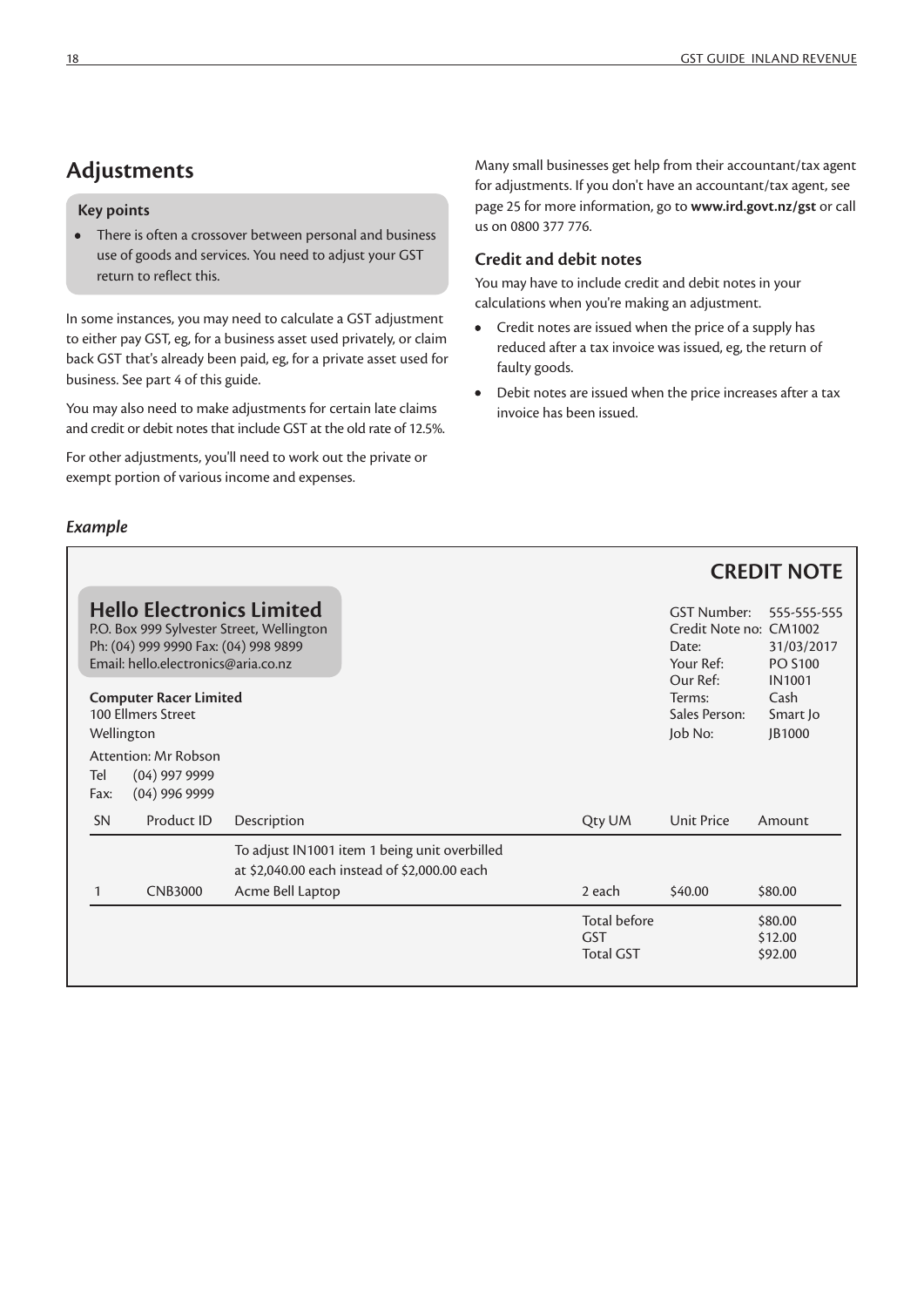#### *GST adjustments calculation sheet (IR372)*

The IR372 helps you calculate your GST adjustments. It lists the items which you need to make an adjustment for. Use the sheet to record the adjustments you need to make, then:

- **•** transfer the figures to your GST return
- **•** attach the sheet to your copy of the GST return
- **•** keep full details on how you calculated the items.

#### *Example: IR372*

| <b>Inland Revenue</b><br>Te Tari Taake                                               | <b>GST adjustments</b><br>calculation sheet                                                                                                                                                                                           | IR 372<br>August 2010 |
|--------------------------------------------------------------------------------------|---------------------------------------------------------------------------------------------------------------------------------------------------------------------------------------------------------------------------------------|-----------------------|
| L.                                                                                   | Use this sheet to calculate the GST on your adjustments for your GST return.<br>Please use the GST guide (IR 375) to help you work out your adjustments.<br>Keep this sheet and full details on how these items have been calculated. |                       |
| Your name                                                                            |                                                                                                                                                                                                                                       |                       |
| Period covered by the return<br>from<br>Day                                          | Six-monthly<br>One-monthly<br>Two-monthly<br>to<br>Month<br>Year<br>Year<br>Day<br>Month                                                                                                                                              |                       |
| Include GST on adjustments in Box 9.                                                 |                                                                                                                                                                                                                                       |                       |
|                                                                                      | Private use of business goods and services for annual or period-by-period adjustments                                                                                                                                                 | \$                    |
| Business assets used privately (a one-off adjustment)                                |                                                                                                                                                                                                                                       | \$                    |
| Assets kept after ceasing to be registered                                           |                                                                                                                                                                                                                                       | \$                    |
| Entertainment expenses (once a year only)                                            |                                                                                                                                                                                                                                       | \$                    |
| Change of accounting basis                                                           |                                                                                                                                                                                                                                       | \$                    |
|                                                                                      | Goods and services used in making exempt supplies for annual or period-by-period                                                                                                                                                      | \$                    |
| adjustments                                                                          | Adjustments at 12.5% GST rate (such as: debit and credit notes, receiving finance lease                                                                                                                                               | \$                    |
| payments)<br>Other (such as: barter, bad debts recovered, exported secondhand goods, |                                                                                                                                                                                                                                       | \$                    |
| insurance payments received)                                                         |                                                                                                                                                                                                                                       |                       |
| Total adjustments. Copy this total to Box 9 on your return.                          | 9                                                                                                                                                                                                                                     | \$                    |
| Include GST on credit adjustments in Box 13.                                         |                                                                                                                                                                                                                                       |                       |
| adjustments                                                                          | Business use of private/exempt goods and services for annual or period-by-period                                                                                                                                                      | \$                    |
|                                                                                      | Private assets used for business costing less than \$18,000 (a one-off adjustment)                                                                                                                                                    | \$                    |
| Change of accounting basis                                                           |                                                                                                                                                                                                                                       | \$                    |
| payments)                                                                            | Credits at 12.5% GST rate (such as: late claims, debit and credit notes, finance lease                                                                                                                                                | \$                    |
|                                                                                      | Other (such as: bad debts written off, GST content shown on Customs' invoices)                                                                                                                                                        | \$                    |
|                                                                                      | Total credit adjustments. Copy this total to Box 13 on your return.<br>13 <sub>1</sub>                                                                                                                                                | \$                    |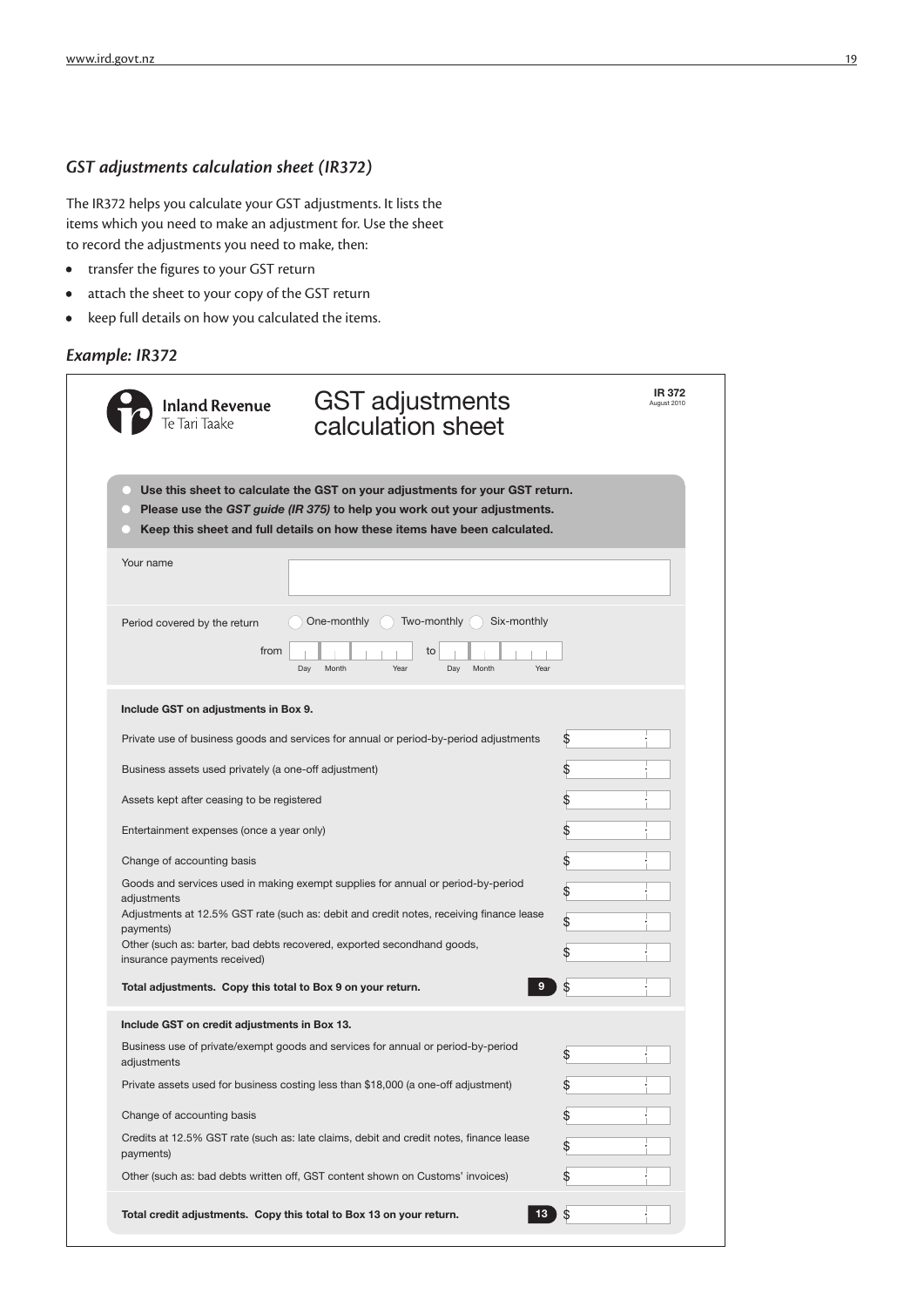### **Filing your GST return**

#### **Key points**

- **•** File your GST return online by logging into myIR at **www.ird.govt.nz** or through your accounting software.
- **•** We post preprinted GST returns to you during the final week of your taxable period. If you haven't received a GST return in time you can download one from **www.ird.govt.nz** (search keywords: GST101A, GST103).
- **•** You're personally responsible for the accuracy of the information on your GST return.
- **•** If you're having difficulty completing your GST return you should contact your tax agent/accountant or call us on 0800 377 776.
- **•** You can make your payments to us through internet banking, by credit or debit card on our website.
- **•** Nil returns still need to be filed by the due date.

If you're using a blank form, you'll need to add your personal details.

So make sure all the details on your GST return are correct, including your name and address.

- **• Online filing** you can do this in myIR or through your accounting software.
- **• Manual filing** complete the GST return you received and send it back to us.

Pay your GST by internet banking, credit/debit card.

#### **Payment arrangements**

There are penalties for paying late, so if you can't make your GST payment in one period, you may have some options. Don't wait until after the due date to contact us. You may be entitled to greater penalty reductions if you contact us before the due date.

To see what your options are go to **www.ird.govt.nz** (search keywords: managing difficulty) or call us on 0800 377 774.

#### **Questions about filing**

#### **If I have a nil GST return do I still have to file?**

Yes - there are no exceptions. You must always file your GST return by the due date.

#### **If I can't pay my GST amount what should I do?**

File your GST return, then call us on 0800 377 774 to discuss your payment options.

#### **Can I get an extension to the GST return due date?**

You can't get an extension of time to file a GST return. If you're unable to file by the due date, you can delegate your tax agent or an employee to file for you.

#### **What are the most common items businesses can claim GST on?**

- **•** power electricity, gas
- **•** telecommunications telephone, fax, internet service
- **•** motor vehicle expenses petrol, repairs, warrant of fitness, registration
- **•** stationery, office supplies
- **•** repairs to business assets
- **•** consumables, packaging
- **•** capital, fixed assets cars, trucks, equipment
- **•** rent of business premises.

#### **What are the most common items businesses can't claim GST on?**

- **•** salary and wages
- **•** interest on a loan
- **•** bank fees
- **•** drawings taken from the till or stock taken from the shelf for personal use.

#### **What are some common mistakes?**

- **•** poor record keeping
- **•** calculation errors
- **•** not filing nil returns
- **•** incorrect adjustments
- **•** incorrect claiming of personal adjustments
- **•** not informing us if your business ceases.

### **If you don't file your return,or file it late**

#### **Key points**

- **•** Late returns may get a late filing penalty.
- **•** You may have to pay a default assessment if you don't file your return.

#### **Late filing penalties**

If you don't file your return by the due date you may have to pay a late filing penalty. These are:

- **•** \$50 for each return filed on the payments basis
- **•** \$250 for each return filed on the invoice or hybrid basis.

We'll send you a statement advising you of the **late filing penalty** and the due date for paying it. **Late payment penalties** and interest are charged on late filing penalties not paid by the due date. See page 21.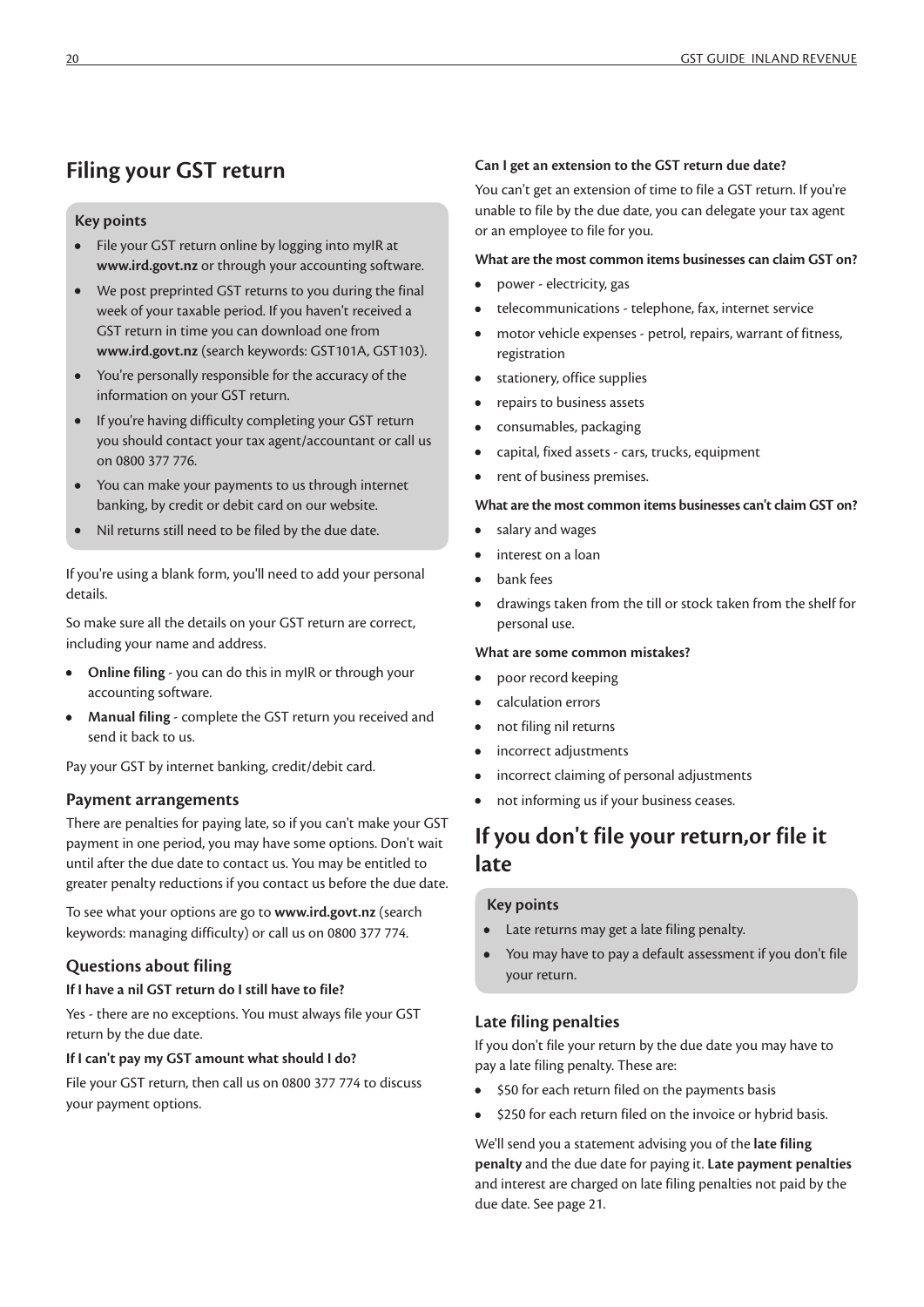#### **Default assessments**

If you don't send us a return, we estimate the amount of tax we think you should pay - a default assessment. In most cases, this amount will be higher than what you actually owe.

You still have to file the overdue return, even if you pay the default assessment.

When we get your completed return, we'll calculate the actual amount you need to pay, plus any penalties and interest.

If you make a combined payment for GST and provisional tax but don't file your return, we'll use it to pay any GST default assessment and late filing penalty first.

### **If you don't make your payment, or pay late**

#### **Key points**

**•** Late payments will be charged late payment penalties and interest.

#### **Late payment**

We may charge you a late payment penalty if you miss a payment or it's late. We'll also charge you interest if you don't make your tax payment by the due date.

If you can't pay your tax by the due date, please call us. We'll look at your payment options, which may include an instalment arrangement, depending on your circumstances.

Go to **www.ird.govt.nz** (search keywords: managing penalties) for more information.

### **Correcting an error in your GST return**

If you realise you've made an error or errors in a GST return you've filed that results in an under or overstatement of your tax liability, you can correct it in:

- **•** the next taxable period and calculate the adjustment, or
- **•** the same taxable period by writing to us with the details.

But, if you've chosen a particular tax position and then change your mind about it, you can't correct it. Instead, you must use our disputes process, which means completing a *Notice of proposed adjustment (IR770)* and sending it to us no later than four months after the due date of the GST return it relates to.

For more information on disputing an assessment, see our factsheet *If you disagree with an assessment (IR778)*.

#### **Making the correction in the next taxable period**

The error or errors can be corrected in the next taxable period, when:

- **•** you provided the return which contains one or more errors in the assessment of their liability for GST, and
- **•** the total discrepancy in the assessment that is caused by the error is \$1,000 or less.

So, if you haven't claimed an expense for GST in one taxable period you can claim it in a following taxable period, provided you meet the above criteria.

You can also correct an error made in calculating the amount of GST you've collected in the next taxable period, provided the purpose isn't to delay the payment of tax, when the total discrepancy is equal to or less than both:

- **•** \$10,000 of the GST collected, and
- **•** 2% of the GST collected.
- GST collected refers to the amount of GST you've collected on sales and income only, not your net GST to pay.

#### **Record keeping**

You must record these details in your GST paperwork and make the information available to us if we ask for it:

- **•** what GST return period the error occurred in
- **•** the GST amount involved
- **•** the type of error
- **•** which GST return period you made the correction in.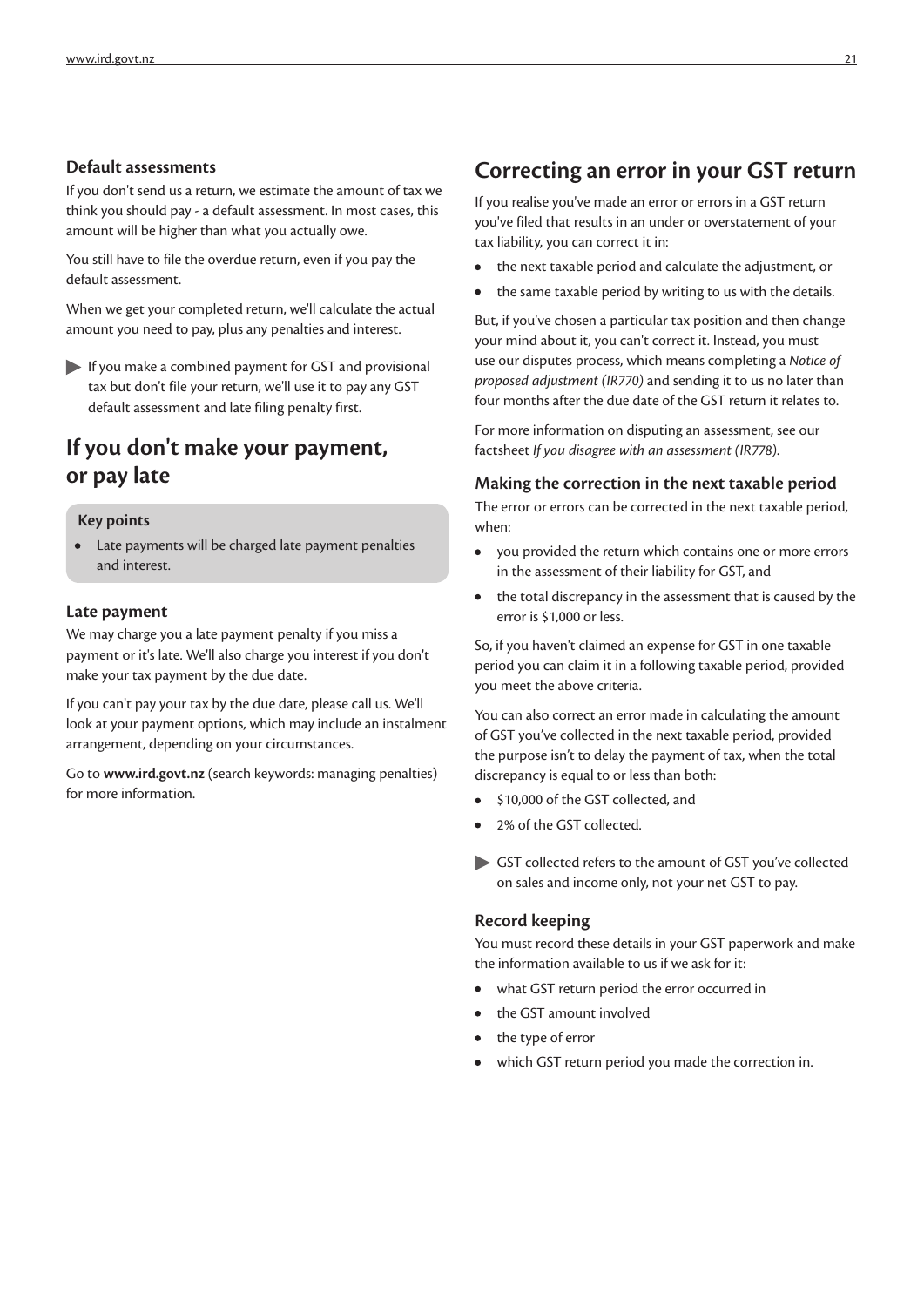#### **Making the correction in the same taxable period**

In some instances, you may be able to request us to amend an assessment to correct the error. Send us the following details:

- **•** The GST taxable period the error occurred in.
- **•** The GST amount involved and what the amended figures should be.
- **•** The type of error and why the change is needed.

We'll then amend your original GST assessment and send you a statement of account.

Or you can include a GST input tax deduction not claimed in an earlier return period in a later return period. In most cases, claim the GST within two years of being entitled to claim it.

Please do not send us an amended GST return.

#### **Interest**

If the reassessed GST is an amount to pay and it's over \$100 we'll charge you use-of-money interest.

But, if the amount of reassessed GST is a refund over \$100, we'll pay you use-of-money interest.

#### **Penalties**

We may ask for more information to decide whether we'll charge a shortfall penalty.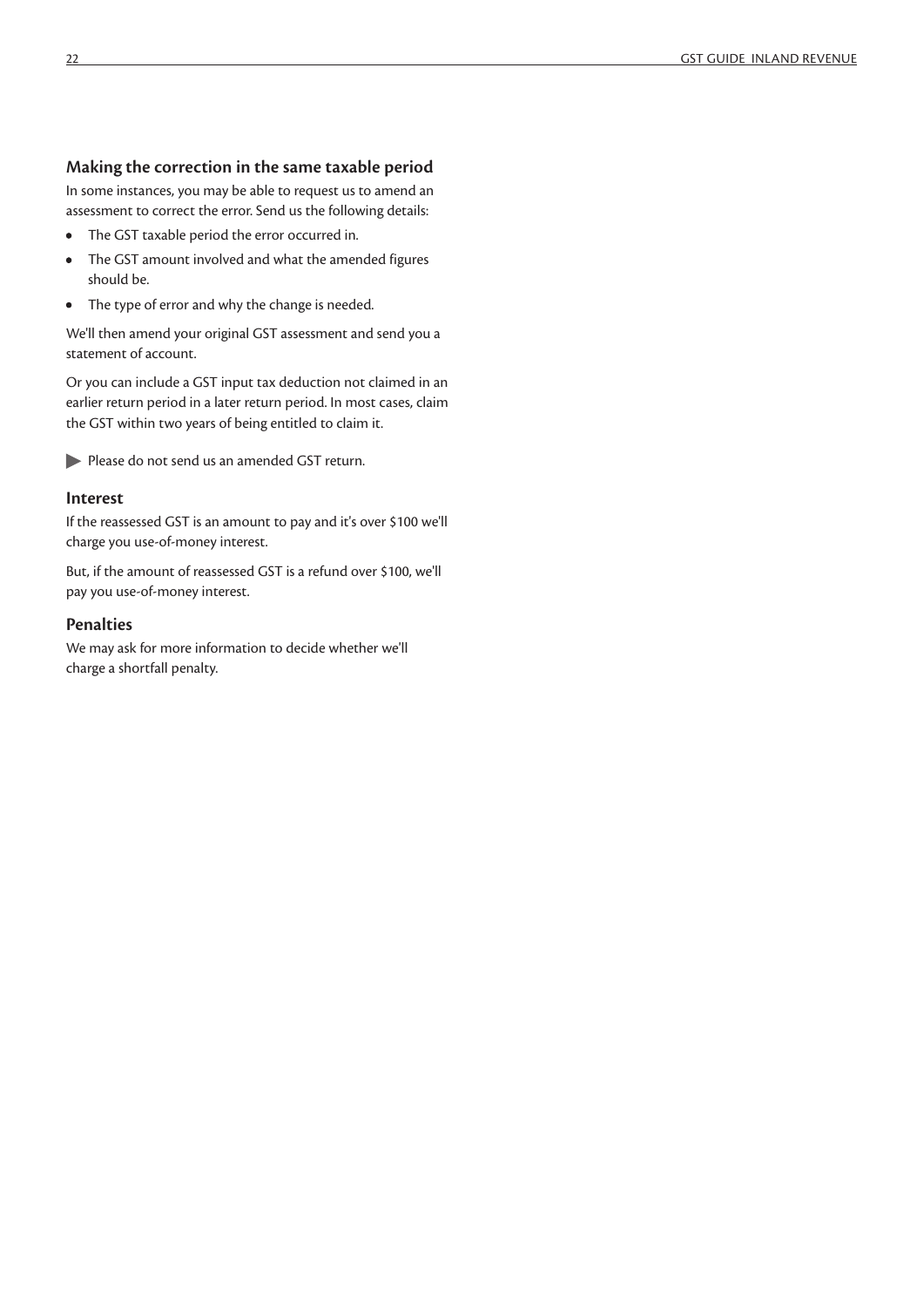# **Part 3 - Cancelling your GST registration**

#### **Key points**

- **•** There are 3 reasons for cancelling your GST registration.
- **•** You'll need to file a final GST return when you deregister.
- **•** Your provisional tax due dates will change if you filed GST six-monthly or calculated your provisional tax using the ratio method.

You can cancel your GST registration if:

- **•** you're closing down or selling your business
- **•** you expect your turnover to drop below \$60,000 and stay there for a while
- **•** you realise you aren't required to be registered.

When you cancel you'll no longer:

- **•** have to charge GST on prices to customers
- **•** be able to issue receipts and invoices showing your GST number
- **•** have to file a GST return
- **•** be able to claim GST back from us.

But, before you get the deregistration process under way, check the flowchart below. You may only have to suspend your GST



# **Should I deregister from GST? Should I** deregister **from GST?**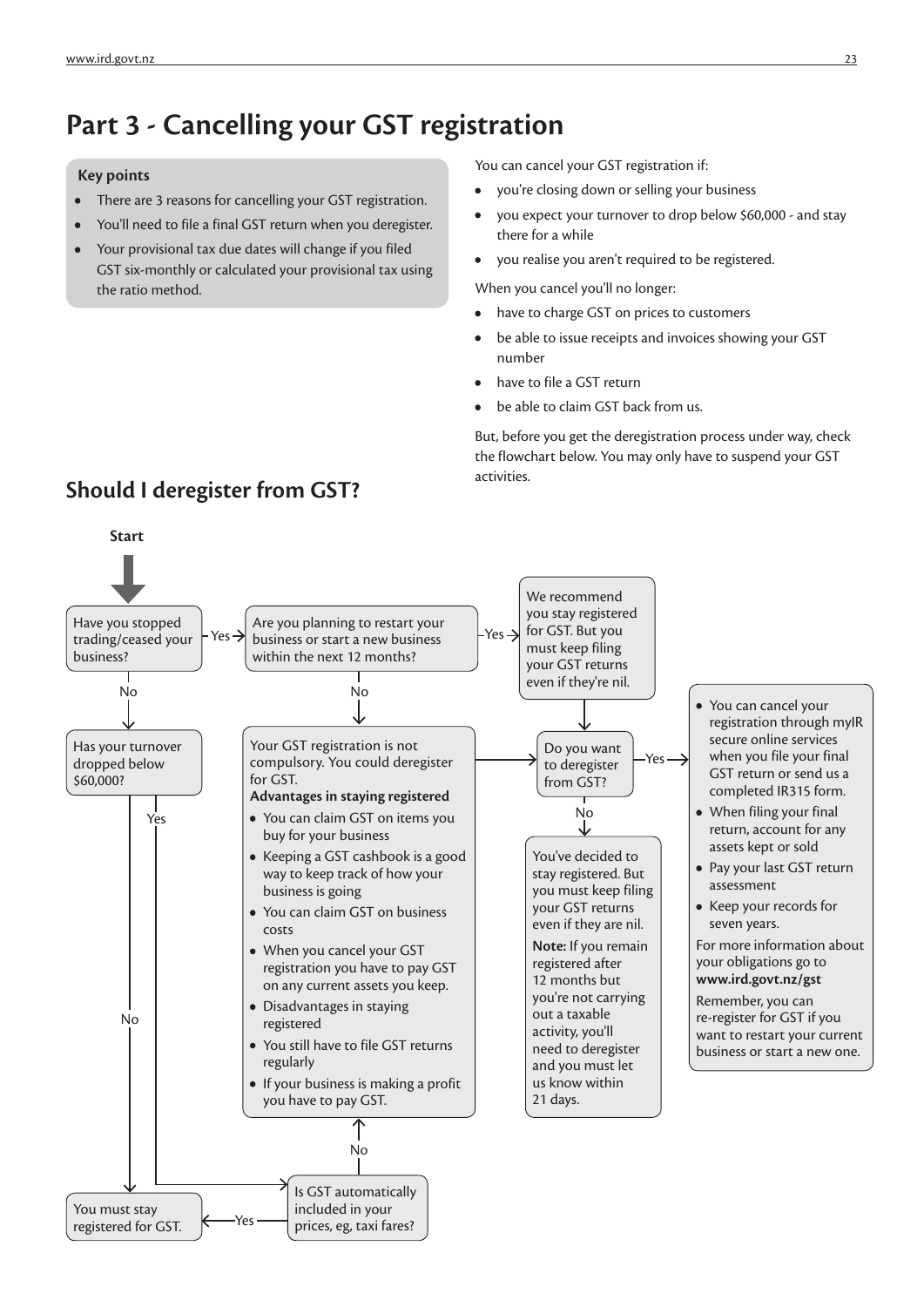#### **What you need to do**

If you decide to deregister, you must let us know within 21 days of the date you close down or sell your business.

You can cancel your registration through myIR when you file your final GST return (up to your date of cancellation, which may not be the end of your normal taxable period) or send us a completed *Business Cessation (IR315)* form.

Remember to account for GST on any business assets you keep. Make a note of these assets and their values on the IR315.

For more information about your obligations go to **www.ird.govt.nz/gst**

#### **What we'll do**

We'll send you notice of your actual cancellation date, which will normally be the last day of a taxable period. This may not be the end of your normal taxable period.

#### *Example*

Martin's next GST return is for the period 1 June to 31 July 2017.

On 5 June 2017 Martin tells us he's sold his business. We tell Martin his cancellation date is 30 June 2017.

Martin completes a final return for the period 1 June to 30 June 2017 which is due on 28 July 2017.

 $\blacktriangleright$  If you're liable to pay provisional tax the due dates will change if you were registered on a six-monthly basis or you use the GST ratio method to calculate your provisional tax. For more information see our *Provisional tax (IR289)* guide.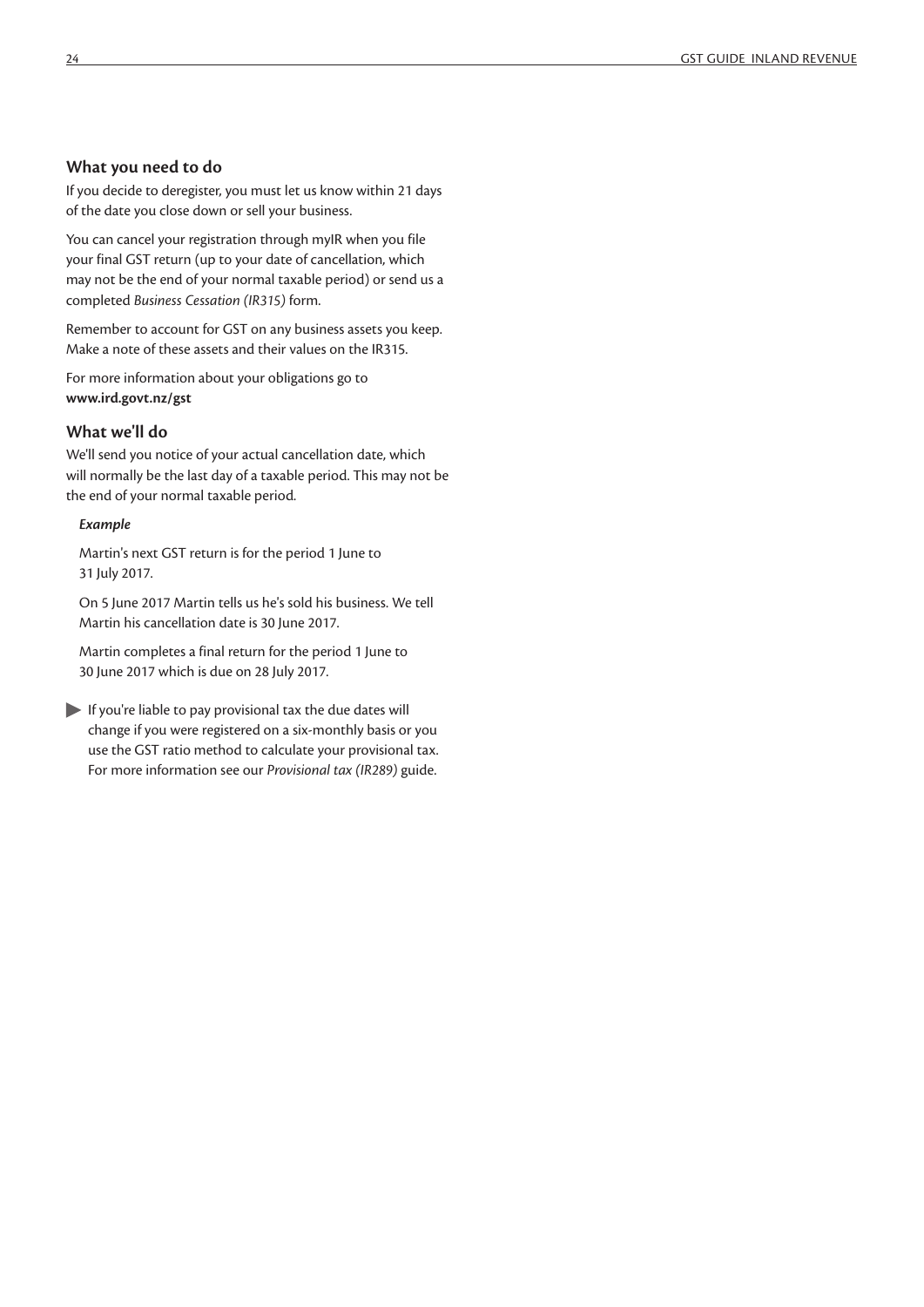# **Part 4 - Adjustments**

### **Adjustments for capital or asset items**

You are required to apportion your input tax deductions in line with the actual use of your goods and services. The rules operate as follows:

- **•** The amount of input tax deduction you can claim must correspond with the portion of the asset's use that is intended for taxable purposes.
- **•** In subsequent years, you may be required to adjust the deduction claimed if the actual use for taxable purposes is different from the intended taxable use of the asset.
- **•** There is a maximum number of adjustment periods required based on the value of your goods or services, excluding GST. These are as follows:
	- \$5,001 to \$10,000 two adjustments
	- \$10,001 to \$500,000 five adjustments
	- \$500,001 or more ten adjustments.

You may also select the maximum number of adjustments based on the estimated useful life of the asset.

- **•** There is no limit to adjustment periods in relation to land.
- **•** Special "wash-up" rules apply when goods and services that have been subject to the apportionment rules are sold or the person deregisters.
- **•** Special rules apply to the concurrent use of land for taxable and non-taxable purposes.

For help calculating your adjustments use our online calculator at **www.ird.govt.nz** "Work it out"

#### **Adjustments on purchases and expenses**

You can claim a deduction of the purchase of goods and services to the extent to which those goods and services are used for making taxable supplies.

You must estimate on acquisition how you intend to use the goods or services and choose a determination method that provides a fair and reasonable result, which will be expressed as a percentage of the total use. The estimate could be made on the basis of any available records, previous experience, business plans or other suitable methods. The method of working out the extent of intended taxable use will largely depend on the nature of the goods and services in question. For example, if the asset is a car which is intended to replace an existing car used in the business, the logbook for the previous car could be a reasonable method of stipulating the intended use of the purchased car provided patterns of use are largely unchanged.

#### *Example*

John buys a car for \$23,000 (including GST of \$3,000) to replace his existing car. The car will be used both in John's business as a sole trader and for private purposes.

The logbook kept by John for his old car shows that in the previous year he used the car 70% of the time for business purposes. Since John does not expect this ratio to substantially change in the future, he estimates that he will use the new car 70% for taxable purposes. Consequently, on acquisition John claims 70% of the available input tax:

 $$3,000 \times 70\% = $2,100$ 

The new rules aim to achieve as much "first instance" accuracy as possible by requiring taxpayers to make fair and reasonable estimates on the intended taxable and non-taxable uses of acquired goods and services. In an "adjustment period" following the initial input tax deduction claim, you may, however, be required to make further adjustments if the actual taxable use of an asset is different from its intended taxable use.

# **Exclusions (where no adjustments are required)**

#### **de minimis provision**

In a similar way to the current rules, recipients will not be required to apportion input tax if they make both taxable and exempt supplies and have reasonable grounds to believe the total value of their exempt supplies in the first adjustment period will be no more than the lesser of \$90,000 or 5% of the total consideration for all taxable and exempt supplies. This is known as the de minimis provision which relieves you from the obligation to apportion input tax in certain circumstances.

#### *Example*

A corner dairy spends \$6,000 (exclusive of GST) on renovations. The major part of the dairy's business involves making taxable supplies. However, the dairy also runs a debtors' account and charges interest on any late payments (exempt supplies). Since the total value of the interest charged (exempt supplies) in the first adjustment period is expected to be no more than the lesser of \$90,000 or 5% of the total consideration for all taxable and exempt supplies made, the dairy isn't required to apportion the input tax in relation to the renovations.

#### **Value of supply**

No subsequent change-in-use adjustment will be required for goods and services acquired for the GST-exclusive value of \$5,000 or less.

#### *Example*

Sherry, a graphic designer, buys a computer for \$3,999 (including GST of \$522) to use both for business and private purposes. She estimates she will use the computer 80% for taxable purposes and claims a deduction of \$418 (80% of \$522).

Since the GST-exclusive value of the computer is less than \$5,000, Sherry will not be required to make any adjustments for change in use in any of the subsequent adjustment periods.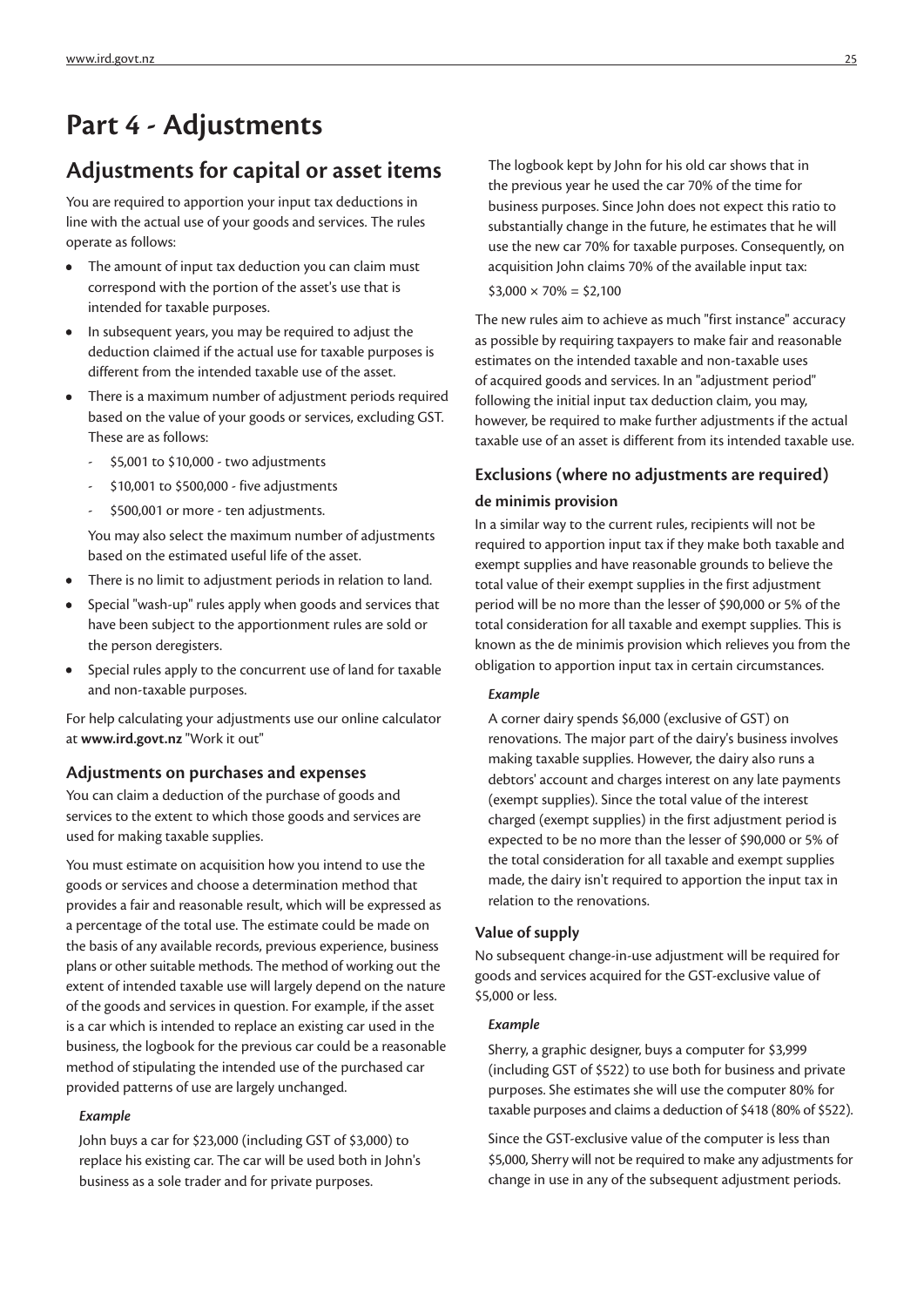#### **Less than 10%**

If the percentage of actual use of goods or services differs from the percentage of intended use or previous actual use, you will be required to make an adjustment in an adjustment period only if the difference between the amounts is 10 percentage points or more, or the value of the adjustment is more than \$1,000.

#### *Example*

Tim buys a new car for \$25,000. Tim calculates the GST content (the amount of input tax) as \$3,260.87. He calculates this as follows:

 $$25,000 \times 3 \div 23 = $3,260.87$ 

Tim predicts he will use the car 60% for taxable purposes and claimed 60% of the input tax. He calculates this as follows:

 $$3,260.87 \times 60\% = $1,956.52$ 

#### *First adjustment - after one year*

After a year, Tim reviews his business records and notes that he actually used the car in his business 64% of the time. When the percentage of actual use is compared with the estimated use it shows a 4% difference (64% − 60% = 4%).

 $$3,260.87 \times 4\% = $130.43$ 

As the 10% threshold has not been exceeded and the monetary value is less than \$1,000, Tim is not permitted to make an adjustment in this taxable period.

If Tim had purchased a more expensive car such as a Mercedes valued at \$200,000 the calculation would be:

 $$200,000 \times 3 \div 23 = $26,086.96$  (GST content)

\$26,086.96  $\times$  60% = \$15,652.18 (percentage of business use)

 $$26,086.96 \times 4\% = $1,043.48$  (percentage difference)

The 10% threshold has not been exceeded. However, the monetary value is more than \$1,000 so Tim is required to make an adjustment in this taxable period of \$1,043.48.

#### **Adjustment period**

An "adjustment period" is normally 12 months, ending on your balance date. The most common balance date is 1 April to 31 March.

The first adjustment period is a period that starts on the date of acquisition and ends on either:

- **•** the first balance date that falls after the date of acquisition or
- **•** the first balance date that falls after at least 12 months after the date of acquisition.

All subsequent adjustment periods will be done annually, ie, 12 months ending on your balance date.

#### *Example*

Mary buys a car on 1 February 2017. Her balance date is 31 March.

Mary can choose when her first adjustment period ends. The options are:

- **•** from 1 February 2017 to 31 March 2017, or
- **•** from 1 February 2017 to 31 March 2018.

If Mary has chosen the first option as her first adjustment period, the second adjustment period will run from 1 April 2017 to 31 March 2018.

If Mary has chosen the second option as her first adjustment period, the second adjustment period will run from 1 April 2018 to 31 March 2019.

As mentioned earlier there are a maximum number of adjustment periods depending on the value of goods or services. However, there is **no limit to adjustment periods in relation to land**.

You must compare the percentage actual use of goods or services with:

- **•** the percentage intended use of the goods or services (if no previous adjustment has been made), or
- **•** the previous actual use (if the goods or services have been subject to a previous adjustment).

#### *Example*

Identifying percentage actual use and percentage intended/ previous actual use.

Peter acquires a luxury boat for \$500,000 plus GST. When he bought it, Peter estimated the boat would be used 100% for chartering - a taxable purpose - and claimed the full input tax deduction. However, in later periods Peter uses the boat partly for private purposes.

Based on the value of the boat, Peter determines there will be five adjustment periods. In those adjustment periods, Peter uses the boat as follows:

- **•** in the first adjustment period 100% for taxable purposes
- **•** in the second adjustment period 80% for taxable purposes
- **•** in the third adjustment period 83% for taxable purposes
- **•** in the fourth adjustment period 50% for taxable purposes, and
- **•** in the fifth adjustment period 90% for taxable purposes.

The first adjustment period is a period of six months. All subsequent adjustment periods are periods of 12 months. None of the exclusions apply to this situation.

The question is: what are the use percentages Peter has to compare at the end of each adjustment period?

#### *First adjustment period*

Percentage intended use - 100%

Percentage actual use - 100%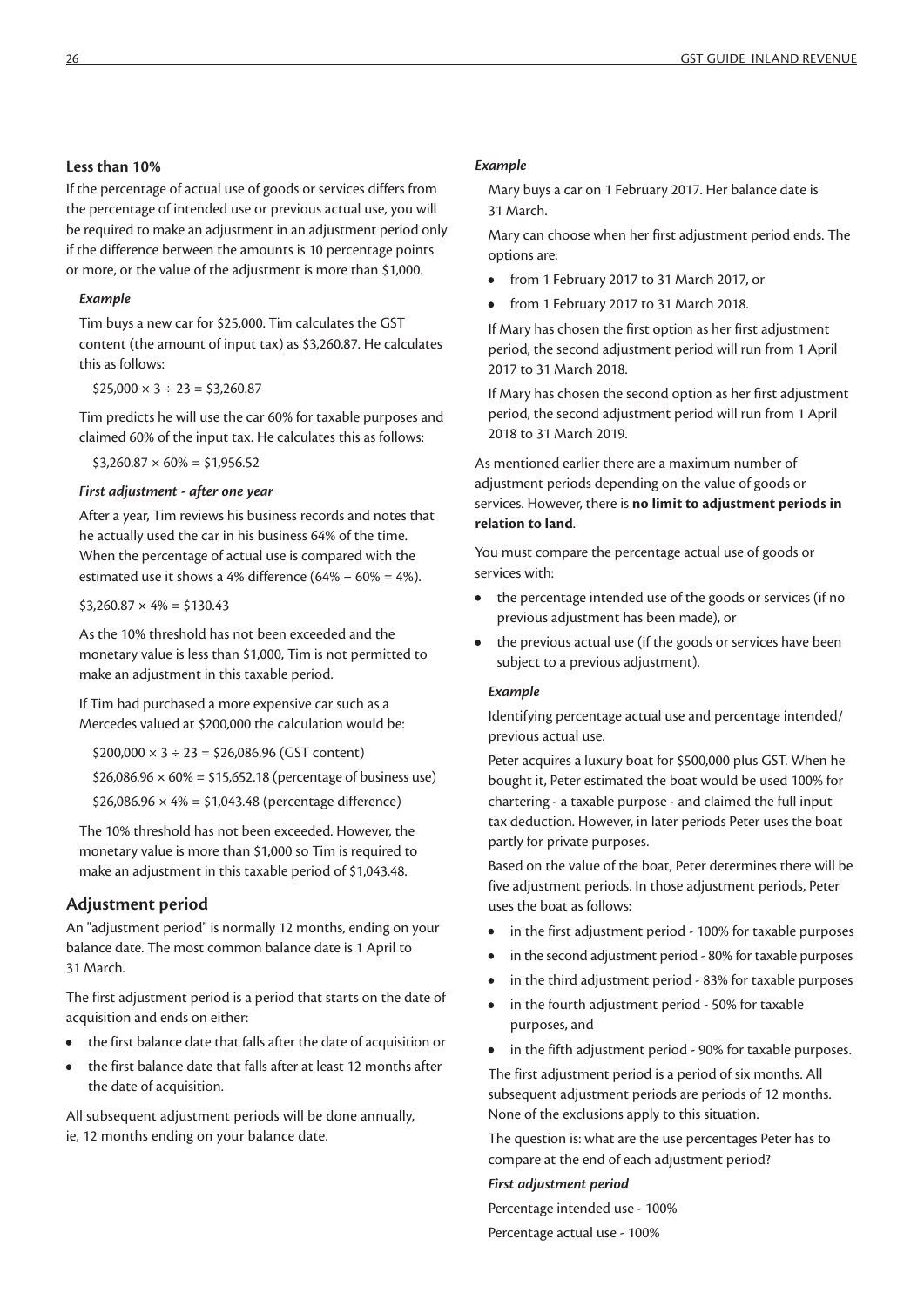#### *Second adjustment period*

Previous actual use - 100%

In this adjustment period it was used 80% since acquisition.

 $(100\% \times 6 \div 18) + (80\% \times 12 \div 18) = 33.3 + 53.33 = 86.6\%$ Percentage actual use - 86.6%

In the above calculations, figures "6" and "12" represent, respectively, the length of the first and second adjustment periods expressed in months. The figure "18" represents the total number of months since the acquisition of the boat.

#### *Third adjustment period*

Previous actual use - 86.6%

In this adjustment period it was used 83% since acquisition.

 $(100\% \times 6 \div 30) + (80\% \times 12 \div 30) + (83\% \times 12 \div 30)$ 

 $= 20\% + 32\% + 33.2\% = 85.2\%$ 

Percentage actual use - 85.2%

#### *Fourth adjustment period*

Previous actual use - 85.2%

In this adjustment period it was used 50% since acquisition.

 $(100\% \times 6 \div 42) + (80\% \times 12 \div 42) + (83\% \times 12 \div 42)$ 

 $+(50\% \times 12 \div 42) = 14.3\% + 22.9\% + 23.7\% + 14.3\% = 75.2\%$ Percentage actual use - 75.2%

#### *Fifth adjustment period*

Previous actual use - 75.2%

In this adjustment period it was used 90% since acquisition.

 $(100\% \times 6 \div 54) + (80\% \times 12 \div 54) + (83\% \times 12 \div 54)$  $+(50\% \times 12 \div 54) + (90\% \times 12 \div 54) = 11.1\% + 17.8\%$ 

 $+ 18.4\% + 11.1\% + 20\% = 78.4\%$ 

Percentage actual use - 78.4%

Peter will be required to account for adjustments to us in the second, third, fourth and fifth adjustment periods because in each of those periods either the percentage difference is more than 10 percentage points or the monetary value of the adjustments is more than \$1,000.

The following example pulls everything together and shows typical adjustments over four adjustment periods with the asset being sold in the final adjustment period. This example details the adjustments that are required on disposal of goods and services.

#### *Example*

John, a sole trader bought a vehicle for \$20,000 plus \$3,000 GST. On acquisition, John claimed 70% of the input tax - \$2,100. Since the GST-exclusive value of the car falls between \$10,001 and \$500,000, he has to monitor the use of the car for five adjustment periods.

In the first adjustment period (12 months), John's logbook entries show he used the car 55% for business (taxable use). In the second adjustment period (12 months), John used the car 65% for business.

In the third adjustment period (12 months), John withdrew the car from use in the business and used it solely for private purposes.

In the fourth adjustment period, John sold the car for \$10,000 inclusive of GST.

#### *First adjustment period*

At the end of the first adjustment period, John has to determine whether he may rely on the exclusions (minimal exempt supplies) or (the value of the supply) to avoid any change-in-use adjustments. John determines that the exclusion does not apply.

John has to determine whether the use of the car in the first adjustment period corresponds to the intended taxable use of the car as estimated when he bought it. To do this he must compare the percentage actual use of the car with the percentage intended use of the car.

The car logbook John kept showed the taxable use of the car accounted for 55% of its total use. On acquisition, John predicted he would use the car 70% for taxable purposes. Since the difference between the intended taxable use and the actual taxable use is more than 10%, John may not rely on the exclusion and has to make an adjustment for change in use.

John calculates the amount of the deduction he has to return to us as output tax:  $$3,000 \times 15\% = $450$ .

#### *Second adjustment period*

For the second adjustment period, the percentage actual use must be calculated from the date of acquisition to the end of the relevant adjustment period. John used the car for taxable purposes 55% in the first adjustment period of 12 months and 65% in the second adjustment period of 12 months. Overall, over two years, John used the car 60% for taxable purposes calculated as follows:

 $(55\% \times 12 \div 24) + (65\% \times 12 \div 24) = 60\%$ 

John needs to compare the percentage actual use with "previous actual use" where an adjustment has been made. For John, the previous actual use will be 55%, as this was the actual use of the car at the end of the first adjustment period. Since the difference between the percentage actual use (60%) and the previous actual use (55%) of the car is less than 10 percentage points, John will not be required to account for the amount of the adjustment if the value of the adjustment is less than \$1,000. John calculates the value of the adjustment is less than \$1,000 as follows:

 $$3,000 \times 5\% = $150$  (no adjustment is required).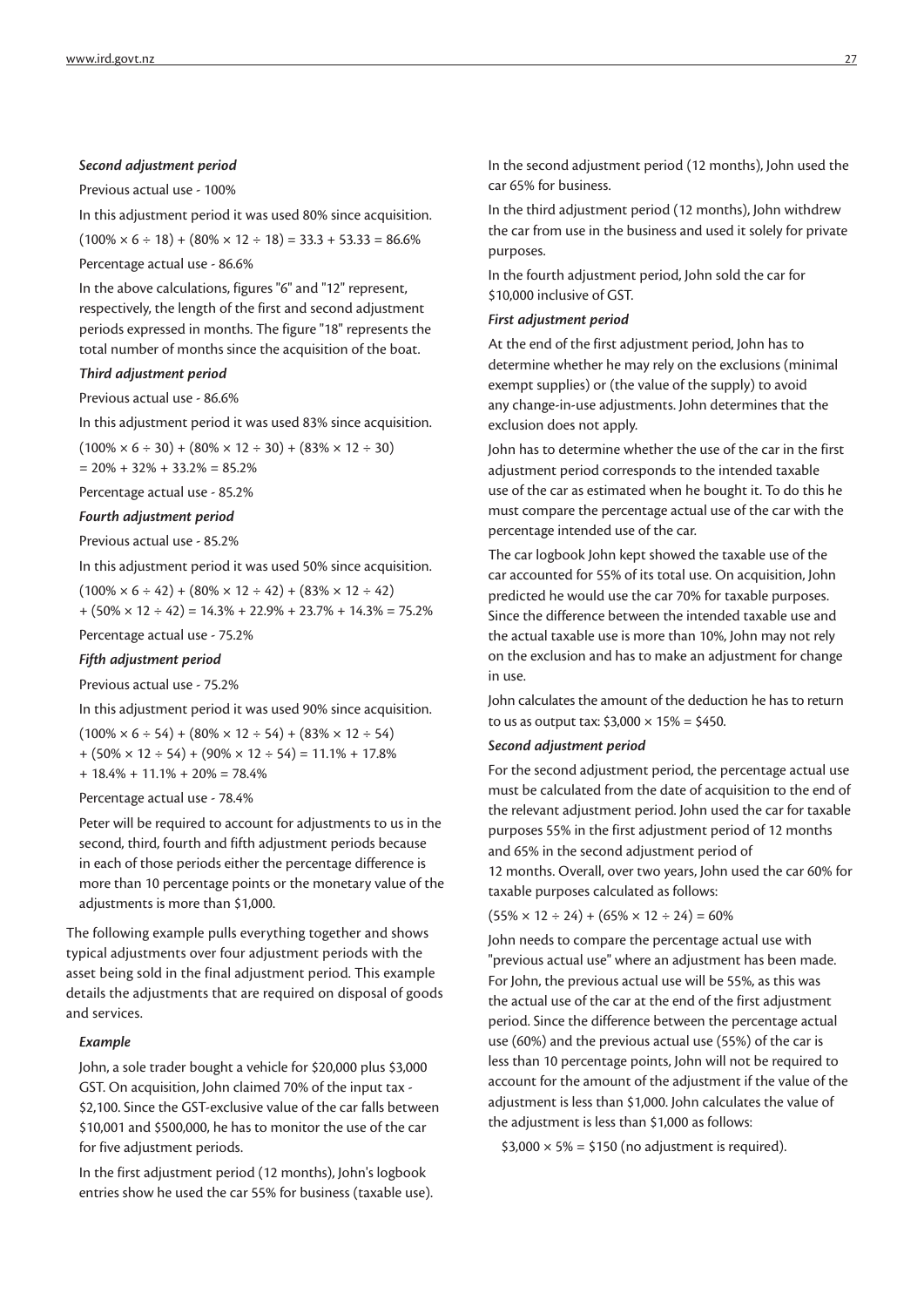#### *Third adjustment period*

John calculates the percentage actual use of the car after three adjustment periods as follows:

| On acquisition John estimated<br>the use of the car as 70%.                            | $(55\% \times 12 \div 36) = 18.3\%$ |
|----------------------------------------------------------------------------------------|-------------------------------------|
| In the first adjustment period<br>the car was used 55% for<br>taxable purposes.        |                                     |
| The adjustment period was<br>12 months.                                                |                                     |
| The total number of months<br>since acquisition was 36.                                |                                     |
| In the second adjustment<br>period the car was used 65% for<br>taxable purposes.       | $(65\% \times 12 \div 36) = 21.7\%$ |
| In the third adjustment period<br>the car was used privately with<br>zero business use | $(0\% \times 12 \div 36) = 0\%$     |
| The percentage actual use since<br>acquisition is 40%.                                 | $18.3\% + 21.7\% + 0\%$<br>$= 40%$  |

This percentage has to be compared with the previous actual use. Since John did not make an adjustment in the previous (second) adjustment period, the "previous actual use" will be the percentage actual use in a period that is the most recent period in which an adjustment has been made. John made an adjustment in the first adjustment period when his percentage actual use was 55%. This percentage will become John's previous actual use for the purposes of the adjustment in the third adjustment period. Since the difference between the percentage actual use (40%) and the previous actual use (55%) of the car is more than 10 percentage points, John has to account to us for the over-claimed amount of the deduction. The amount of the output tax to be accounted for is:  $$3,000 \times 15\% = $450$ .

#### **Wash-up rule**

When there's a change of use to either total taxable or total non-taxable use, there needs to be a wash-up adjustment made. This should occur when the use changes and remains unchanged for a further full adjustment period and even if the change is within the 10% or \$1,000 threshold. This will eliminate the need for continual adjustments.

The wash-up adjustment uses the following calculation:

Full input tax deduction − Actual deduction

Full input tax deduction is the total amount of input tax on the supply, after taking into account any nominal GST component charged (on zero-rated land transactions).

Actual Deduction is the amount of deduction already claimed, taking into account adjustments already made.

#### **Adjustment on disposal**

When you dispose of goods or services in the course of a taxable activity and you have not claimed a full input tax deduction you may claim an additional deduction. You'll need to know the:

- **•** "Tax fraction". For the purposes of the 15% GST rate, the tax fraction is  $3 \div 23$ .
- **•** "Consideration" is the amount received, or treated as received, for the supply.
- **•** "Actual deduction" is the amount of deduction already claimed, taking into account adjustments made up to the date of disposal.

The amount of deduction available on disposal of goods or services will be calculated under the formula:

tax fraction  $\times$  consideration  $\times$  (1 – actual deduction/full input tax deduction)

#### *Example*

John, the sole trader in previous examples, has now sold his car.

#### *Fourth adjustment period*

In the fourth adjustment period, John sold the car in the course of his taxable activity for \$10,000. Because John has not claimed the full deduction for the car, he may claim an additional amount of the adjustment on its disposal calculated as follows:

 $3 \div 23 \times $10,000 \times (1 - $1,200 \div $3,000) = $783$ 

The calculation is broken down as follows:

- 1. John calculates the GST on the amount received for the car ( $$10,000 \times 3 \div 23 = $1,304.34$ ).
- 2. John then calculates the actual amount claimed (\$2,100 less \$450 less \$450 = \$1,200).
- 3. The original GST on acquisition was \$3,000. John has already claimed 40% of the original GST.
- 4. John then divides the amount claimed by the full amount of input tax that could be claimed  $(51,200 \div 53,000 = 40\%).$
- 5. The amount of \$10,000 (100% of the sale) will need to be returned as income. John can claim a "wash-up" of the percentage difference, ie, 60% calculated on the GST received on the sale price of the car  $(60\% \times $1,304.34 = $783)$ .
- 6. John may claim a deduction of \$783 for the taxable disposal of the car.

The amount calculated under the formula, when added to any deduction already claimed, must not be more than the total amount of the input tax on the supply (or the nominal GST component, if the supply was zero-rated).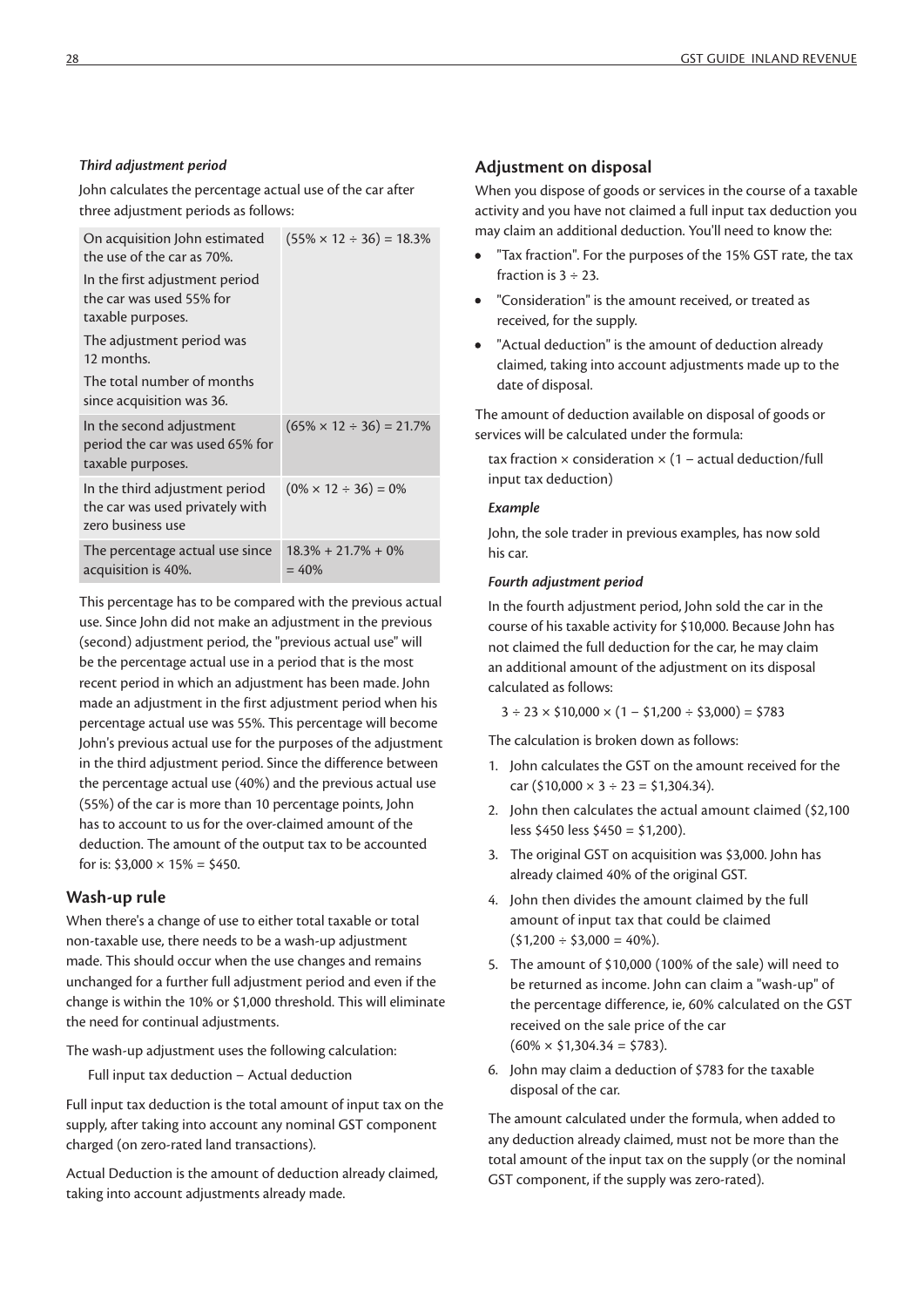#### *Example: Appreciating asset*

Sandy, a property developer, built two similar residential houses, house A and house B, next to each other.

The total input tax on the construction costs that relate to house A is \$30,000. Sandy claimed 64.8% of the total input tax - \$19,440.

At the beginning of the third adjustment period, Sandy sold the house to Nigel for \$320,000 inclusive of GST. Since Sandy has not claimed the full input tax for the construction cost incurred for the property, she may make a final adjustment of the input tax:

 $3 \div 23 \times $320,000 \times (1 - $19,440 \div $30,000) = $14,692$ 

The resulting amount of \$14,692, when added to the deduction already claimed (\$19,440), is more than the total amount of the input tax on the supply (\$30,000). So the amount of the adjustment that may be claimed by Sandy will be limited to \$10,560.

#### *Example: Depreciating asset*

Charles bought a car for \$46,000 (inclusive of GST of \$6,000) and claimed 70% of the input tax (\$4,200). Having used the car for the intended purpose for three years, Charles sells it for \$30,000 inclusive of GST. Since Charles has not claimed the full input tax for the car and the car was sold in the course of the taxable activity, he may make a final adjustment of the input tax:

 $3 \div 23 \times \frac{230,000 \times (1 - \frac{2}{34,200 \div \frac{2}{36,000}) = \frac{21,174}{1}}$ 

The amount of the adjustment to be claimed for the taxable disposal of the vehicle is \$1,174.

#### **Special rule for concurrent use of land**

Under the new apportionment approach, the portion of a deduction a person should be entitled to claim must correspond with the extent to which the asset is used for taxable purposes. In most situations, an asset may only be used for either taxable or non-taxable purposes at one particular time. For example, at any given time a motor vehicle may be used by a person for making deliveries of goods and services or for taking the person's children to school - but usually not both at the same time.

In some circumstances, however, an asset may be used for taxable and non-taxable purposes at the same time, eg, a property developer may supply a house as a dwelling for a few months while advertising the house for sale. For the duration of the rental period, the asset is not only fully committed to the taxable activity (the sale), but is also simultaneously fully committed to the exempt activity (residential rental income).

The following formula will help you in apportioning between concurrent uses of land:

consideration for taxable supply<br>total consideration for supply<br>of taxable use) total consideration for supply

The "consideration for taxable supply" is either the amount derived on disposal of the land or, if the land has not been disposed of, the market value of the land at the time of the adjustment.

The "total consideration for supply" is the sum of the amount of the "consideration for taxable supply" described above, and:

- **•** the amount of all rental income derived from the supply of a dwelling since the land was acquired, and
- **•** if no rental income is paid or payable in relation to the nontaxable use of land, the market value of rental income that would have been derived from the time of acquisition of the land if rental had been charged.

You may apply for an alternative approach if this formula doesn't fit your circumstances.

The market value must be used in determining consideration for taxable supply and/or total consideration for supply if amounts derived under those definitions are by associated persons or are not arm's-length amounts.

If the market value of the land or rental income is not readily identifiable, the person may use another method to provide a fair and reasonable estimate of the market value.

#### *Example*

Sandy, a property developer, built two similar residential houses, house A and house B, next to each other. The construction cost of each house is \$230,000 (including GST of \$30,000). Sandy intends to sell both properties on completion (a taxable use) and claims a full deduction on the GST incurred on construction. Sandy is unable to sell the properties immediately on completion.

So, while still advertising the houses for sale, she:

- **•** rents out house A and receives rental income of \$26,000 in the first adjustment period, and
- **•** moves into house B and lives there rent free.

At the end of the first adjustment period, Sandy sells house B for \$360,000.

#### *House A - Adjustment at the end of the first adjustment period*

Since Sandy used the house concurrently for taxable purposes (advertising for sale) and exempt purposes (supplying a residential dwelling), she needs to identify the actual taxable use of the property in the first adjustment period.

The consideration for taxable supply is either the amount derived on disposal of the land or, if the land has not been disposed of, the market value of the land at the time of the adjustment. Sandy has not disposed of house A, but ascertains the market value of the house is approximately the same as for house B (\$360,000).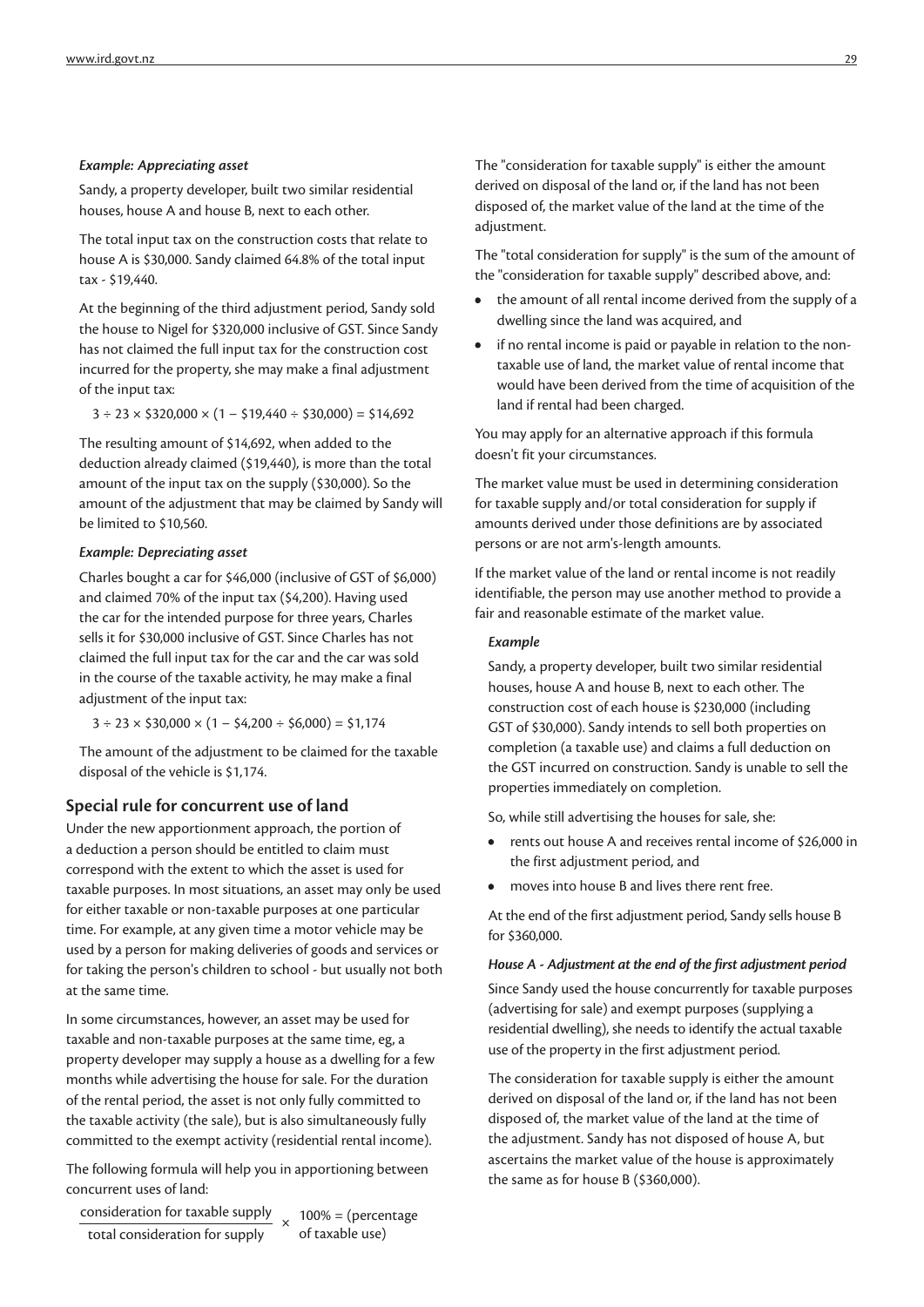The total consideration for supply is the amount of the consideration for taxable supply (\$360,000) and the amount of all rental income (\$26,000) derived from the supply of the dwelling since the land was acquired (\$386,000).

Sandy's taxable use of the house is:

 $\frac{$360,000}{$386,000}$  × 100% = 93%

As Sandy had originally claimed 100% on acquisition she has therefore claimed 7% more input tax than she should have and has to account for this to us:

 $$30,000 \times 7\% = $2,100$ 

#### *House B - Adjustment at the end of the first adjustment period*

Because Sandy used the house concurrently for taxable purposes (advertising for sale) and private purposes (residential) , she has to identify the actual taxable use of the property in the first adjustment period. The consideration for taxable supply is the amount derived on a disposal of the house (\$360,000).

Because Sandy did not rent out house B, but still used it for non-taxable purposes, the total consideration for supply. is the amount of the consideration for taxable supply (\$360,000) and the market value of the rental income she would have derived if she had rented out the property.

Sandy estimates she would have received \$26,000 of rental income. Her taxable use of the house is:

 $\frac{$360,000}{$386,000} \times 100\% = 93\%$ 

Sandy has deducted 7% more input tax than she should have and has to account for this amount to us:

 $$30,000 \times 7\% = $2,100$ 

In both cases, Sandy may be able to recover some or all of the unclaimed input tax if she later disposes of the houses in the course of her taxable activity.

An additional formula estimates the extent of taxable use of the land if the land has, at any time, been used solely for making non-taxable supplies.

The formula is:

```
months x result*
```
- **•** "Months" is defined as the number of months since acquisition in which all or part of the land is used to some extent for making taxable supplies.
- **•** "Total months" is defined as the total number of months since acquisition.
- **•** "Result" from calculation to establish the percentage of taxable use.

#### *Example*

The facts are the same as in the previous example and the length of the first adjustment period was 12 months. In the second adjustment period, Sandy continues both letting out house A and advertising it for sale. However, six months after the start of the second adjustment period, Sandy stops advertising house A for sale because she decides to permanently rent it out.

In the second adjustment period, she receives rental income of \$30,000. The market value of house A at the time of the adjustment is still \$360,000. At the end of the second adjustment period, Sandy identifies the taxable use of the house.

For the purposes of the second adjustment period, the total consideration for supply is the sum of the market value of the house and all rental income received since the land was acquired  $(360,000 + 26,000 + 30,000 = 5416,000)$ .

 $\frac{$360,000}{$416,000}$  × 100% = 86.5%

However, because the house has been used for six months solely for making non-taxable supplies, she has to calculate the percentage actual use:

$$
\frac{18}{24} \times 86.5\% = 64.8\%
$$

Sandy's percentage actual use of house A in the second adjustment period is 64.8%. The percentage actual use must be compared with the "previous actual use", ie, with the percentage actual use as determined in the most recent period in which an adjustment has been made. For Sandy, the previous actual use will be 93%. So Sandy has deducted 28.2% (93% − 64.8% = 28.2%) more input tax than she should have and has to account for this to us:

 $$30,000 \times 28.2\% = $8,460$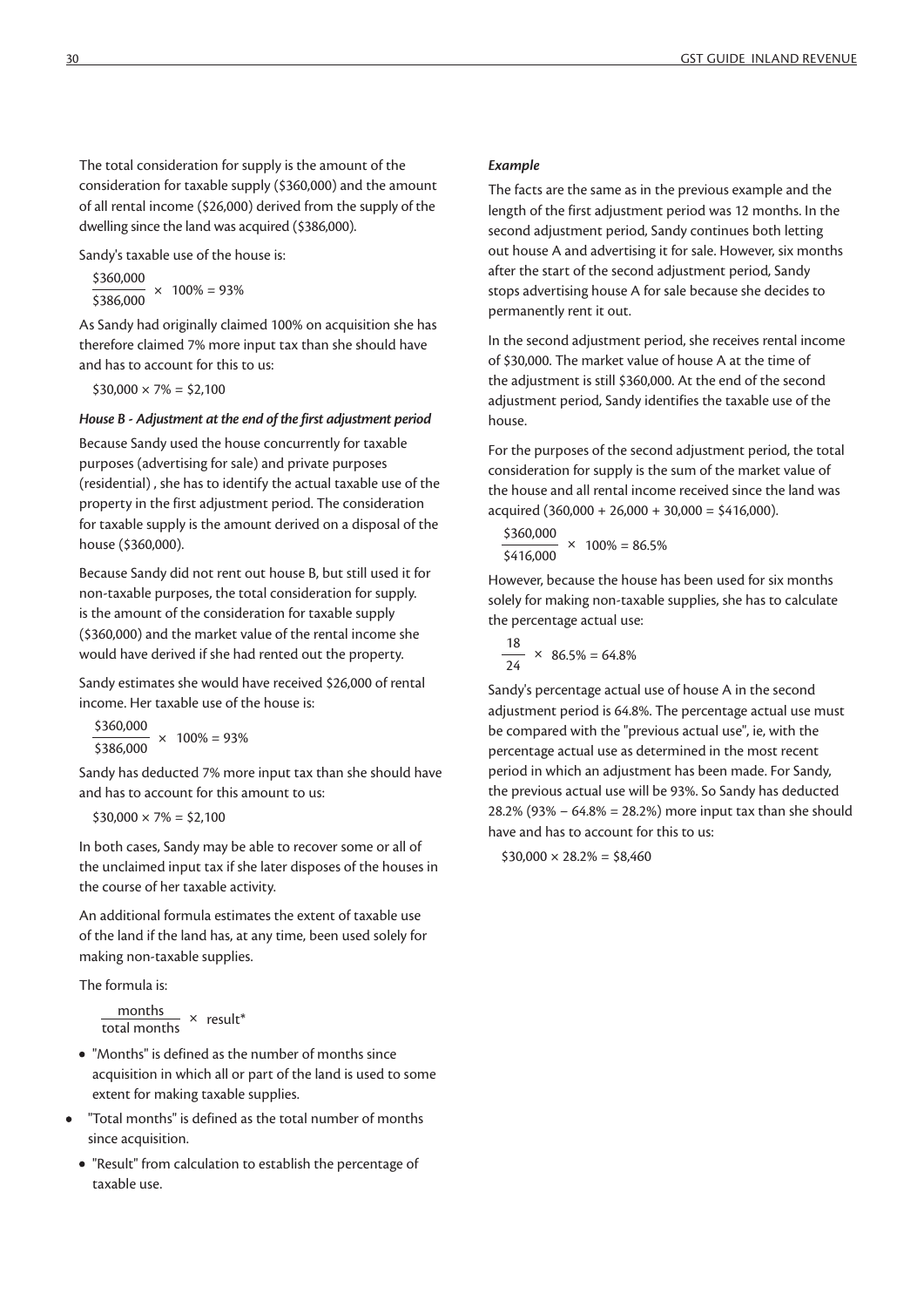#### **Adjustment for mixed-use assets**

You can claim a deduction when mixed-use assets are acquired, and when you acquire goods or services that relate to both income-earning and private use of a mixed-use asset (mixeduse expenses), to the extent that they will be used for making taxable supplies.

The estimate of how you intend to use the goods or services should take into account the formula for the adjustment for mixed-use expenses below.

Then, for the first adjustment period and subsequent adjustment periods, an adjustment is required for mixed-use expenses if the actual use of the mixed-use asset is different from the intended use.

A new formula is used to calculate the adjustment for mixeduse expenses. It is similar to the calculation used to determine your deduction for income tax, based on income-earning days and private use days of the asset.

The formula to calculate the adjustment is:

total amount total amount  $\times \frac{\text{income-earning days}}{\text{income}\cdot\text{carning days}}$ income-earning days + private days

#### **Formula definitions**

- **•** "Input tax" is the total input tax for the mixed-use expenses, including the cost of the asset (excludes input tax relating solely to non-taxable and taxable use)
- **•** "Income-earning days" is the total number of days when rent or a fee is paid for the use of the asset, regardless of the amount paid. Includes consideration received from family, non-associated persons, and when the asset is being repaired or relocated
- **•** "Private days" is the total number of days the asset is used with no amount of rent or fee paid.

#### **Using alternatives to "days"**

You can use other measures in the formula if they reflect the time use of the asset more accurately. For example:

- **•** flying hours for an aircraft
- **•** nights for a holiday home.

#### *Example*

Regan purchases a charter boat on 1 April 2017 for \$450,000 (GST inclusive) which is used both to earn income and for private use. He accounts for GST input tax for the year as follows:

#### **Fully deductible expenses**

| Annual Maritime NZ survey fees    | \$700 |
|-----------------------------------|-------|
| Charter advertising               | \$400 |
| Food/drinks (charter guests only) | \$500 |

Regan claims the full input tax and no adjustment is made as the expenses relate solely to income-earning.

#### **Not deductible**

\$250 for family fishing licenses is a private expense, so no GST input tax is claimed.

#### **Apportioned (mixed-use) expenses**

There are apportioned (mixed-use) expenses that relate to both income-earning and private use, so Regan needs to work out how much GST he can claim.

| <b>Total expenses</b> | \$5,950 |
|-----------------------|---------|
| General repairs       | \$300   |
| Insurance             | \$2,450 |
| Fuel                  | \$1,200 |
| Mooring fees          | \$2,000 |

When Regan acquired the boat he estimated that the taxable use would be 50%. He claimed input tax on the mixed-use expenses of \$29,735.86 (credit) as follows:

| <b>Expense</b>                                                         | Cost      | <b>GST</b> value | 50% input<br>tax claimed |
|------------------------------------------------------------------------|-----------|------------------|--------------------------|
| Purchase of boat                                                       | \$450,000 | \$58,695.65      | \$29,347.82              |
| Mooring fees,<br>insurance, fuel                                       | \$5,950   | \$776.09         | \$388.04                 |
| Total input tax                                                        |           |                  | \$29,735.86              |
| Income-earnings days                                                   |           |                  |                          |
| Days fully chartered to the public                                     |           | 102              |                          |
| Days chartered at 50% market rate<br>to Regan's local fishing club     |           | 20               |                          |
| Total                                                                  |           | 122              |                          |
| Private days                                                           |           |                  |                          |
| Days the family used the charter boat 30<br>without making any payment |           |                  |                          |
| income-earning $+$ private days $= 152$                                |           |                  |                          |

**Total input tax (boat \$58,695.65 + mixed-expenses \$776.09) = \$59,471.74**

The calculation is:

\$59,471.74 
$$
\times \frac{122}{152} = $47,733.90
$$
 input tax

Regan claimed input tax of \$29,735.86 during the year. He is entitled to claim a further amount \$17,998.04 (credit) as an adjustment for input tax in Box 13 of his final GST return of the year. The calculation is:

\$47,733.90 − \$29,735.86 = \$17,998.04

If the amount of input tax calculated for the actual use of the asset was less than the input tax claimed during the year, the difference would be a debit adjustment added in Box 9 of the GST return for further GST to pay.

For more information on what mixed-use assets are, please visit **www.ird.govt.nz** (search keywords: holiday homes).

You can find out more on the adjustment rules in the T*ax Information Bulletin* Vol 25, No 9 (October 2013, page 21) at **www.ird.govt.nz**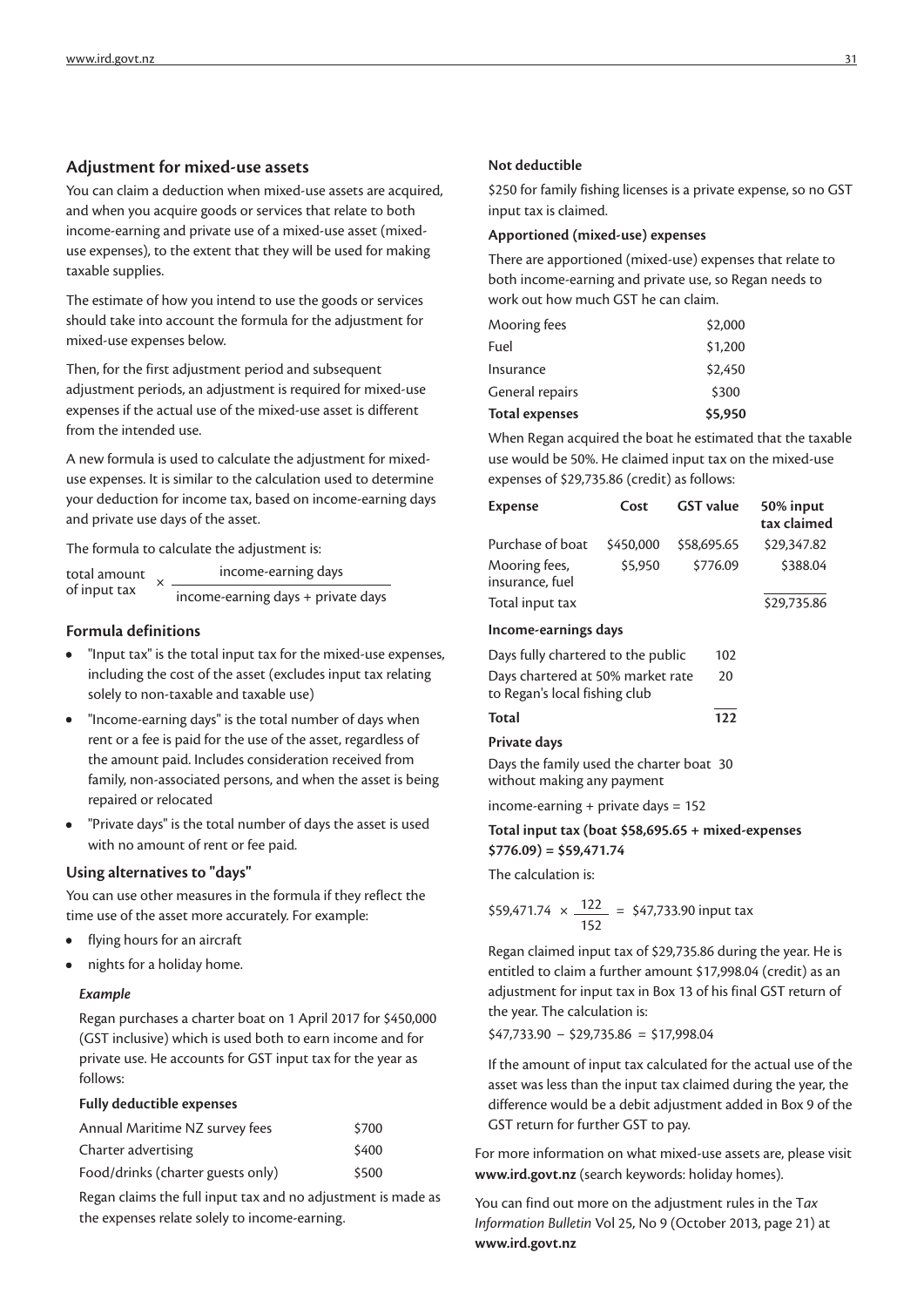#### **Barters**

You can also exchange goods and services for other goods or services, or a combination of goods, services and money - this is barter.

If the exchange is for other goods and services, you must account for  $\frac{3}{23}$  of the open (current) market value of whatever you received in return for your supply.

When part of the exchange is money, you must include:

- <sup>3</sup>/<sub>23</sub> of the open (current) market value of the goods and services you received, as an adjustment in Box 9 of your GST return, and
- **•** the money received in Box 5 of your GST return.

Use this rule whichever accounting basis you're on.

You might also receive goods and services in full (or partexchange) for your supplies from another person. Between you, work out a dollar value for the exchange, eg, a trade-in. You must include this agreed value, plus any money involved, in Box 5 of your GST return.

#### **Bad debts recovered**

If you've had a GST deduction for a bad debt written off and you later recover all or part of the debt, you must make an adjustment for the amount recovered.

Include 3/23 of the amount recovered in Box 9 of your GST return.

#### *Example*

Manu, who uses the invoice basis, wrote off a bad debt of \$2,500 and later recovered \$1,600. He must make an adjustment of \$208.70 (\$1,600  $\times$  3 ÷ 23) at the time of recovery, even if he's changed his accounting basis since then.

#### **Insurance payments received**

If you receive an insurance payment relating to your taxable activity, include the GST content as an adjustment in the GST return that covers the time you received the payment. For example, an insurance company issues a cheque to cover equipment damaged in a fire.

#### **GST shown on New Zealand Customs invoices**

The New Zealand Customs Service (Customs) collects GST when:

- **•** goods are imported into New Zealand. Customs charges GST on the landed value (including insurance , freight and duties) for the goods.
- **•** excisable goods (ie, alcohol, fuel and tobacco) manufactured in New Zealand are removed from a licensed manufacturing area for home consumption. Customs collects any applicable levies and any GST on those levies.

Documents issued by Customs (such as a *Customs import entry* form *C4*, a *Deferred payment of duty* statement or *Broker account* statement) don't have to meet all the tax invoice requirements. These documents can be used to support a claim for a GST credit. Remember, you must hold these supporting documents to make a claim.

Don't include imported goods under Box 11 on your GST return.

#### **When to account for GST paid to Customs**

The table below explains when to account for GST paid to Customs, depending on your accounting basis.

For more information about GST on imported goods go to the New Zealand Customs Service **www.customs.govt.nz** (search keyword: importers) or call 0800 428 786.

| If you use the | you                                                                                                                                                                         |
|----------------|-----------------------------------------------------------------------------------------------------------------------------------------------------------------------------|
| invoice basis  | claim the GST content shown on<br>the Customs document in Box 13<br>of the GST return for the period<br>you receive the invoice or make a<br>payment, whichever is earlier. |
|                | payments or hybrid basis   claim the GST content shown on<br>the Customs document in Box 13<br>of the GST return for the period<br>you make the GST payment.                |

#### **Home office expense**

It's common for businesses to use an area in the family home for work. If you do this you could claim GST on part of the running costs of your home. You don't have to have an area specifically set aside for business. You must keep full records of all expenses you want to claim.

If there isn't a separate area for the business the apportionment will need to take into account criteria such as the amount of time spent on income-earning activities and the area used at home.

No deduction is permitted for any private or domestic expenditure.

Calculate your GST adjustment by working out the percentage of the area you use for work against the total area of your home.

You can claim the adjustment either annually or on a period-byperiod basis.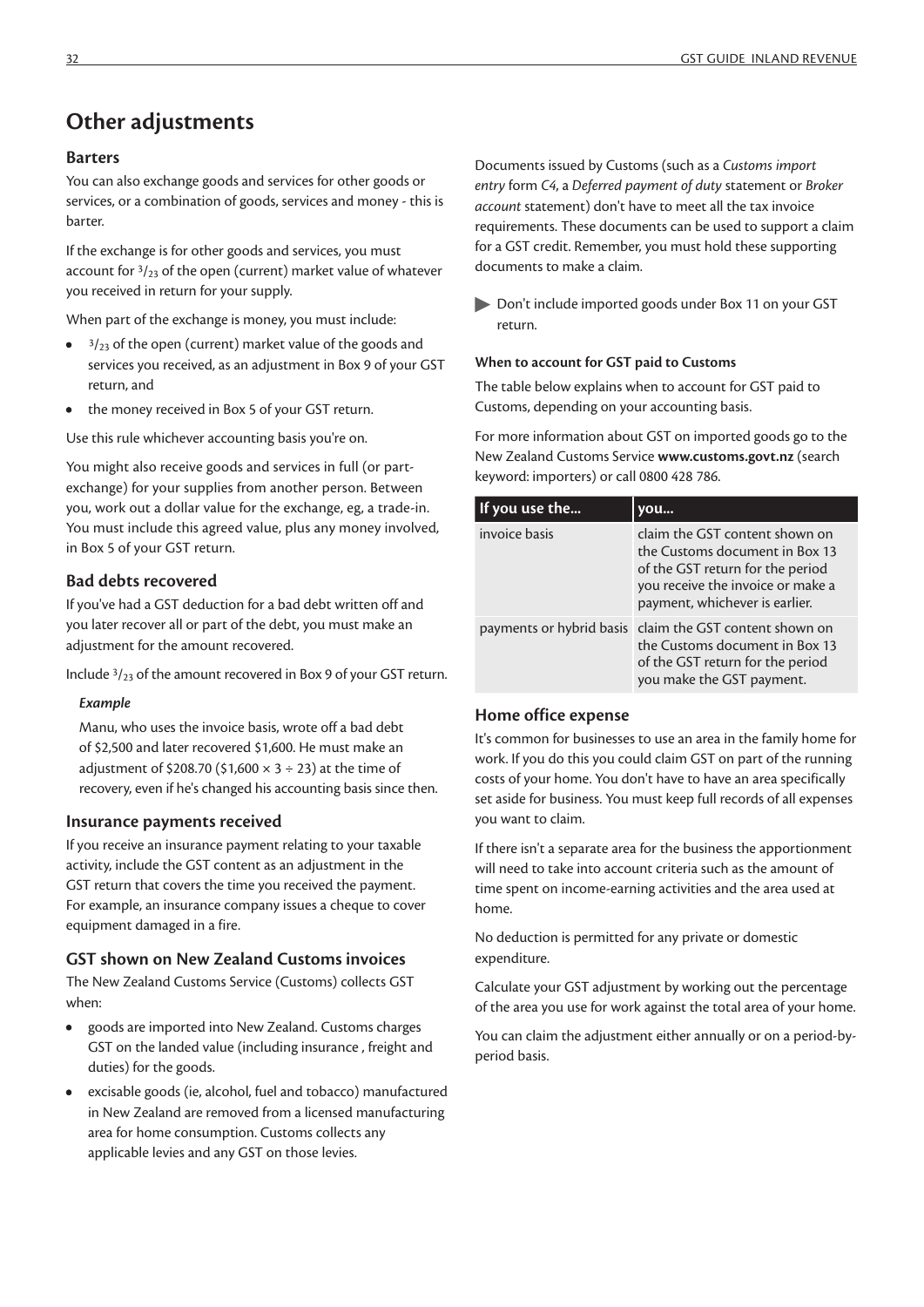#### **FBT (fringe benefit tax)**

Companies and employers registered for FBT don't need to make a private use adjustment. But, they will need to make a GST adjustment for any fringe benefits liable for GST.

Sole traders, partnerships and trusts registered for FBT may still have to make a private use adjustment if the owner, partners, trust members or associated persons use business assets privately. They also need to make a GST adjustment for any fringe benefits liable for GST.

Make the adjustment in the FBT return period you provide the benefits in.

| Step   What to do                                                                                                                   |
|-------------------------------------------------------------------------------------------------------------------------------------|
| Take the total taxable value of all fringe benefits from your FBT return. (This is the amount of the benefits, not the FBT itself.) |

- 2 Subtract the value of any benefits which are exempt or zero-rated supplies for GST. The most common ones are:
	- **•** low-interest loans
	- **•** other financial services
	- **•** international travel
	- **•** contributions to employee superannuation and life insurance policies.

The result is the fringe benefits liable for GST.

- 3 Multiply the result from step 2 by 3 then divide by 23. This is the GST adjustment to include in your FBT return. Include this adjustment in:
	- **•** Box 7 of the quarterly FBT return (IR420) for quarterly filers
	- **•** Box 6 of the annual FBT return (IR422) for annual filers
	- **•** Box 6 of the income year FBT return (IR421) for income year filers.

### *Example: Taxable benefits for FBT quarter ended*

*31 March 2017*

| Motor vehicles                               | \$2,605 |
|----------------------------------------------|---------|
| Low-interest loans                           | 425     |
| Magazine and newspaper subscriptions         | 52<br>Ś |
| Subsidy on employee's honeymoon trip to Fiji | 600     |
| Total                                        | \$3.682 |
| Benefits liable for GST are:                 |         |
| Motor vehicles                               | \$2,605 |
| Magazine and newspaper subscriptions         | 52<br>S |
| Total                                        | \$2.657 |

The low-interest loan and subsidy for the Fiji honeymoon aren't included because loans are exempt supplies and international travel is a zero-rated supply.

The amount of the GST adjustment is \$346.57 (\$2,657  $\times$  3 ÷ 23). Enter this in Box 7 for the FBT return for the quarter ended 31 March 2017. Pay the adjustment when your FBT for the March quarter is due.

If an employee makes a payment direct to the employer towards a fringe benefit, this is a separate supply and is liable for GST. Include this payment as income in Box 5 of the GST return. The time of supply is the same as for any other sale by the business.

#### *Example*

An employee has paid \$100 cash direct to the employer. Add the \$100 to the sales in Box 5 of the GST return. The GST to pay on the \$100 is \$13.04.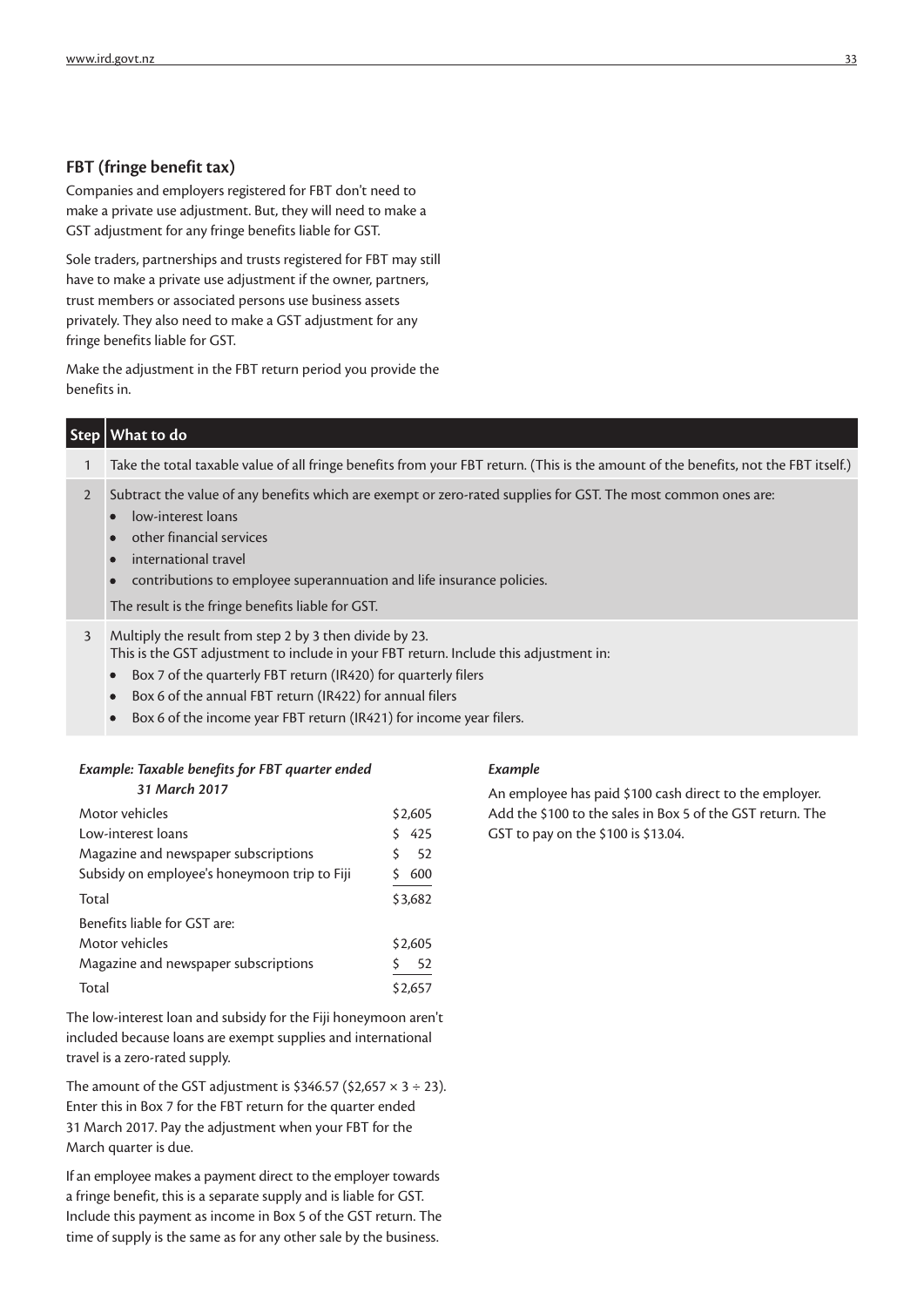#### **Entertainment expenses**

Business entertainment expenses are related to taxable income, and are incurred in the course of running a business. Usually, only 50% of business entertainment expenses are deductible for income tax. Read our *Entertainment expenses (IR268)* guide for details. You'll need to make a GST adjustment of 15% of the GST-exclusive nondeductible amount once a year.

You can't claim GST on private entertainment expenses, eg, a restaurant lunch with friends.

During the year, keep showing your total business entertainment expenses on your GST return. The table below explains exactly when to make the adjustment depending on whether a tax agent prepares your income tax return.

| If you                                                                          | you make the adjustment in the GST return that covers                                                                                                                    |
|---------------------------------------------------------------------------------|--------------------------------------------------------------------------------------------------------------------------------------------------------------------------|
| don't have a tax agent                                                          | the date your income tax return is due or filed, whichever is the earlier date.<br>Example                                                                               |
|                                                                                 | If your 2017 income tax return is due on 7 July 2017 and you don't have a tax agent,<br>you need to make your GST adjustment in the GST return which includes that date. |
| have a tax agent                                                                | the earlier of:<br>• the date your income tax return is filed, or<br>• 31 March after the due date for your income tax return.                                           |
| have a tax agent who has an extension<br>of time to file your income tax return | the date your income tax return is actually filed.                                                                                                                       |

If an employee contributes to the expense, treat this as a separate supply for GST. Include the total expense amount in Box 11 on your GST return as usual and show the employee contribution in Box 5.

Because the GST adjustment is based on the amount which isn't deductible for income tax, organisations that aren't liable for income tax, eg, non-profit organisations and charities, don't need to make this adjustment.

**Calculating the adjustment for entertainment expenses**

The table below explains how to calculate the adjustment for an entertainment expense using the example on the right.

#### *Example*

XYZ Ltd's only entertainment expense in the 2018 tax year was a business lunch for clients. The lunch cost \$230 including GST. The income tax return for the year ending 31 March 2018 is filed on 7 July 2018, and the company files six-monthly GST returns for the periods April and October.

XYZ makes the adjustment in the GST return for the six months ending 31 October 2018. The full \$230 would have been included in Box 11 of an earlier GST return to claim the GST credit.

|                | What to do                                                                                                                                                                                                                                                                                         | <b>Example</b>                |
|----------------|----------------------------------------------------------------------------------------------------------------------------------------------------------------------------------------------------------------------------------------------------------------------------------------------------|-------------------------------|
|                | To work out the GST, multiply the expense by 3 then divide by 23.                                                                                                                                                                                                                                  | $$230 \times 3 \div 23 = $30$ |
| $\overline{2}$ | Subtract GST from the entertainment expense.                                                                                                                                                                                                                                                       | $$230 - $30 = $200$           |
| 3              | Work out the amount that is not deductible for income tax (50%).                                                                                                                                                                                                                                   | $$200 \times 50\% = $100$     |
| 4              | Multiply the non-deductible amount by 15% (or 0.15). This is your GST adjustment.<br>Show this GST adjustment on your GST adjustments calculation sheet (IR372) under<br>"Entertainment expenses".<br>Transfer the total amount to Box 9 of your GST return for the period ending 31 October 2018. | $$100 \times 15\% = $15.00$   |

Before 1 April 2018 the GST component was calculated by multiplying by 3 and dividing by 23 (eg, \$100  $\times$  3 ÷ 23 = \$13.04) at step 4.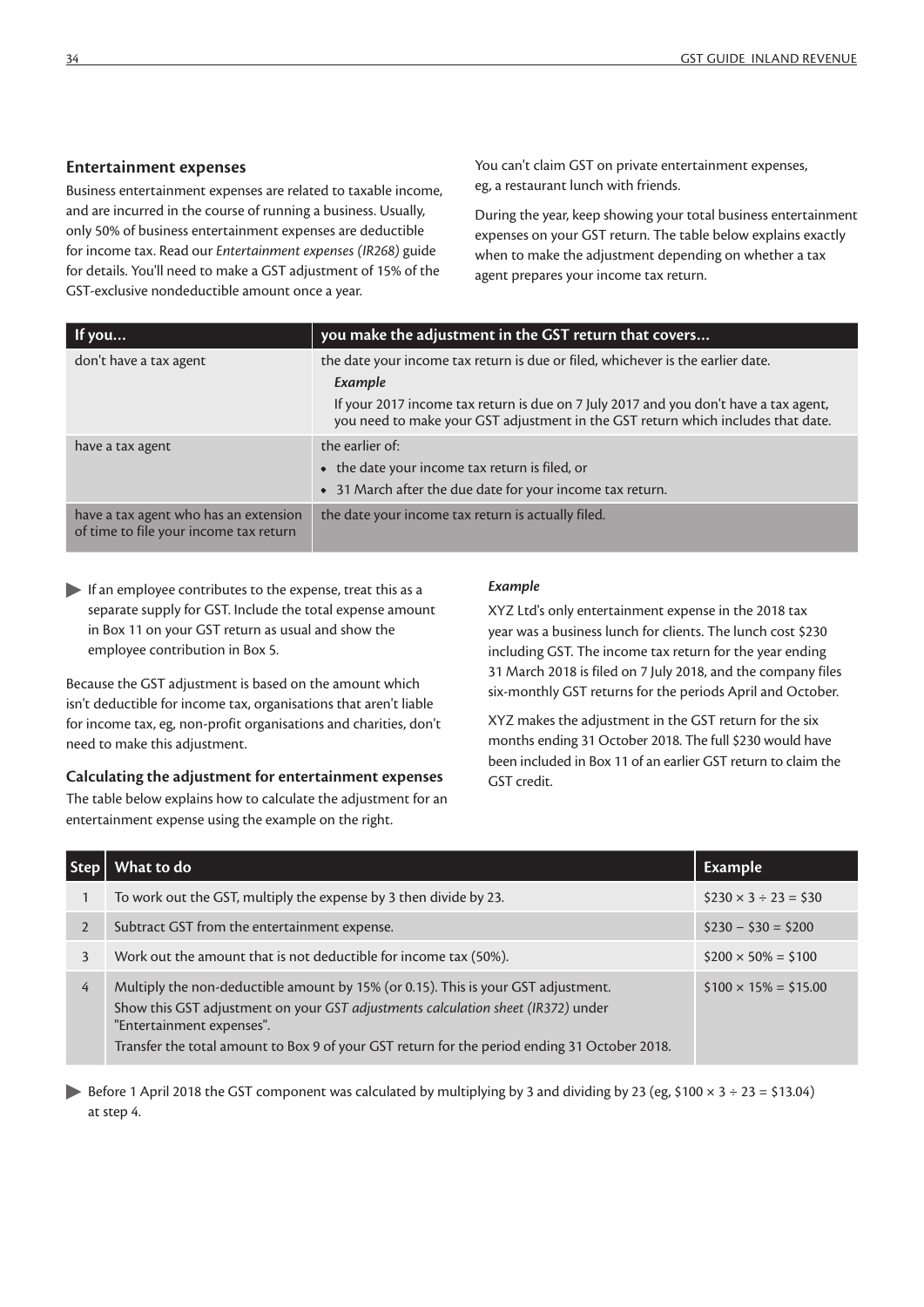#### **Telephone expenses**

#### **Cellphones**

If you have a business cellphone, you can claim GST on the total set-up cost.

If you use the same cellphone for private use, you can claim GST on these running costs:

- **•** total fixed cost of running the phone
- **•** business calls.

**How to claim for telephone line rental** See the table below.

| If you                                                                              | you                                                                                                                                                                                                                                                                                                                      |
|-------------------------------------------------------------------------------------|--------------------------------------------------------------------------------------------------------------------------------------------------------------------------------------------------------------------------------------------------------------------------------------------------------------------------|
| have a commercial and domestic line rental                                          | can claim the GST on the full cost of the commercial line. Include the<br>commercial rental cost in Box 11 on your GST return.<br>You can't claim any part of the domestic rental.                                                                                                                                       |
| have only one telephone line rental and use it for<br>business and private purposes | can claim GST on 50% of the cost. Show 50% of the rental in Box 11 on<br>your GST return. The line can be commercial or domestic.                                                                                                                                                                                        |
| want to claim more than 50% of your rental                                          | must show that the actual business use of your telephone is greater than<br>50%.<br>The proportion of business toll calls to private toll calls may be one factor<br>in working out the overall business use. You'll need to consider other<br>factors, eg, your type of business and how many people live in the house. |
| are a farmer                                                                        | may claim the full cost of telephone rental used for business and private<br>purposes. Include the full rental in Box 11 on your GST return.                                                                                                                                                                             |
| make business-related calls                                                         | may claim the full amount of GST on these calls.                                                                                                                                                                                                                                                                         |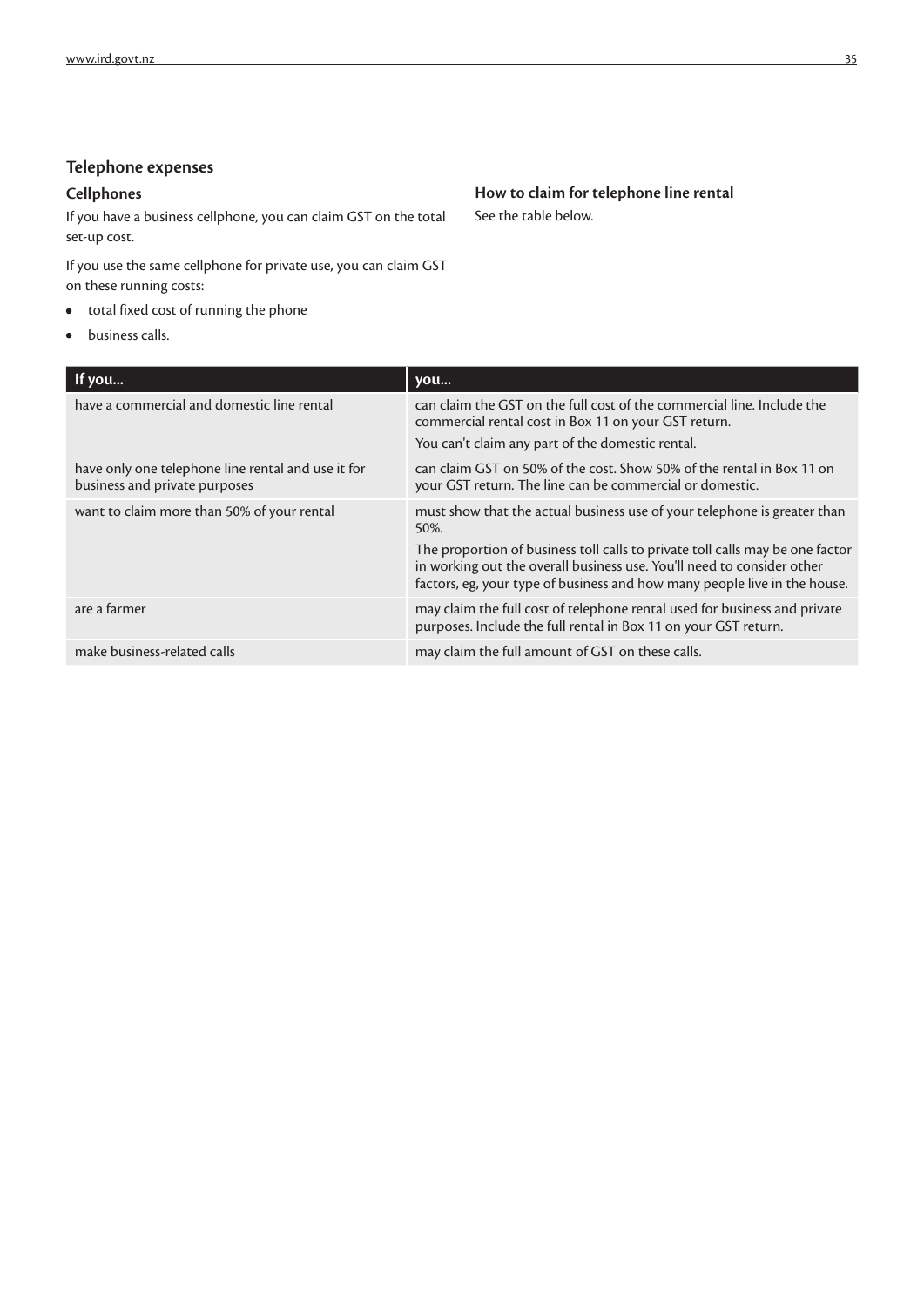#### **Bad debts written off**

If you supply goods or services and put them through the books, but later write off all or part of the consideration as a bad debt, you can make a credit adjustment in the period you write it off. How you do this depends on your accounting basis - see the table below.

| If you use the          | you                                                                                                                                                                                                                                                                                                                                                                  |
|-------------------------|----------------------------------------------------------------------------------------------------------------------------------------------------------------------------------------------------------------------------------------------------------------------------------------------------------------------------------------------------------------------|
| invoice or hybrid basis | account for a sale when you issue an invoice. If you've already included the GST on the sale in a previous<br>return, and then later write off the debt, you'll use this adjustment.                                                                                                                                                                                 |
| payments basis          | won't account for the GST on a sale until you actually receive it. If you don't receive payment and write the<br>debt off, you can't claim a deduction, because you haven't included the GST on the sale in any GST return.<br>You may make an adjustment for door-to-door sales and hire purchase agreements if you use the<br>payments basis - see page 40 and 41. |

#### **Calculating a credit adjustment**

Show  $\frac{3}{23}$  of the full amount you've written off on the calculation sheet and include it in Box 13 of your GST return. You don't need to send in any documents supporting the write-off, but you do need to keep a record of the steps you took to recover the debt. For example:

- **•** a debtor's ledger showing the date you issued the invoice
- **•** letters from a solicitor/debt collector trying to recover the debt
- **•** a bad debts ledger showing the write-off.
- You must write off the debt(s). You can't claim for provision for bad debts.

#### *Example*

Brent, who uses the invoice basis, issues Chris with an invoice dated 26 October 2016 for electrical goods worth \$115 including GST. Brent accounts for the sale in the return for the period ending 31 October. In the following March, Brent gives up hope of receiving payment from Chris and writes off \$115 as a bad debt.

Brent shows \$115 × 3 ÷ 23 on his *GST adjustments calculation sheet (IR372)* under "Bad debts written off" and includes it in Box 13 of his GST return for the taxable period ending 30 April 2017.

#### **GST not charged on the full price**

If the bad debt was for goods or services where GST wasn't charged on the full price (eg, the fifth week of a hotel stay, or a hire purchase sale), the GST adjustment is not simply  $\frac{3}{23}$  of the bad debt.

Use this formula to calculate the adjustment:

bad debt written off  $\div$  total consideration  $\times$  GST included in consideration = GST adjustment

#### *Example*

Sue stayed at the Holiday Hotel for six weeks. Her total bill was \$6,005.57. Sue leaves, still owing \$1,000. After some time, the hotel writes off the \$1,000 as a bad debt. The amount of GST included in the total bill is \$602.57. The hotel must make an adjustment in its return which covers the period of the write-off:

 $$1,000 \div $6,005.57 \times $602.57 = $100.33$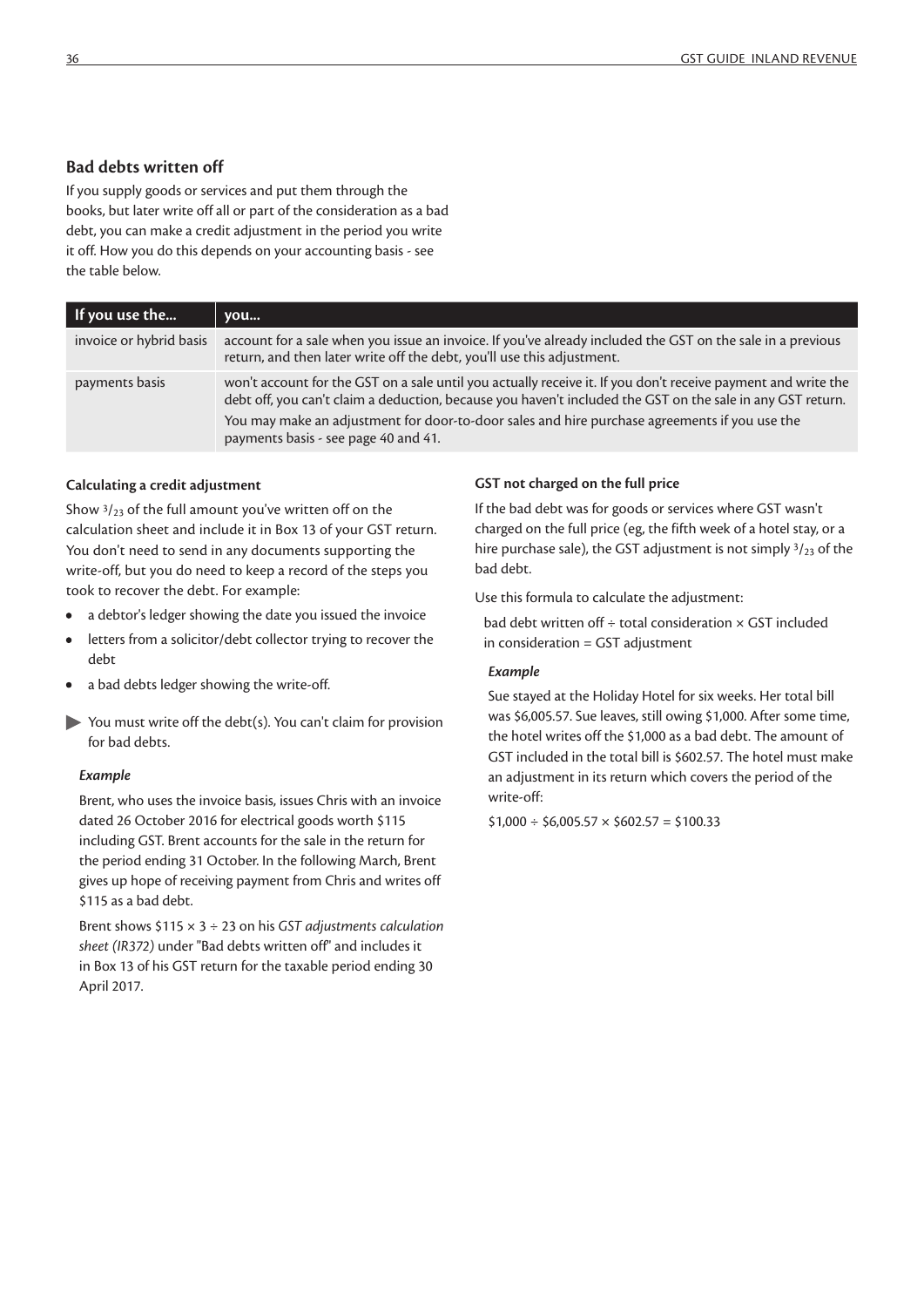# **Part 5 - Supplies**

### **Exempt supplies**

Some goods and services are exempt from GST so you don't include them in your GST return. These include:

- **•** penalty interest
- **•** renting a dwelling for use as a private home
- **•** residential accommodation under a head lease.

#### **Penalty interest**

Interest charged on overdue accounts is treated as an exempt supply.

#### *Example*

If you sell goods to another supplier on a 30, 60 or 90-day account basis, and that account becomes overdue, any penalty interest chargeable on the non-payment shouldn't be included in your GST return because it's exempt.

You don't pay GST on fines and penalties you get for a statutory offence, eg, parking penalties or infringement fees issued by courts or local authorities.

#### **Renting a residential dwelling**

The rent for a residential dwelling is exempt from GST. A landlord can't claim GST on any expenses, such as maintenance, rates and insurance.

If a residential dwelling is sold as part of a taxable activity, and it was rented for at least five years beforehand, the sale is an exempt supply.

If a property developer acquires a property for the principal purpose of making a taxable supply and then subsequently rents that property out, a change of use adjustment may be required.

See our *Tax Information Bulletin (TIB),* Vol 5, No 8 (January 1994) for more information.

#### **Residential accommodation under a head lease**

In most cases, if a property is leased as residential accommodation under a head lease, it's an exempt supply. But this rule doesn't apply if:

- **•** the buyer and seller agree the exemption doesn't apply
- **•** the supplier has, before 16 May 2000, treated the supply under the lease as being a taxable supply.

### **Zero-rated supplies**

Some supplies are zero-rated for GST and taxed at 0%.

#### **Restraint of trade**

Any payment you receive in return for not conducting a taxable activity outside New Zealand is zero-rated.

#### **Internet sales**

A registered New Zealand-owned entity that sells goods or services through the internet to customers in New Zealand will charge GST at the usual rate.

But, a New Zealand-owned entity that sells goods or services through the internet to overseas buyers will generally charge GST at 0%.

We expect sellers to take reasonable steps to check where the customer lives and where the goods or services are going.

#### **Sale of a going concern**

A going concern is a business sold "lock, stock and barrel" or is part of a business that can operate independently. The business must be a going concern at the time of sale, right up to the time of the transfer to the buyer.

A supply of goods or services must meet these criteria to be a going concern:

- **•** It must be the supply of the whole or stand-alone part of a taxable activity, from one registered person to another.
- **•** It must be the supply of all the necessary goods and services for the activity to continue.
- **•** Both parties must agree in writing that there is a supply of a going concern.
- **•** Both parties must intend the activity is capable of being carried on as a going concern by the buyer.

The sale is zero-rated for GST if it meets all these criteria.

#### *Example*

Pat, a dairy farmer, sells his dairy farm (including land, herd, all buildings and all machinery) to another GST-registered farmer. This qualifies as the sale of a going concern, if both parties agree.

If Pat had sold the land and buildings but kept the machinery and the herd, it would not qualify as a going concern. The sale of the land and buildings may still be zero-rated, see Land transactions.

But, if he'd sold parts of the farm that could have been operated separately as a going concern, the sale would be zero-rated.

#### **Land transactions**

A GST-registered person must zero rate a supply, if the supply wholly or partly includes land, and:

- **•** is made to another registered person, and
- **•** the recipient acquires the goods with the intention of using them for making taxable supplies, and
- **•** it is not intended to be used as a principal place of residence by the recipient or a relative of the recipient.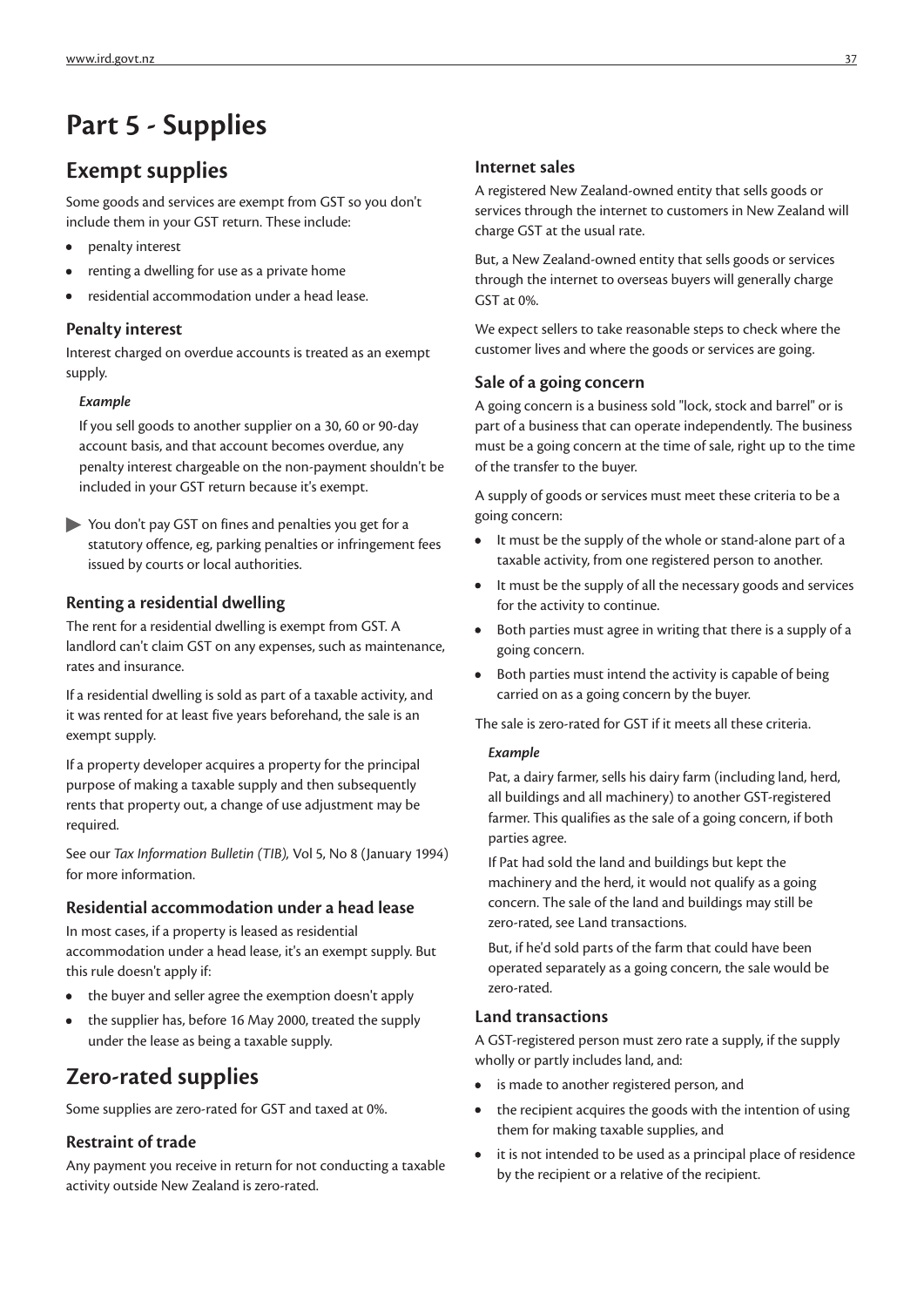To be a zero-rated supply, the above conditions for zero-rating must be satisfied at the time of settlement of the transaction. If any of these conditions are not satisfied at the time of settlement, the supply will be taxed at 15%.

Refer to **www.ird.govt.nz** (key words: zero rated).

### **Not eligible for zero-rating**

#### **Services performed in New Zealand for a third party**

Services performed under contract to a non-resident who lives outside New Zealand, which are delivered to a third party in New Zealand, and where it is reasonably foreseeable at the time the contract is entered into the services will not be received by the third party in the course of making taxable or exempt supplies, are not eligible for zero-rating.

GST is charged at the standard rate of 15% if supplied to nonresidents, but the supply is received in New Zealand.

#### *Example*

A Singaporean family wants their child to receive a year's education in New Zealand. The parents contract a New Zealand school to supply the tuition.

The supply of the tuition is not zero-rated because the child will receive the tuition in New Zealand, and it was reasonably foreseeable at the time the contract was entered into that the child will not receive the tuition in the course of making taxable or exempt supplies.

#### *Example*

A non-resident tour operator buys accommodation from New Zealand hotels and puts them into travel packages for tours of New Zealand. The travel packages are then sold to non-resident tourists.

The supply of accommodation contracted between New Zealand hotels and the non-resident tour operator isn't zero-rated because it's reasonably foreseeable another person (the non-resident tourist) will receive the services in New Zealand, and will not receive the accommodation in the course of making taxable or exempt supplies.

### **Special supplies**

There are special rules for accounting for supplies which are different from normal business sales or purchases.

#### **Accommodation**

The supply of residential accommodation in a dwelling is exempt from GST. However, GST may be included for accommodation in a commercial dwelling. Commercial dwellings include:

- **•** hotels, motels, homestays, farmstays, bed and breakfast establishments, inns, hostels or boarding houses
- **•** some service apartments
- **•** convalescent homes, nursing homes, rest homes or hospice
- **•** camping grounds
- **•** other commercial dwellings.
- Commercial dwelling doesn't include a residential unit in a retirement village or rest home when it is supplied with the right to occupy.

If your taxable activity is running a commercial dwelling, you can calculate the GST on the accommodation in two ways.

#### **Four-week rule**

#### **Commercial dwellings**

For the first four weeks' stay, charge GST on the full value of accommodation in the dwellings.

After four weeks, charge GST only on 60% of the value of the domestic goods or services, usually the right to occupy the premises, which may include any of the following:

- **•** cleaning and maintenance
- **•** electricity, gas, air-conditioning or heating
- **•** telephone (not tolls), television, internet, radio or similar chattels.

#### *Example*

Lauren stays for six weeks at the Comedy Hotel. The GST-exclusive costs are:

| 42 nights at \$104 per night | \$4,368 |
|------------------------------|---------|
| Food and laundry             | \$1,035 |

| Comedy Hotel ▲                                                                    | <b>TAX INVOICE</b>                              |
|-----------------------------------------------------------------------------------|-------------------------------------------------|
| Lauren Hardie<br>71 John Street<br>Christchurch                                   | GST No. 987-654-321<br>08 April 2017            |
| 28 days (first four weeks) at<br>\$104 per night<br>GST (15% of \$2,912.00)       | \$2,912.00<br>\$436.80                          |
| 14 days (after four weeks)<br>at \$104 per night<br>\$873.60<br>60% of \$1,456.00 | \$3,348.80<br>\$1,456.00                        |
| \$131.04<br>GST at 15%                                                            | \$131.04                                        |
| Food and laundry<br>GST at 15%                                                    | \$1,587.04<br>\$1,035.00<br>\$155.25            |
| <b>Total due</b>                                                                  | \$1,190.25<br>\$6,126.09                        |
| <b>Main Street</b><br>PO Box 36 363<br><b>WELLINGTON</b><br><b>WELLINGTON</b>     | Phone: (04) 333 6666<br>$(04)$ 333 6663<br>FAX: |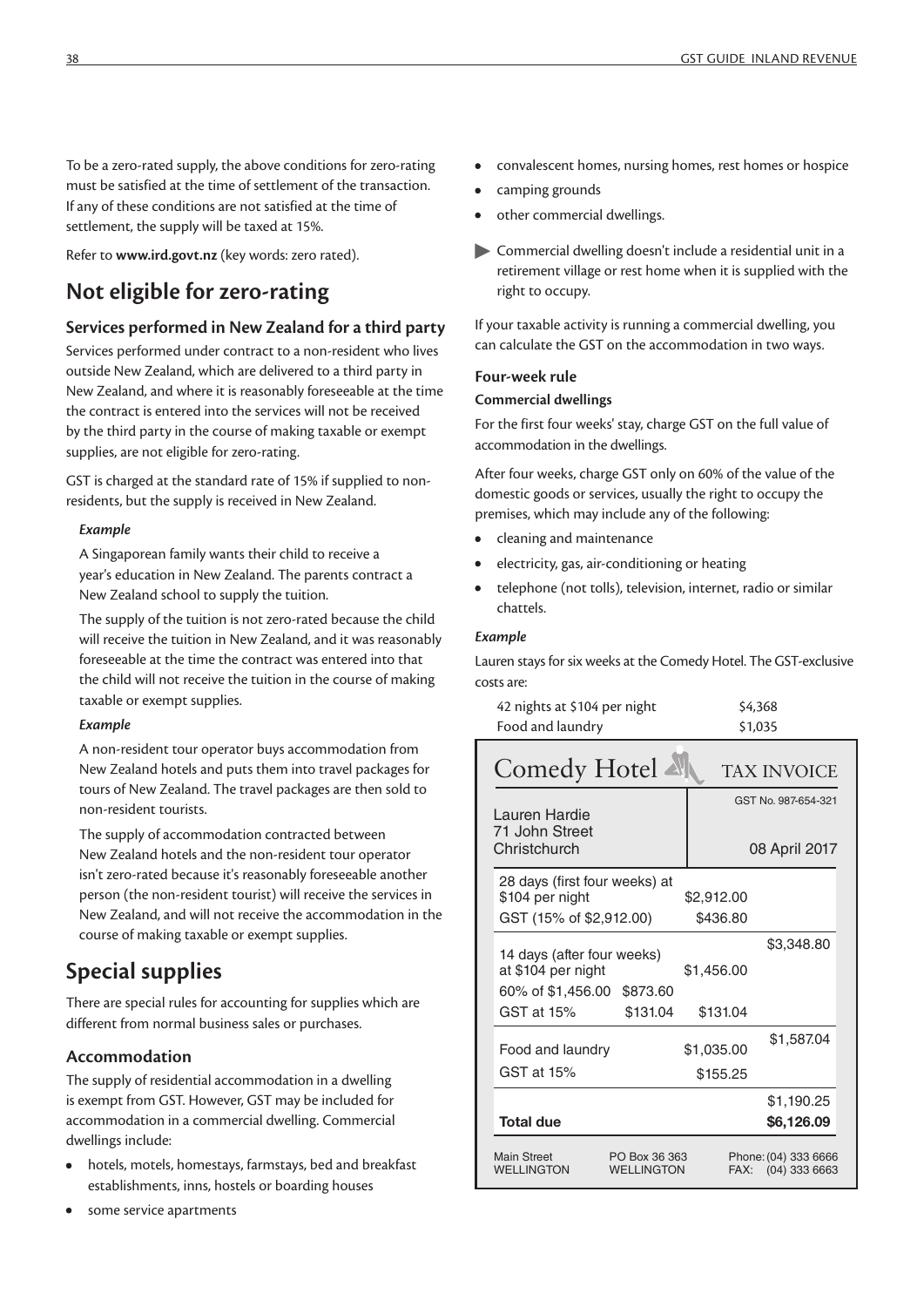This is what Comedy Hotel needs to show in its GST return:

| first 28 days     | \$436.80 |
|-------------------|----------|
| next 14 days      | \$131.04 |
| food and laundry  | \$155.25 |
| total GST charged | \$723.09 |

 $$723.09 \times 23 \div 3 = $5,543.69$  which should be shown in Box 5.

If a joint charge covers all supplies for bed and breakfast, the fully taxable supplies (breakfast) must be identified separately from the domestic goods or services (bed).

#### **Residential establishment, eg, boarding hostels, resthomes**

If you and the guest agree the stay is for longer than four weeks, you must charge GST on 60% of the value of domestic goods or services from the beginning of their stay.

#### **Advance payments**

A supplier who receives advance or progress payments must account for the GST on the payments. These are inducements for a supply of goods, not financial services (which are exempt supplies).

#### *Example*

**Tina** is a fruit grower. She receives an advance payment from her marketing board and accounts for it like this:

She includes the advance payment in total sales in Box 5 of her GST return in the same period she receives it.

If, for some reason, Tina has to pay back all or part of the advance she received from the marketing board it will be treated as a loan. As a loan, the advance will be exempt from GST because it's a financial service.

Tina should ask us to reassess the return that included the advance payment.

**The marketing board** may claim a GST credit for the advance payment made, as long as they hold the necessary tax invoice.

If the advance is later repaid, it must be included in the total sales (Box 5). Any interest is exempt, because it's a financial service.

**A GST-registered agent** who is involved in the transaction must account for GST on any commission or fee they charge.

#### **Auctions and auctioneers**

Ownership of goods under auction never passes to the auctioneer. Auctioneers sell goods on behalf of others (principals). An auctioneer may not know whether the principals are registered for GST, or whether to charge GST on a particular lot.

The sale of goods on behalf of a non-registered principal isn't taxable. The sale of a registered person's private assets is generally not taxable.

The auctioneer can charge and account for GST as though making the taxable supply, as long as both the principal and the auctioneer agree to this arrangement.

If the principal is registered, the GST-inclusive sale price, less commission, is passed on to the principal who must account for GST. If the principal isn't registered, the auctioneer will pass the GST-exclusive sale price, less commission, on to the principal.

An auctioneer who is registered for GST must account for the GST on fees or commissions.

Auctions may be held on either a GST-inclusive or a GST-exclusive basis. The auctioneer should state this clearly at the beginning of the auction, so the bidders know whether or not their bids include GST.

#### **Price changes (credit and debit notes)**

Sometimes, the price of goods or services will change after you've prepared an invoice or made a payment. Here's what you need to do.

#### **Reduction of the agreed price**

If you supply goods and services and reduce the price of the supply after issuing an invoice or receiving payment, you must include the amount of the reduction in the taxable period you made it.

This is usually the taxable period when the credit note was issued.

If you've already issued a tax invoice, you must always issue a credit note.

The buyer must include the reduction shown on the credit note in the return for the period covering the time of reduction. This is usually the period when the credit note was received.

Note that if you purchased second-hard goods and the terms are varied (for example a discount being subsequently offered) you won't receive a credit note but you must still include the reduction in the return for the period covering the time of the reduction.

#### *Example*

Angela sells cleaning goods to David for \$1,000. David pays Angela \$900 because some goods were damaged. Angela issues a credit note for \$100.

Both David and Angela use the invoice basis.

Angela includes \$1,000 in Box 5 (sales). She claims \$100 in Box 11 (purchases) in the return covering the time when the reduction was made.

If the invoice and credit note were issued in the same period, Angela could have shown the net amount of \$900 in Box 5 instead.

David claims \$1,000 in Box 11 (purchases). He includes \$100 in Box 5 (sales), in the return covering the time when he made the reduction.

If the invoice and credit note were received in the same period, David could claim the next \$900 in Box 11.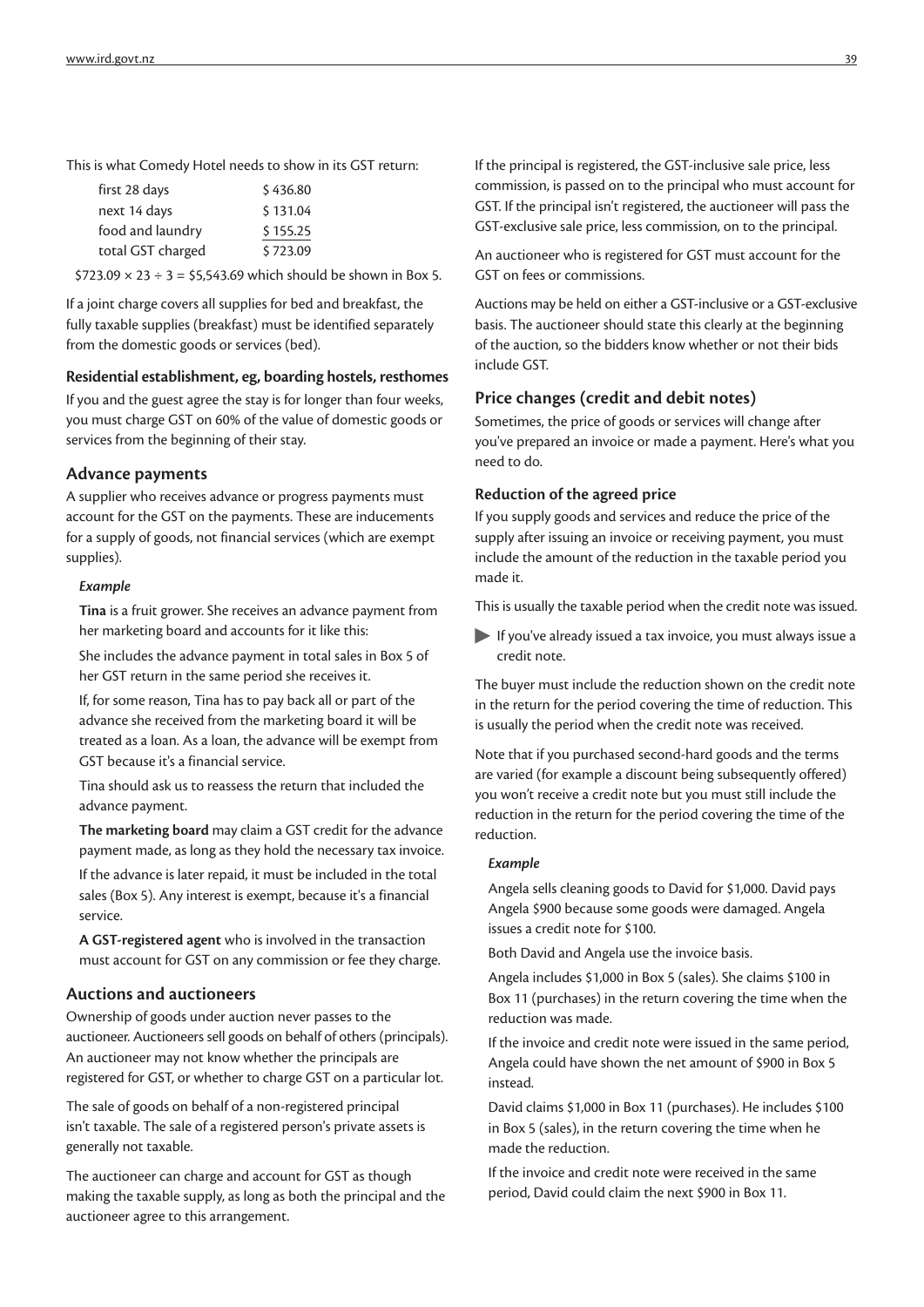#### **Increase of the agreed price**

If you supply goods or services and increase the price of the supply after issuing an invoice or receiving payment, you must include the amount of the increase in the taxable period which you made it in. This is usually the taxable period when you issued the debit note.

If you've already issued a tax invoice, you must issue a debit note for any price increase.

The buyer must include the increase in the return covering the time the increase was made. This is usually the taxable period when the debit note was received.

#### *Example*

Mary sells goods worth \$1,100 to Keith for \$1,000 by mistake. Mary issues a debit note to Keith for \$100. Both Mary and Keith use the invoice basis.

Mary includes \$1,000 in Box 5 (sales). She includes the extra \$100 in Box 5 in the return covering the period the increase was made.

Keith includes \$1,000 in Box 11 (purchases). He claims \$100 in Box 11 in the return covering the time the increase was made.

#### **Delayed settlement transactions**

If you're a GST-registered vendor and you enter into a property transaction with a delayed settlement date, you must account for GST using the invoice basis when the price of the property exceeds \$225,000 including GST. You do this for any accounting basis. So, if you're on a payments basis you account for the GST when an invoice is issued or when payment is received, whichever happens earlier settlement is required within a 12-month period.

These exceptions apply if:

- **•** the supply is made under a short-term agreement for the sale and purchase of property - under one year
- **•** the supplier is a non-profit body and at the time of supply, the recipient is not a registered person and is either:
	- not intending to use the goods and services for the purposes of carrying on a taxable activity, or
	- intending to use the goods and services for the purposes of carrying on a taxable activity but only after the full amount for the supply is paid to the supplier.

#### **Dishonoured cheques**

If a cheque is dishonoured, it's as though the payment wasn't made and you don't account for it. But, if you've already filed your return and it includes a dishonoured cheque and you use the payments basis, please contact us about correcting it - see page 48.

If you use the invoice or hybrid basis, you can only make the correction when it's written off as a bad debt.

#### **Door-to-door sales**

The time of supply is the first day after the period in which the purchaser may cancel the sale. If you're a door-to-door salesperson, your buyers have either seven days or one month to cancel the sale depending on the cancellation period. You account for the supply in the taxable period covering the day after the final date for cancellation.

#### *Example*

Selena Wares, a door-to-door salesperson, sells an item on 31 May, the last day of the taxable period. The eighth day after the sale is 8 June. She includes the full price for the supply in the taxable period covering 8 June.

If you purchase from a door-to-door salesperson, you can claim a credit in the taxable period that covers the first day after the cancellation period (provided you hold a tax invoice). This applies even if you get an invoice or make payment before that date.

#### **Full price not known at the time of supply**

Sometimes, a final price isn't settled until after the goods or services are physically supplied. If you're supplying goods or services like this and you use the invoice or hybrid basis you include the GST in the earliest period of when you:

- **•** issued an invoice for any part of this supply, or
- **•** have a payment due, or
- **•** received a payment.

If you use the payments basis, you account for the supply when you receive payments.

#### *Example*

Andy sells produce to an exporter for a down payment plus an end-of-season catch-up, based on export prices. Andy accounts for the down payment immediately. He accounts for the catch-up payment when it's due, received, or when an invoice is received - whichever is earlier.

However if you buy goods or services when you don't know the full price and you use the invoice basis, you claim a credit in the earliest taxable period you:

- **•** receive a tax invoice, or
- **•** make a payment, or
- **•** have a payment due.

For purchases under the payments or hybrid basis, claim a credit when you make a payment.

#### **Gaming machines**

Gaming machine operators must register for and pay gaming machine duty. They must also pay GST on the value of the gaming machine revenue. This is the difference between:

- **•** the increase in metered turnover
- **•** less the increase in metered total wins during a return period.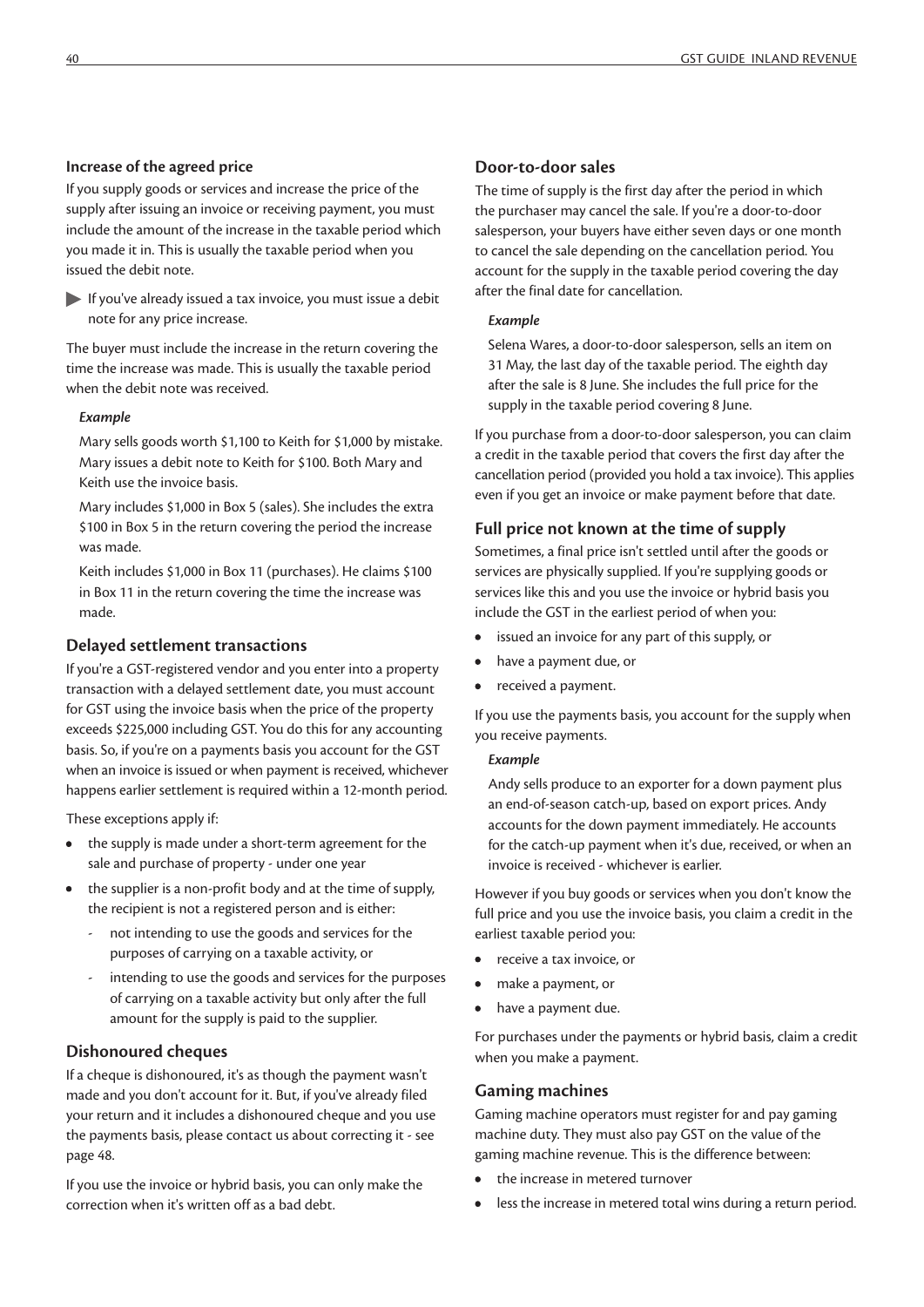The amount of any jackpots won during that return period is also deducted from total turnover, if the jackpot figure isn't included in the metered total wins.

When accounting for GST, gaming machine revenue is calculated from the records you're required to keep for the Department of Internal Affairs.

Where your monthly machine analysis reports or cashless gaming machine analysis reports are prepared to coincide with the last day of your taxable periods, you can use them to calculate the gaming machine revenue.

You also pay problem gambling levy (PGL) on gaming machine profits. You can claim back the GST on PGL.

For more information read our *Gaming machine duty (IR180)* guide.

#### **Grants and subsidies**

Any grant or subsidy you receive from the Crown or a public authority, is considered to include GST if you're registered for GST. Include the full grant or subsidy in Box 5 of your return.

#### *Example*

Helen employs 10 staff. She gets a \$200 wage subsidy each week for eight weeks. The GST content is \$208.69.

| $$200 \times 8$ (weeks)   | \$1,600.00 |
|---------------------------|------------|
| $$1,600 \times 3 \div 23$ | \$208.69   |

Helen includes \$1,600 as sales in Box 5 of her return.

There is an exception for grants intended for international overseas development. You have to return GST on the portion of the grant allocated for administration and capacity building in New Zealand.

If you receive a government grant or subsidy, you don't normally need to issue a tax invoice. However, if you receive a grant or subsidy, eg, a research grant, from another registered person, they will probably ask you for a tax invoice.

If you pay a grant or subsidy in exchange for taxable supplies, you may request a tax invoice and claim a GST credit.

#### **Hire purchase agreements**

You must account for all hire purchase sales in the taxable period covering the date you enter into the agreement, for all accounting bases.

If you buy goods on hire purchase, you may claim a deduction in the taxable period covering the date you enter into the agreement, for all accounting bases.

#### *Example*

Kay buys a carpet on hire purchase from Supreme Floorings on 7 June. The cash price is \$1,100, which includes GST. The agreement is for 36 monthly payments of \$46, totalling \$1,656.

Supreme Floorings accounts for the sale on the cash price of the goods (\$1,100) in the period covering 7 June. Kay also claims for her purchase on the cash price in the period covering 7 June. The difference of \$556 is the finance charge, which is an exempt supply.

#### **Insurance**

If you get an insurance payment relating to your taxable activity, you must include the GST content as an adjustment in Box 9 of the return which covers the time you received the payment.

#### *Example*

Damien's distilling equipment was damaged by fire on 20 January 2017. An insurance company issued a cheque on 18 March 2017 for \$4,500 to cover the damage.

Damien includes \$586.95 (\$4.500  $\times$  3 ÷ 23) in Box 9 of the return for the taxable period covering 18 March.

You don't need to account for any insurance or compensation payment received for loss of earnings, eg, accident compensation. The insurer will still charge GST on their premiums for this type of cover.

You don't account for any payment received under a life insurance contract, because the insurer can't charge GST on the premiums.

Some types of insurance premiums are liable for GST (eg, fire and general insurance). A registered insurer may claim deductions for payments to policy holders when they are made. A tax invoice isn't needed.

The insurer will need a tax invoice to deduct any other payments for claims on policies, eg, a payment to a panelbeater for repairs to an insured vehicle.

Insurers can't claim for payments made under life insurance policies.

#### **Lay-by sales**

The time of supply is the date the buyer gets legal possession of the goods. If the sale is cancelled and the seller keeps part of the money, the time of supply is the cancellation.

Include the full cost of a lay-by sale in the taxable period in which the buyer takes ownership of the goods. This is the time of the final payment.

Don't account for the lay-by payments as you receive each one, but wait until you receive the final payment, even if you use the payments basis.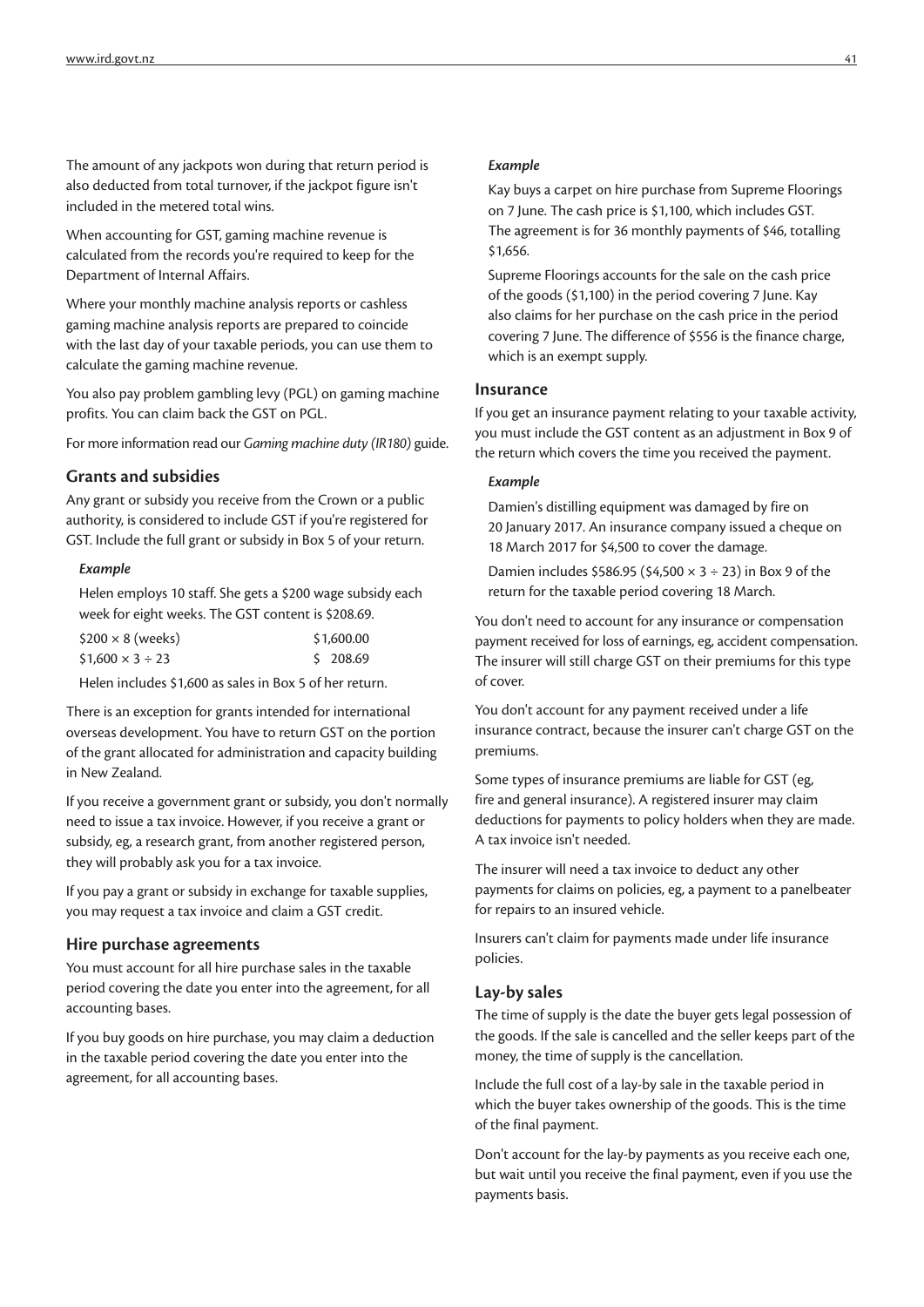#### *Example*

Sue buys a DVD player on lay-by from The Vision Shop in January 2017. The full price is \$560. Sue pays \$160 as a deposit, and instalments of \$200 in February and March. The DVD player is delivered in April 2017. The Vision Shop accounts for GST in the taxable period covering March, because that's when Sue became the owner.

If a lay-by sale is cancelled and the retailer keeps some of the payments already made (or receives any later payments), they account for this amount in the taxable period which the sale was cancelled in. GST is calculated on the full amount kept, or received later, and it must be included in the return.

#### *Example*

Sue cancels the agreement with The Vision Shop in February 2017 and gets a \$300 refund. She loses \$60 for doing this, which The Vision Shop accounts for in the taxable period covering February.

If you buy goods on lay-by, you may claim a deduction when you have fully paid for them, and you have a tax invoice.

When you cancel a lay-by sale, you may claim  $\frac{3}{23}$  of any cancellation charge made by the supplier, in the same period you cancel the sale, as long as you have a tax invoice.

#### **Local authority rates**

Local authorities are the only GST-registered organisations which charge rates. They use the invoice or hybrid basis to account for rates charged in full.

The time of supply for rates is on the earlier of:

- **•** the date of an instalment notice for a single payment, or
- **•** the due date for payment, or
- **•** the date when payment is received.

Using the payments basis, local authorities account for all rates payments when they're received, whether they are paid in one instalment or several. Registered people may claim GST for rates payments for premises used in a taxable activity.

If you use the invoice basis and you pay your rates in one lump sum, you may claim a GST credit when you make the payment or receive an invoice, whichever comes first. If you pay rates in instalments, you may claim a credit when each instalment is due or paid, whichever comes first.

For the payments and hybrid basis, you claim a credit for rates when you make payment, if you hold a tax invoice.

#### **Periodic payments and hire agreements**

Periodic payments and hire agreements are treated as a series of separate supplies for each period of the agreement. The time of supply is the date payment is due or received, whichever is earlier.

#### **Private dwellings as part of taxable activity**

If a registered person buys a taxable activity that includes a dwelling, it may be treated as a separate supply (exempt). If the dwelling is treated as a separate supply, to claim a GST credit, the purchaser must prove the principal use of the dwelling is part of the taxable activity. If it isn't, the purchaser can't claim for it.

#### **Repossessions**

When a buyer doesn't keep up their payments in a hire purchase arrangement (debtor), the seller will usually repossess the goods and resell them. The original buyer (not the repossessor) is considered to supply the goods to the new purchaser if there is a forced sale.

If the goods sold are used in a taxable activity, the repossessor must account for GST on goods sold after repossession, unless the repossessor has:

- **•** a written statement from the debtor, or
- **•** reliable information, eg, from the debtor's accountant or solicitor, that the goods wouldn't be a taxable supply if the debtor sold them.

The repossessor will need to file a *Goods and services tax return for goods sold in satisfaction of a debt (IR373)*.

#### *Example*

Brett sells a \$1,200 fridge on hire purchase to Maria for her restaurant. Brett accounts for GST of \$156.52  $(51,200 \times 3 \div 23)$  in the return covering the period in which the agreement was made.

Maria doesn't keep up the payments.

Brett repossesses the fridge and sells it again. He then files an IR373. The sale after repossession, and the GST to be accounted for on it, is considered to be made by Maria.

#### **Sale of interest in a taxable activity**

In an unincorporated body, eg, a partnership, joint venture or trust, the body is the registered person, not the individual members.

So, if a member sells an interest in the body, it's a private transaction between two people and not a taxable supply and there's no GST to account for.

#### **Secondhand goods**

For GST, secondhand goods are goods previously used and paid for by someone else, as in the common definition. It doesn't include:

- **•** new goods
- **•** primary produce unless previously used
- **•** goods supplied under a lease or rental agreement
- **•** livestock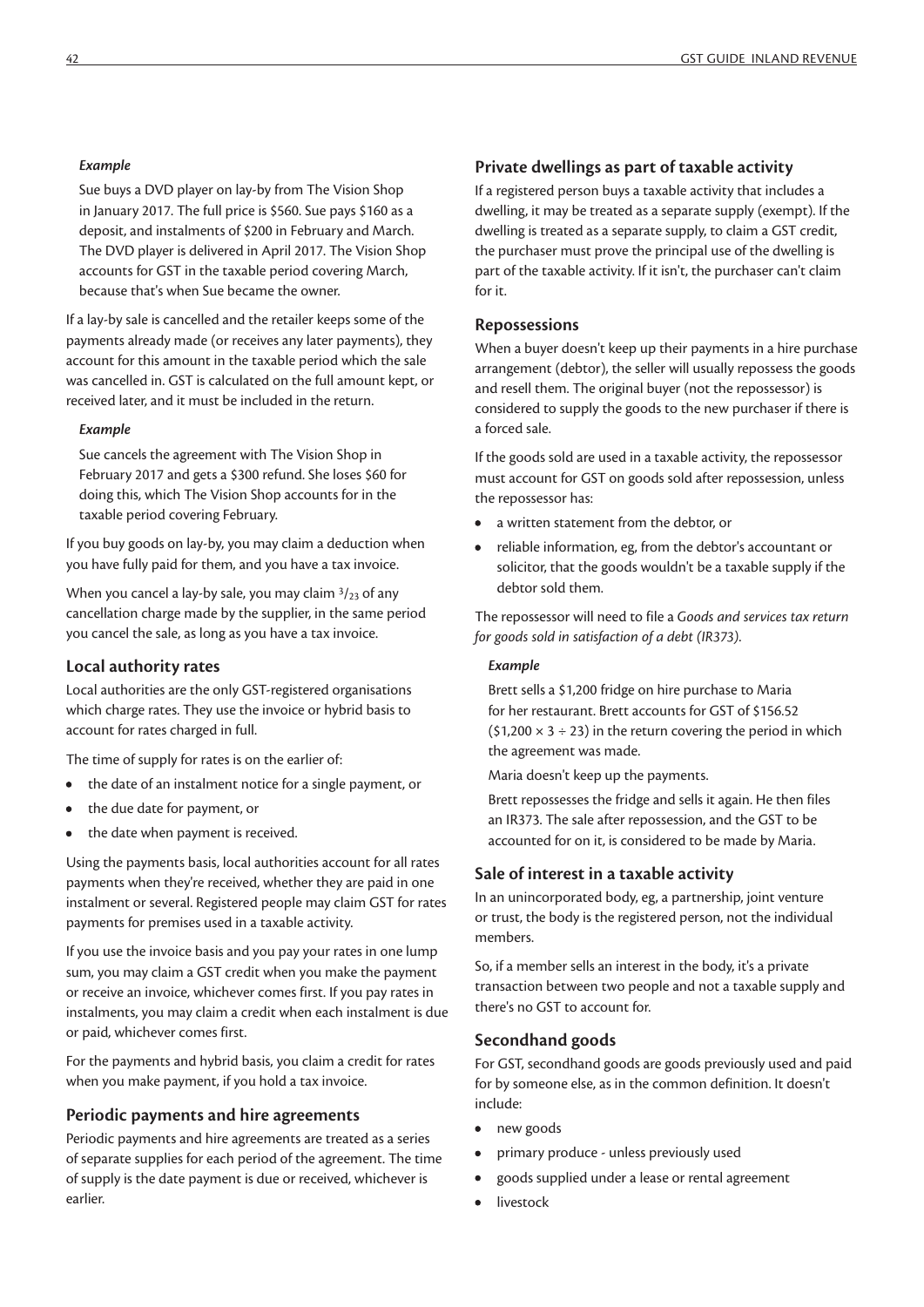- **•** secondhand goods consisting of any fine metal of any degree of purity (except to the extent that a good is composed of gold, silver, or platinum manufactured for sale to the public).
- Land is secondhand goods.

The same rules for GST and tax invoices apply to secondhand goods as for all other goods liable for GST. For more information on how and when to account for GST see page 6.

#### **Secondhand goods if seller is not GST-registered**

If the seller isn't registered for GST or the goods are private (exempt), there will be no tax invoice or GST charged. If the purchaser is GST-registered they can claim a credit for GST purposes.

To do this the purchaser must record:

- **•** the name and address of the supplier
- **•** the date of the purchase
- **•** a description of the goods
- **•** the quantity of the goods
- **•** the price paid.
- You'll also need to keep details of the transaction if you're going to make a claim for income tax purposes.

It doesn't matter which accounting basis you use, you must make a payment before you can claim the credit for the purchase.

#### **Successive supplies and progress payments**

The "time of supply" is when a progress payment was made or when an invoice was issued, whichever came first.

Goods or services must be either:

- **•** supplied progressively or periodically, and paid for in the same way, or
- **•** supplied directly in constructing, manufacturing or extending a building, or civil engineering work, with payments made periodically as the work progresses.

If you get progress payments and you use the invoice or hybrid basis, account for the GST in the earliest taxable period a payment is due or received, or when you issue an invoice for that payment only.

For the payments basis, account for GST when you receive payments.

If you're making progress payments under the invoice basis, you may claim a GST credit in the earliest taxable period a payment is due, when you make a payment, or when you get a tax invoice for that instalment.

You claim a credit in the taxable period you make a payment in if you're using the payments or hybrid basis.

#### **Supplies to associated persons**

Special rules apply if you make certain supplies to people closely associated with you, eg, relatives, closely connected associated companies or trusts.

See page 2 for a definition of associated persons.

#### **Supply to registered associated persons**

If you supply goods or services to an associated person who can claim a GST credit for the purchase, you account for GST on the amount received.

#### *Example*

Jones, Smith and Brown, a GST-registered partnership, sells a piano to Lee, a sister of one of the partners. Lee is registered for GST and can claim a GST credit on the purchase. The open (current) market value of the piano is \$2,000, but the sale goes through for \$1,500. The partnership accounts for GST of \$195.65 (\$1,500  $\times$  3 ÷ 23).

#### **Supply to unregistered associated persons**

If you supply goods or services to an associated person who can't claim a deduction, you must determine the open (current) market value of the supply and account for the market value, or the amount you charged, whichever is the larger amount. Enter this in your return.

In the previous example, if Lee wasn't registered for GST, the partnership would account for GST of \$260.87. This is the \$2,000 market value multipled by 3 then divided by 23.

Include transactions with associated persons in the return for the taxable period when the supply was made. If you get a payment or issue an invoice before the last date for filing that return, use either the payment date or invoice to work out which taxable period the supply falls in, depending on your accounting basis.

#### *Example*

A partnership has a two-month taxable period. The return for the period ended 30 April is due on 28 May.

The partnership supplies goods with an open (current) market value of \$135 to a non-registered brother of one of the partners on 24 April, and receives payment of \$100 on 16 June. The partnership will account for \$17.61 GST (on the market value of \$135) in the return for the taxable period ended 30 April, because this is the period when the supply was made.

If the partnership had issued an invoice or received payment during May (before the April return was due to be filed), the \$17.61 GST would be included in the return for the taxable period ended 30 June because the invoice or payment would fall in the June period.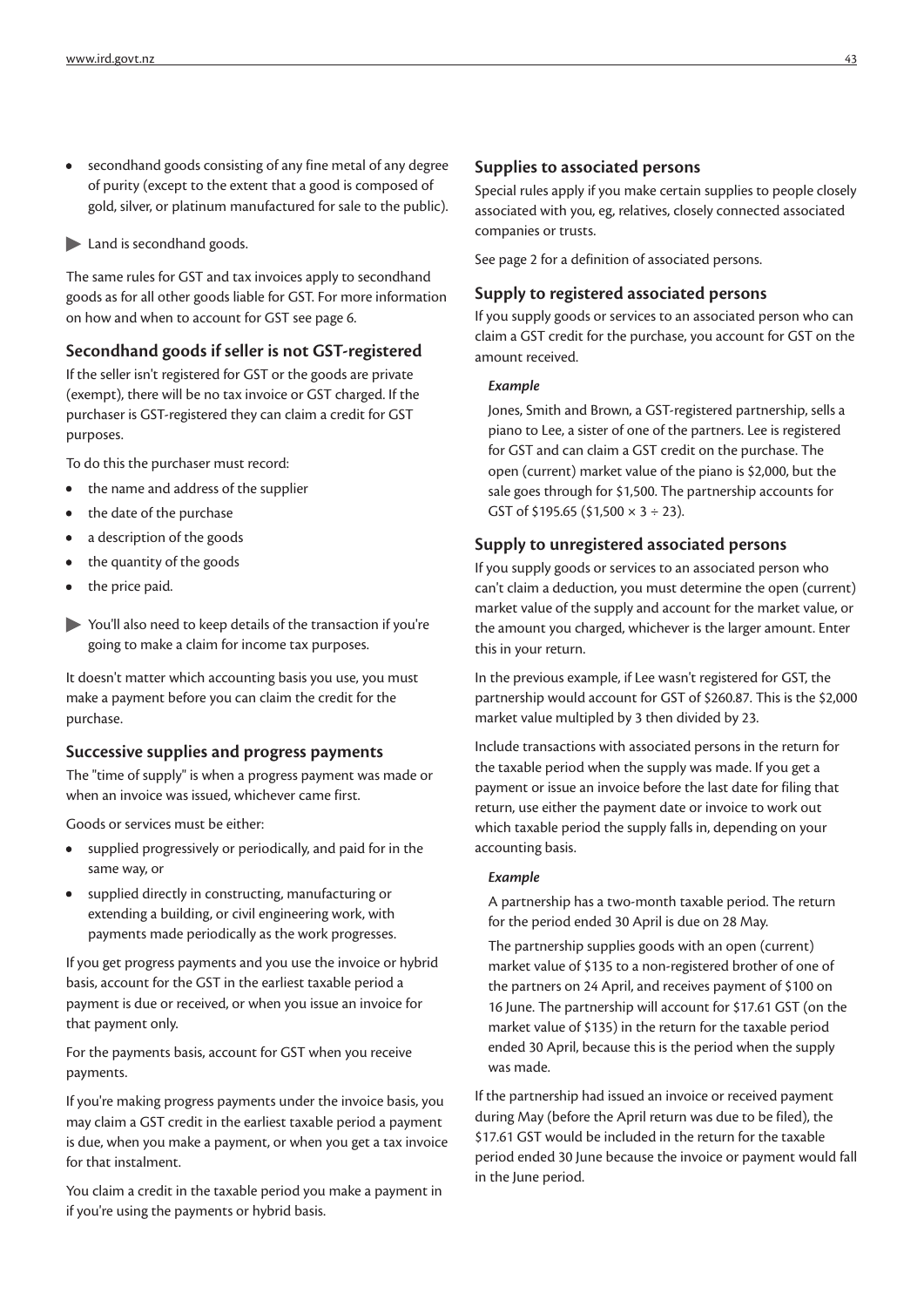#### **Time of supply between associated persons**

Claim a deduction in your return for the taxable period when the supply is made available, removed or performed. However, if you make a payment or receive an invoice before the last date for filing the return for that taxable period you should instead claim the deduction in the taxable period:

- **•** in which you make any payment or an invoice is issued (whichever is the earlier), if you are an invoice basis taxpayer; or
- **•** in which, and to the extent, you make payment, if you are a cash basis or hybrid basis taxpayer.

#### **Tenders**

A GST-registered person may call tenders for a future supply of goods or services. The advertisement should state whether the tenders need to include GST.

Occasionally, the person making a tender will have to pay a deposit. There isn't usually any GST on a deposit unless all or part of it is kept for some reason.

#### **Tokens, stamps and vouchers**

There are special rules for the sale of tokens, postage stamps and gift vouchers. The supplier should treat tokens, stamps and vouchers as a supply for GST purposes at the time a customer buys them.

GST can be accounted for when the customer actually exchanges the voucher for the monetary value of the goods or services bought, if both suppliers agree.

#### *Example*

A petrol station owner sells an oil company's \$20 petrol voucher to a customer. The petrol station owner collects the \$20 for the oil company and forwards it to them.

The customer gives the voucher to a friend who buys petrol at another petrol station. Because there's an agreement between the petrol stations to return the GST on redemption of the voucher, the second petrol station tells the oil company they have sold petrol (goods) in exchange for a \$20 petrol voucher.

The oil company reimburses the second petrol station owner for the sale, who accounts for the GST on the \$20 by including the total amount of the sale in Box 5 of their GST return.

This option doesn't apply to postage stamps and vouchers sold to a non-resident for services performed in New Zealand. The supplier has to account for GST on these items when the customer buys them.

#### **Buying tokens, stamps and vouchers**

You can claim tokens, stamps and vouchers as an expense when you buy them, according to your accounting basis.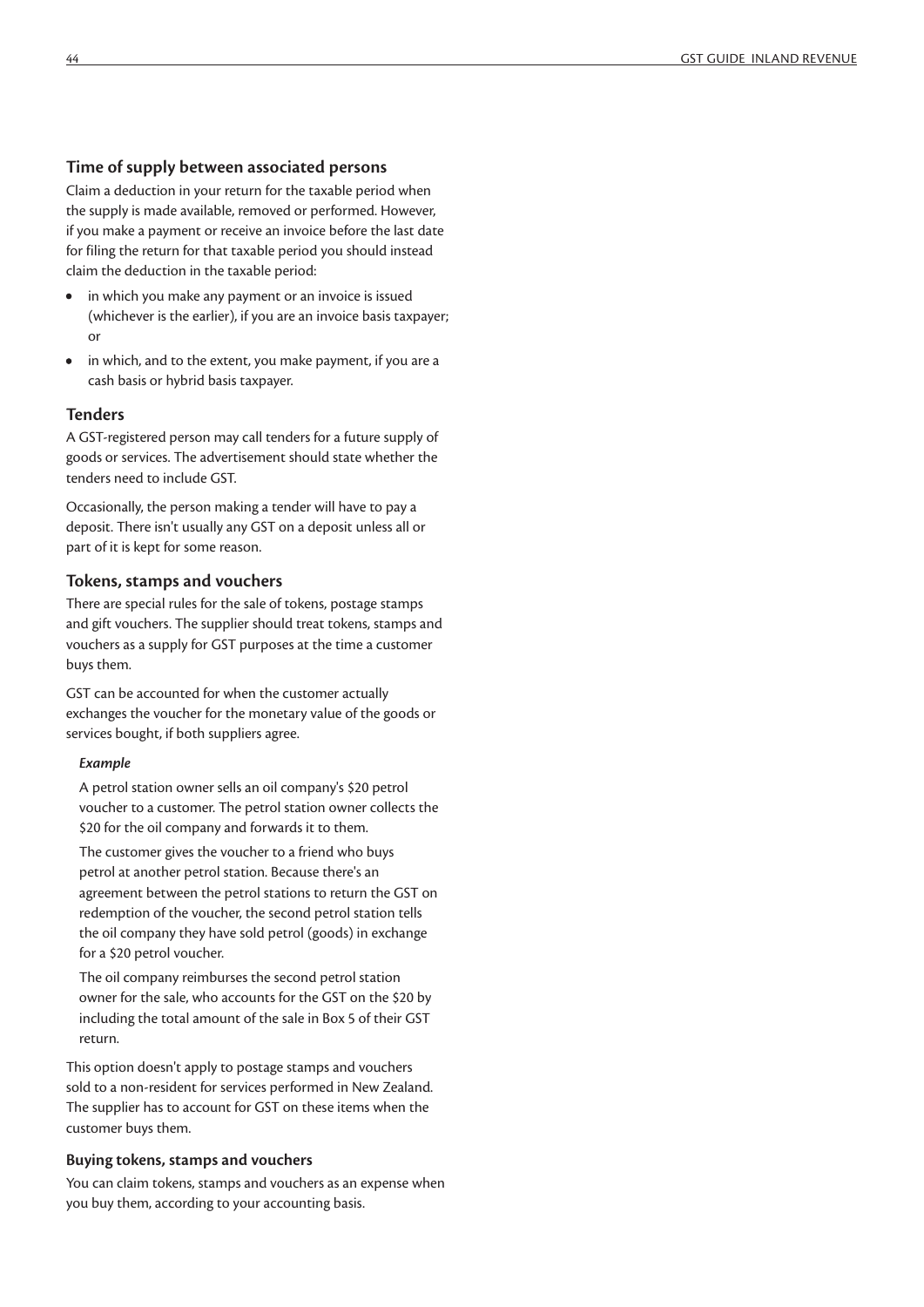# **Part 6 - Your rights and obligations**

### **If you have a complaint about our service**

We're committed to providing you with a quality service. If there's a problem, we'd like to know about it and have the chance to fix it. You can call the staff member you've been dealing with or, if you're not satisfied, ask to speak with their team leader/manager. If your complaint is still unresolved you can contact our Complaints Management Service. For more information go to **www.ird.govt.nz** (search keyword: complaints) or call us on 0800 274 138 between 8am and 5pm weekdays.

If you disagree with how we've assessed your tax, you may need to follow a formal disputes process. For more information, read our factsheet, *If you disagree with an assessment (IR778)*.

### **Privacy**

Meeting your tax obligations means giving us accurate information so we can assess your liabilities or your entitlements under the Acts we administer. We may charge penalties if you don't.

We may also exchange information about you with:

- **•** some government agencies
- **•** another country, if we have an information supply agreement with them
- **•** Statistics New Zealand (for statistical purposes only).

If you ask to see the personal information we hold about you, we'll show you and correct any errors, unless we have a lawful reason not to. Call us on 0800 377 774 for more information. For full details of our privacy policy go to **www.ird.govt.nz** (search keyword: privacy).

### **Shortfall penalties**

Shortfall penalties are charged on top of any tax, late filing penalties, late payment penalties and interest that may already be payable. The penalty is charged on the amount of any understatement of tax or tax shortfall. There are five categories of fault, each carrying a standard penalty (as a percentage of the tax shortfall).

In addition to these penalties, there could be fines charged and/ or imprisonment of up to five years.

In some cases, penalties can be reduced by 50%.

### **Audits**

We may audit your business from time to time to check how your GST records match up with the information on your GST returns. This is routine Inland Revenue activity and we'll notify you of any upcoming visit.

You're required to keep all financial records of your taxable activity for seven years. Failing to keep adequate GST records is a very serious matter and can result in a fine.

For information about our audit process and your rights and obligations, read our guide *Inland Revenue audits (IR297)*.

### **Offences and penalties**

Any registered person who doesn't comply with the tax laws commits an offence and may be prosecuted.

Offences include:

- **•** not registering when you're required to
- **•** failing to file returns, keep records, or supply information and invoices
- **•** supplying false information on your returns, invoices, records and anywhere else in connection with your tax affairs
- **•** failing to deduct and/or account for money owed by a registered person when you're required to
- **•** using money collected to pay GST for other purposes.

For more information read our *Penalties and interest (IR240)* guide.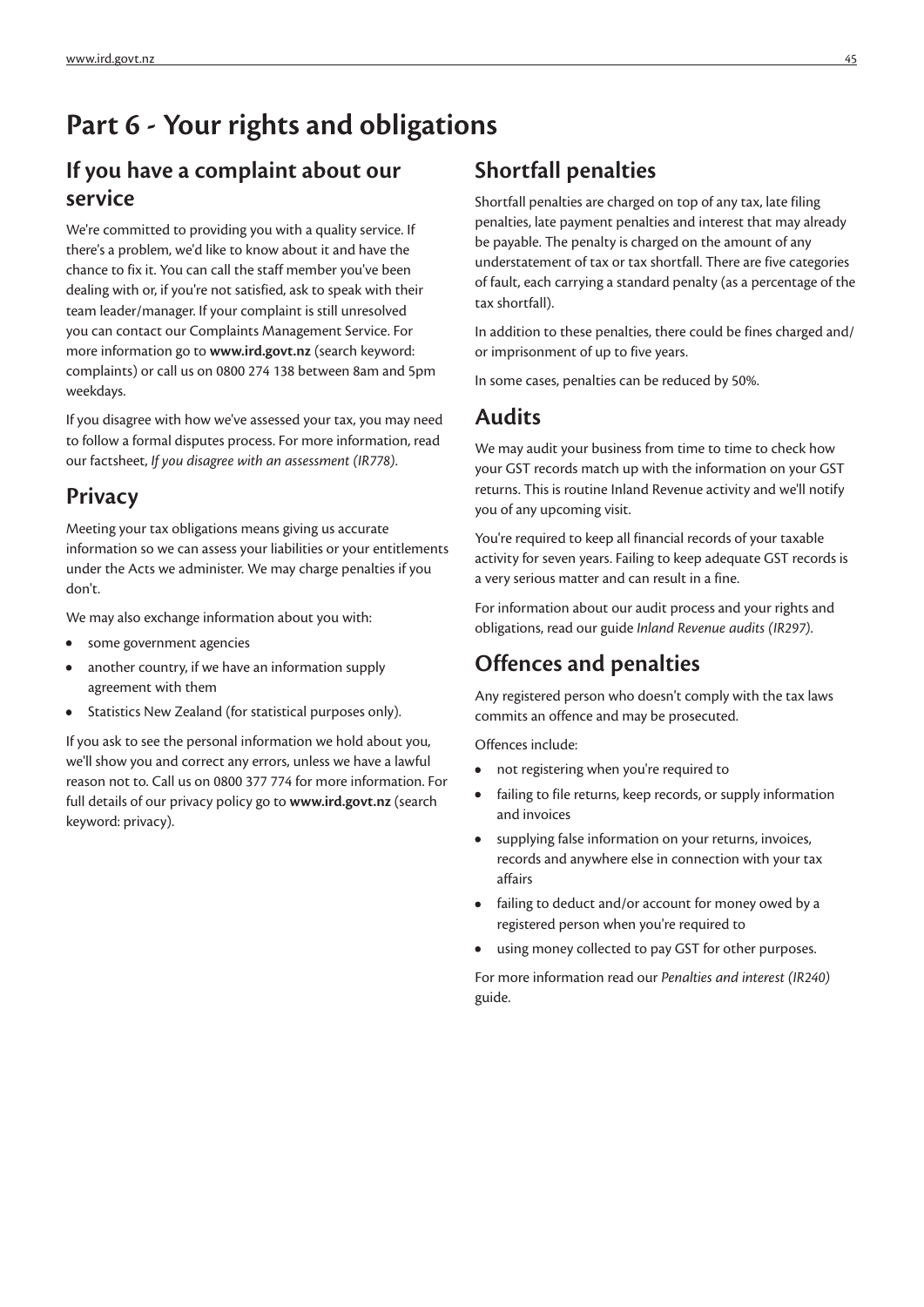# **Part 7 - Quick reference checklist**

| Topic                                                                                                                                                                                                                                                                      | For further information                                                                                                |
|----------------------------------------------------------------------------------------------------------------------------------------------------------------------------------------------------------------------------------------------------------------------------|------------------------------------------------------------------------------------------------------------------------|
| <b>GST</b> registration<br>· I'm not registered - how do I know if I should be?<br>. I'm not registered but I'd like to find out more about GST<br>. If I don't have to register for GST, can I do it anyway?<br>. I've registered for GST but I don't know if I needed to | www.ird.govt.nz/gst<br>GST - do I need to register? (IR365)                                                            |
| Record keeping and paperwork<br>• Records to keep<br>• Benefits of good record keeping<br>• How long you need to keep your records for                                                                                                                                     | www.ird.govt.nz/gst<br>www.ird.govt.nz/businesses<br>www.ird.govt.nz/tool-for-business<br>Smart business (IR320) guide |
| <b>Tax invoices</b><br>• What your invoice needs to show<br>• When to issue an invoice                                                                                                                                                                                     | www.ird.govt.nz/gst<br>www.ird.govt.nz/businesses<br>Smart business (IR320) guide                                      |
| <b>Expenses and purchases</b><br>• What expenses can I claim in my GST return?<br>• How do I work out my home office expenses?                                                                                                                                             | www.ird.govt.nz/gst                                                                                                    |
| <b>GST</b> calculations<br>• How do I add GST to the items I want to sell or the services I provide?                                                                                                                                                                       | www.ird.govt.nz/gst                                                                                                    |
| Adjustments<br>• Other adjustments<br>• How do I account for GST if I'm using items for business and private use?                                                                                                                                                          | www.ird.govt.nz/gst<br>GST plus (IR546) guide                                                                          |
| <b>Supplies</b><br>• What are exempt supplies?<br>• What are zero-rated supplies?<br>• Other supplies                                                                                                                                                                      | www.ird.govt.nz/gst<br>www.ird.govt.nz/businesses<br>www.ird.govt.nz/tool-for-business<br>GST plus (IR546) guide       |
| <b>Filing your GST return</b><br>· If I can't pay my GST, should I still file a return?<br>· How do I file my GST return?<br>• Do I need to file a nil return, or can I just call you?<br>• How often do I need to file GST returns?                                       | www.ird.govt.nz/gst                                                                                                    |
| <b>Paying GST</b><br>• When is my GST payment due?<br>• How can I pay my GST? Do I have to send in a cheque?<br>• If I can't afford to pay my GST do I have any options?                                                                                                   | www.ird.govt.nz/gst<br>www.ird.govt.nz/how-to/making-payments<br>www.ird.govt.nz/how-to/debt                           |
| Due dates<br>• Filing due date<br>• Payment due date                                                                                                                                                                                                                       | www.ird.govt.nz/gst                                                                                                    |
| <b>Cancelling GST</b><br>• When can I cancel my GST registration?<br>• How do I cancel my registration?<br>• What happens if I keep business assets after I've closed down my business?                                                                                    | www.ird.govt.nz/gst<br>www.ird.govt.nz/businesses<br>www.ird.govt.nz/tool-for-business                                 |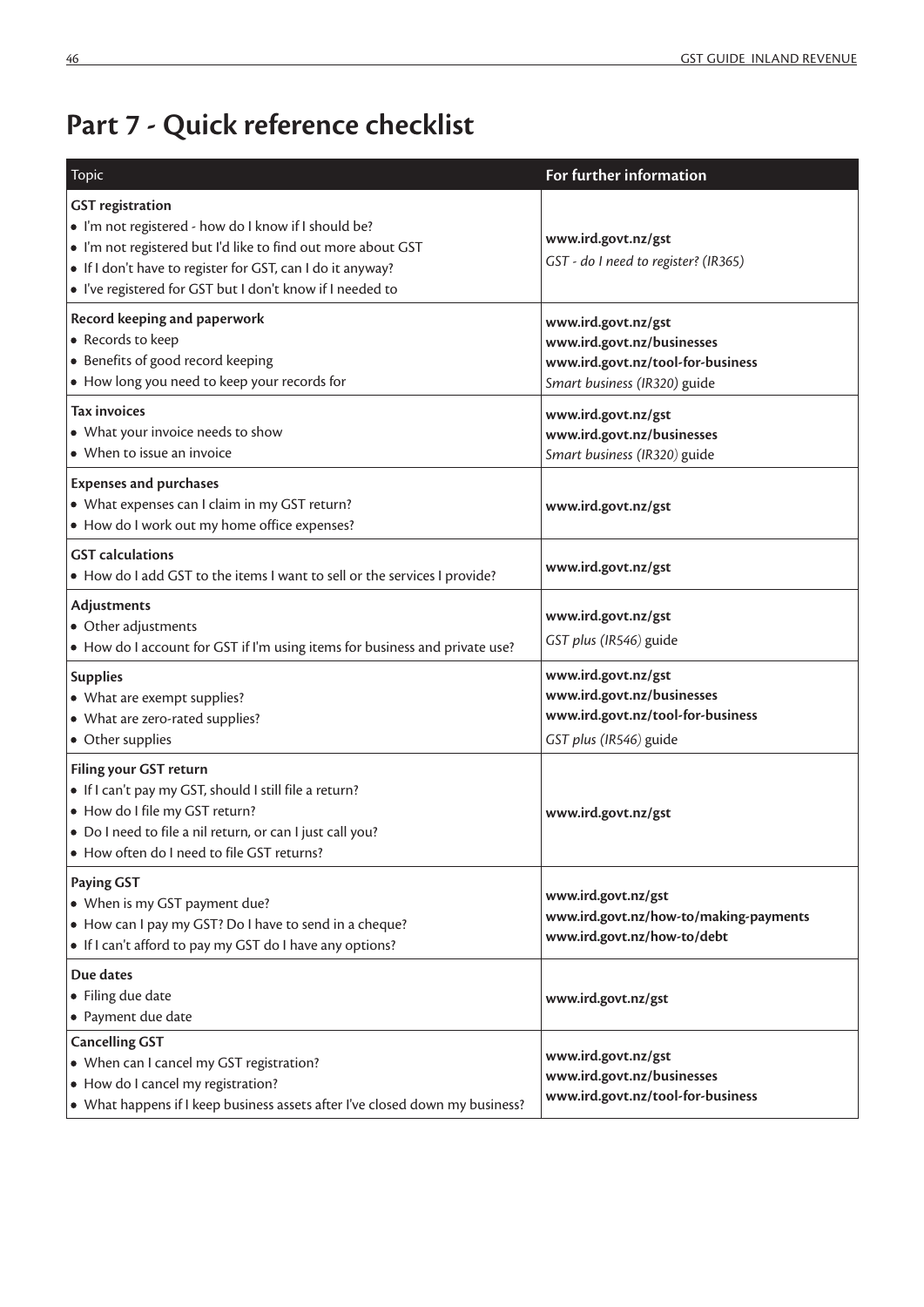# **Part 8 - Services you may need**

Where to find further information about different GST topics.

### **0800 self-service numbers**

This service is available to callers seven days a week except between 5am and 6am each day. Just make sure you have your IRD number ready when you call.

For access to your account-specific information, you'll need to be enrolled with voice ID or have a PIN. Registering for voice ID is easy and only takes a few minutes. Call 0800 257 843 to enrol.

| Order forms and publications | 0800 257 773 |
|------------------------------|--------------|
| All other services           | 0800 257 777 |

When you call, just confirm what you want from the options given. If you need to talk with us, we'll re-direct your call to someone who can help you.

### **Supporting businesses in our community**

Our Community Compliance teams offer a free tax education service to businesses and not-for-profit organisations to help them meet their tax obligations. The service is available to individuals (one-on-one meetings) and groups (workshops or seminars).

Use this service to find out more about:

- **•** the records you need to keep
- **•** the taxes you need to know about
- **•** how to best use our online services
- **•** completing your tax returns (eg, GST, employer returns)
- **•** filing returns and making payments
- **•** your KiwiSaver obligations.

Our kaitakawaenga Māori are available to advise Māori organisations and individuals.

Check out our short videos at **www.ird.govt.nz/introbizvids** then go to **www.ird.govt.nz/contact-us/seminars** to find a seminar near you.

### *Business Tax Update*

Get all your business tax news in one newsletter. Our *Business Tax Update* gives you updates on PAYE, GST, FBT and other relevant tax issues. Subscribe at **www.ird.govt.nz/subscribe** and we'll send you an email when we publish each issue.

### *Tax Information Bulletin (TIB)*

The TIB is our monthly publication containing detailed technical information about all tax changes. You can find it on **www.ird.govt.nz** under "Newsletters and bulletins" and subscribe to receive an email when each issue is published on our website.

### **How to make payments**

You can make payments:

- **•** electronically
- **•** by credit or debit card through our website at **www.ird.govt.nz/makepayments**

We recommend you pay electronically because it's the most accurate and reliable method. Most New Zealand banks have a "pay tax" option.

When making electronic payments, include:

- **•** your IRD number
- **•** an account type, and
- **•** the period the payment relates to.

Go to **www.ird.govt.nz/pay** for full details of our payment options.